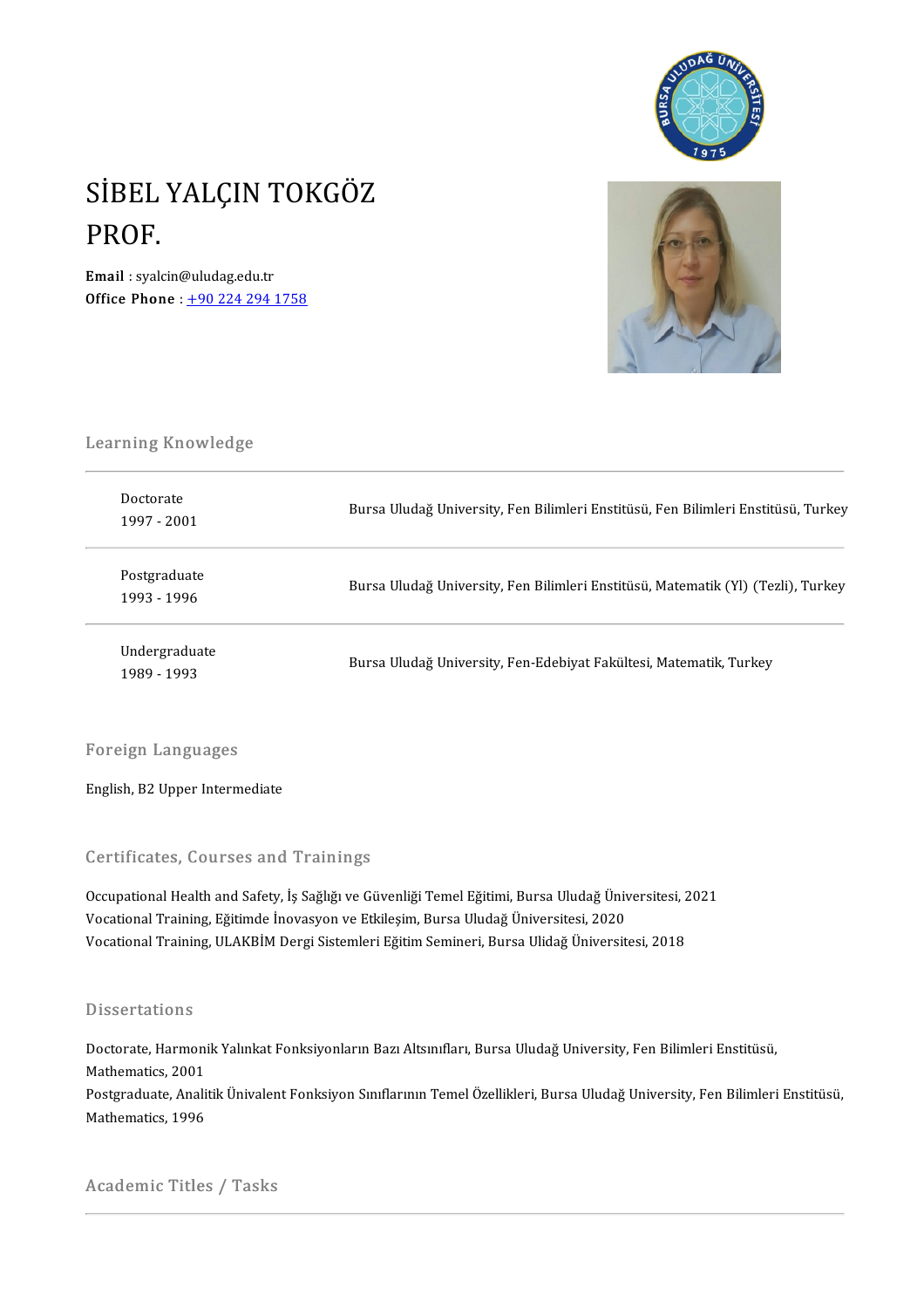Professor<br>2011 - Continues

| Associate Professor<br>2006 - 2011 | Bursa Uludağ University, Fen-Edebiyat Fakültesi, Matematik |
|------------------------------------|------------------------------------------------------------|
| Assistant Professor<br>2003 - 2006 | Bursa Uludağ University, Fen-Edebiyat Fakültesi, Matematik |
| Research Assistant<br>1993 - 2003  | Bursa Uludağ University, Fen-Edebiyat Fakültesi, Matematik |

### Supported Projects

'upported Projects<br>1. Yalçın Tokgöz S., Yaşar E., Project Supported by Higher Education Institutions, Bilimsel Araştırma Projesi, 2010 -<br>2012 yoree<br>Yalçın<br>2012 2012<br>Awards

- 1. Yalçın Tokgöz S., Yayın Teşvik-468507, Tübitak, April 2021<br>1. Yalçın Tokgöz S., Yayın Teşvik-468507, Tübitak, April 2021<br>2. Yalsın Tokgöz S., Yayın Teşvik 446439, Tübitak, July 2020
- 2. Yalçın Tokgöz S., Yayın Teşvik-468507, Tübitak, April 2021<br>2. Yalçın Tokgöz S., Yayın Teşvik-446439 , Tübitak, July 2020<br>2. Yalsın Tokgöz S. Yayın Teşvik-446439 , Tübitak, July 2020
- 3. Yalçın Tokgöz S., Yayın Teşvik-468507, Tübitak, April 2021<br>3. Yalçın Tokgöz S., Yayın Teşvik-446439 , Tübitak, July 2020<br>3. Yalçın Tokgöz S., Yayın Teşvik-413406, Tübitak, June 2019
- 2. Yalçın Tokgöz S., Yayın Teşvik-446439 , Tübitak, July 2020<br>3. Yalçın Tokgöz S., Yayın Teşvik-413406, Tübitak, June 2019<br>4. Yalçın Tokgöz S., Yayın Teşvik-402170, Tübitak, December 2018<br>5. Yalçın Tokgöz S. Yayın Teşvik 4 3. Yalçın Tokgöz S., Yayın Teşvik-413406, Tübitak, June 2019<br>4. Yalçın Tokgöz S., Yayın Teşvik-402170, Tübitak, December 2018<br>5. Yalçın Tokgöz S., Yayın Teşvik-402167, Tübitak, December 2018<br>6. Yalçın Tokgöz S. 2017 Yılı A
- 
- 4. Yalçın Tokgöz S., Yayın Teşvik-402170, Tübitak, December 2018<br>5. Yalçın Tokgöz S., Yayın Teşvik-402167, Tübitak, December 2018<br>6. Yalçın Tokgöz S., 2017 Yılı Akademik Performans Ödülü, Bursa Uludağ Üniversitesi, October 5. Yalçın Tokgöz S., Yayın Teşvik-402167, Tübitak, December 2018<br>6. Yalçın Tokgöz S., 2017 Yılı Akademik Performans Ödülü, Bursa U<br>7. Yalçın Tokgöz S., Yayın Teşvik-388438 , Tübitak, July 2018<br>8. Yalcın Tokgöz S., Yayın Te 8. Yalçın Tokgöz S., 2017 Yılı Akademik Performans Ödülü, Bursa U.<br>1. Yalçın Tokgöz S., Yayın Teşvik-388438 , Tübitak, July 2018<br>8. Yalçın Tokgöz S., Yayın Teşvik-386239, Tübitak, February 2018<br>9. Yalçın Tokgöz S. Yayın Te
- 
- 
- 7. Yalçın Tokgöz S., Yayın Teşvik-388438 , Tübitak, July 2018<br>8. Yalçın Tokgöz S., Yayın Teşvik-386239, Tübitak, February 2018<br>9. Yalçın Tokgöz S., Yayın Teşvik-375688, Tübitak, September 2017<br>9. Yalçın Tokgöz S. Yayın Teş 10. Yalçın Tokgöz S., Yayın Teşvik-386239, Tübitak, February 2018<br>10. Yalçın Tokgöz S., Yayın Teşvik-375688, Tübitak, September 2017<br>10. Yalçın Tokgöz S., Yayın Teşvik-368360, Tübitak, March 2017<br>11. Yalçın Tokgöz S., Yayı 9. Yalçın Tokgöz S., Yayın Teşvik-375688, Tübitak, September 2017<br>10. Yalçın Tokgöz S., Yayın Teşvik-368360 , Tübitak, March 2017<br>11. Yalçın Tokgöz S., Yayın Teşvik-363295, Tübitak, December 2016
- 
- 10. Yalçın Tokgöz S., Yayın Teşvik-368360 , Tübitak, March 2017<br>11. Yalçın Tokgöz S., Yayın Teşvik-363295, Tübitak, December 201<br>12. Yalçın Tokgöz S., Yayın Teşvik-348329 , Tübitak, January 2016<br>13. Yalçın Tokgöz S., Yayın
- 11. Yalçın Tokgöz S., Yayın Teşvik-363295, Tübitak, December<br>12. Yalçın Tokgöz S., Yayın Teşvik-348329, Tübitak, January 20<br>13. Yalçın Tokgöz S., Yayın Teşvik-337146, Tübitak, June 2015
- 
- 12. Yalçın Tokgöz S., Yayın Teşvik-348329 , Tübitak, January 2016<br>13. Yalçın Tokgöz S., Yayın Teşvik-337146, Tübitak, June 2015<br>14. Yalçın Tokgöz S., Yayın Teşvik-330147 , Tübitak, February 2015<br>15. Yalçın Tokgöz S. Yayın 13. Yalçın Tokgöz S., Yayın Teşvik-337146, Tübitak, June 2015<br>14. Yalçın Tokgöz S., Yayın Teşvik-330147 , Tübitak, February 201<br>15. Yalçın Tokgöz S., Yayın Teşvik-303753, Tübitak, October 2013<br>16. Yalçın Tokgöz S., Yayın T
- 
- 14. Yalçın Tokgöz S., Yayın Teşvik-330147 , Tübitak, February 2015<br>15. Yalçın Tokgöz S., Yayın Teşvik-303753, Tübitak, October 2013<br>16. Yalçın Tokgöz S., Yayın Teşvik-301810, Tübitak, September 2013<br>17. Yalçın Tokgöz S. Ya 15. Yalçın Tokgöz S., Yayın Teşvik-303753, Tübitak, October 2013<br>16. Yalçın Tokgöz S., Yayın Teşvik-301810, Tübitak, September 2013<br>17. Yalçın Tokgöz S., Yayın Teşvik-298832 , Tübitak, July 2013<br>18. Yalçın Tokgöz S., Yayın
- 
- 16. Yalçın Tokgöz S., Yayın Teşvik-301810, Tübitak, September<br>17. Yalçın Tokgöz S., Yayın Teşvik-298832 , Tübitak, July 2013<br>18. Yalçın Tokgöz S., Yayın Teşvik-255791, Tübitak, July 2011<br>19. Yalçın Tokgöz S., Yayın Teşvik 17. Yalçın Tokgöz S., Yayın Teşvik-298832 , Tübitak, July 2013<br>18. Yalçın Tokgöz S., Yayın Teşvik-255791, Tübitak, July 2011<br>19. Yalçın Tokgöz S., Yayın Teşvik-147474, Tübitak, May 2007
- 19. Yalçın Tokgöz S., Yayın Teşvik-147474, Tübitak, May 2007<br>Jury Memberships

Associate Professor Exam, Associate Professor Exam, Bursa Uludağ Üniversitesi, May, 2022 Jury Trembersmps<br>Associate Professor Exam, Associate Professor Exam, Bursa Uludağ Üniversitesi, May, 2022<br>Appointment Academic Staff, Appointment Academic Staff, İstanbul Sağlık ve Teknoloji Üniversitesi, January, 2022 Associate Professor Exam, Associate Professor Exam, Bursa Uludağ Üniversitesi, May, 2022<br>Appointment Academic Staff, Appointment Academic Staff, İstanbul Sağlık ve Teknoloji Üniversitesi, Janu<br>Appointment Academic Staff, A Appointment Academic Staff, Appointment Academic Staff, İstanbul Sağlık ve<br>Appointment Academic Staff, Appointment Academic Staff, Bursa Uludağ Ün<br>Doctorate, Doctorate, Visvesvaraya Technological University, October, 2021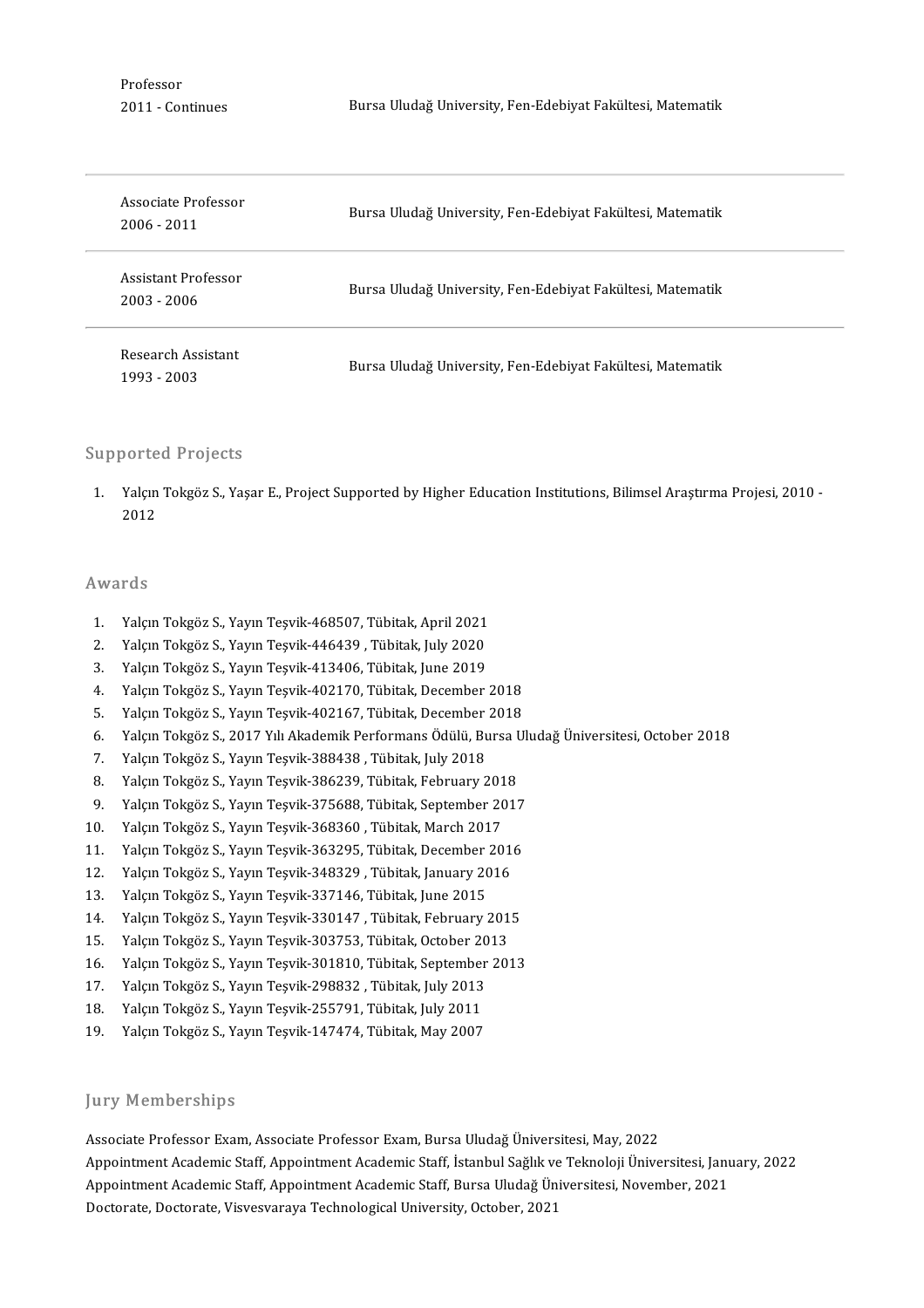Award, TÜBA Akademi Ödülleri Aday Değerlendirme Hakemliği, TÜBA, August, 2021<br>Pest Cradusta Pest Cradusta Disk Üniversitesi November, 2020 Award, TÜBA Akademi Ödülleri Aday Değerlendirme Hakemliği, TÜ<br>Post Graduate, Post Graduate, Dicle Üniversitesi, November, 2020<br>Destarate, Destarate, Visuesyaraya, Teshnelesisel University, Ausu Award, TÜBA Akademi Ödülleri Aday Değerlendirme Hakemliği, TÜBA, Augu<br>Post Graduate, Post Graduate, Dicle Üniversitesi, November, 2020<br>Doctorate, Doctorate, Visvesvaraya Technological University, August, 2020<br>August, TÜBA Post Graduate, Post Graduate, Dicle Üniversitesi, November, 2020<br>Doctorate, Doctorate, Visvesvaraya Technological University, August, 2020<br>Award, TÜBA Akademi Ödülleri Aday Değerlendirme Hakemliği, TÜBA, August, 2020<br>Annei Doctorate, Doctorate, Visvesvaraya Technological University, August, 2020<br>Award, TÜBA Akademi Ödülleri Aday Değerlendirme Hakemliği, TÜBA, August, 2020<br>Appointment Academic Staff, Appointment Academic Staff, Dicle Üniversi Award, TÜBA Akademi Ödülleri Aday Değerlendirme Hakemliği,<br>Appointment Academic Staff, Appointment Academic Staff, Dicle<br>Post Graduate, Post Graduate, Karabük Üniversitesi, June, 2020<br>Associate Prefessor Fram, Associate Pr Appointment Academic Staff, Appointment Academic Staff, Dicle Üniversitesi, June, 2020<br>Post Graduate, Post Graduate, Karabük Üniversitesi, June, 2020<br>Associate Professor Exam, Associate Professor Exam, Kırıkkale Üniversite Post Graduate, Post Graduate, Karabük Üniversitesi, June, 2020<br>Associate Professor Exam, Associate Professor Exam, Kırıkkale Üniv<br>Doctorate, Doctorate, Vellore Institute of Technology, March, 2020<br>Anneintment Academie Staf Doctorate, Doctorate, Vellore Institute of Technology, March, 2020<br>Appointment Academic Staff, Appointment Academic Staff, Bursa Uludağ Üniversitesi, January, 2020 Doctorate, Doctorate, Vellore Institute of Technology, March, 2020<br>Appointment Academic Staff, Appointment Academic Staff, Bursa Uludağ Üniversitesi, January, 2020<br>Appointment Academic Staff, Appointment Academic Staff, Bu Appointment Academic Staff, Appointment Academic Staff, Burs<br>Appointment Academic Staff, Appointment Academic Staff, Burs<br>Doctorate, Doctorate, Aligarh Muslim University, August, 2019<br>Post Cradusta, Post Cradusta, Bursa Ul Appointment Academic Staff, Appointment Academic Staff, Bursa Uludaj<br>Doctorate, Doctorate, Aligarh Muslim University, August, 2019<br>Post Graduate, Post Graduate, Bursa Uludağ Üniversitesi, August, 2019<br>Post Graduate, Post G Doctorate, Doctorate, Aligarh Muslim University, August, 2019<br>Post Graduate, Post Graduate, Bursa Uludağ Üniversitesi, August, 2019<br>Post Graduate, Post Graduate, Kocaeli Üniversitesi, June, 2019 Post Graduate, Post Graduate, Bursa Uludağ Üniversitesi, August, 2019<br>Post Graduate, Post Graduate, Kocaeli Üniversitesi, June, 2019<br>Appointment Academic Staff, Appointment Academic Staff, COMSATS University Islamabad, May Post Graduate, Post Graduate, Kocaeli Üniversitesi, June,<br>Appointment Academic Staff, Appointment Academic Sta<br>Doctorate, Doctorate, Presidency Collage , March, 2019<br>Appointment Academic Staff, Appointment Academic Sta Appointment Academic Staff, Appointment Academic Staff, COMSATS University Islamabad, May, 20<br>Doctorate, Doctorate, Presidency Collage , March, 2019<br>Appointment Academic Staff, Appointment Academic Staff, Ondokuz Mayıs Üni Doctorate, Doctorate, Presidency Collage , March, 2019<br>Appointment Academic Staff, Appointment Academic Staff, Ondokuz Mayıs Üniversitesi, July, 2018<br>Appointment Academic Staff, Appointment Academic Staff, Dicle Üniversite Appointment Academic Staff, Appointment Academic Staff, Ondokuz Mayıs Üniversitesi, July,<br>Appointment Academic Staff, Appointment Academic Staff, Dicle Üniversitesi, June, 2018<br>Appointment Academic Staff, Appointment Acade Appointment Academic Staff, Appointment Academic Staff, Dicle Üniversitesi, June, 2018<br>Appointment Academic Staff, Appointment Academic Staff, Kocaeli Üniversitesi, April, 2018<br>Appointment Academic Staff, Appointment Acade Appointment Academic Staff, Appointment Academic Staff, Kocaeli Ü.<br>Appointment Academic Staff, Appointment Academic Staff, Ondokuz<br>Post Graduate, Post Graduate, Bursa Uludağ Üniversitesi, July, 2016<br>Appointment Academic St Appointment Academic Staff, Appointment Academic Staff, Ondokuz Mayıs Üniversitesi, October, 2017<br>Post Graduate, Post Graduate, Bursa Uludağ Üniversitesi, July, 2016<br>Appointment Academic Staff, Appointment Academic Staff, Appointment Academic Staff, Appointment Academic Staff, Niğde Ömer Halisdemir Üniversitesi, July, 2015 Appointment Academic Staff, Appointment Academic Staff, Niğde Ömer Halisdemir Ün<br>Appointment Academic Staff, Appointment Academic Staff, Bursa Uludağ Üniversitesi,<br>Associate Professor Exam, Associate Professor Exam, Sinop Appointment Academic Staff, Appointment Academic Staff, Bursa Uludağ Üniversitesi, (<br>Associate Professor Exam, Associate Professor Exam, Sinop Üniversitesi, April, 2014<br>Associate Professor Exam, Associate Professor Exam, A Associate Professor Exam, Associate Professor Exam, Sinop Üniversitesi, April, 2014<br>Associate Professor Exam, Associate Professor Exam, Anadolu University, April, 2014<br>Appointment Academic Staff, Appointment Academic Staff Associate Professor Exam, Associate Professor Exam, Anadolu University, April, 2014<br>Appointment Academic Staff, Appointment Academic Staff, Bursa Uludağ Üniversitesi,<br>Post Graduate, Post Graduate, Bursa Uludağ Üniversitesi Appointment Academic Staff, Appointment Academic Staff, Bursa<br>Post Graduate, Post Graduate, Bursa Uludağ Üniversitesi, Ma<br>Doctorate, Doctorate, Bursa Uludağ Üniversitesi, June, 2012<br>Anneintment Asademis Staff, Anneintment Appointment Academic Staff, Appointment Academic Staff, Kocaeli Üniversitesi, February, 2012 Doctorate, Doctorate, Bursa Uludağ Üniversitesi, June, 2012<br>Appointment Academic Staff, Appointment Academic Staff, Kocaeli Üniversitesi, February, 2012<br>Appointment Academic Staff, Appointment Academic Staff, Bursa Uludağ Appointment Academic Staff, Appointment Academic Staff, Kocaeli Ü:<br>Appointment Academic Staff, Appointment Academic Staff, Bursa Ulu<br>Post Graduate, Post Graduate, Bursa Uludağ Üniversitesi, July, 2011<br>Postarata Destarata B Appointment Academic Staff, Appointment Academic Staff, Bursa<br>Post Graduate, Post Graduate, Bursa Uludağ Üniversitesi, July<br>Doctorate, Doctorate, Bursa Uludağ Üniversitesi, June, 2010<br>Post Craduate, Bost Craduate, Bursa Ul Post Graduate, Post Graduate, Bursa Uludağ Üniversitesi, July, 2011<br>Doctorate, Doctorate, Bursa Uludağ Üniversitesi, June, 2010<br>Post Graduate, Post Graduate, Bursa Uludağ Üniversitesi, July, 2009 Doctorate, Doctorate, Bursa Uludağ Üniversitesi, June, 2010<br>Post Graduate, Post Graduate, Bursa Uludağ Üniversitesi, Jul<br>Doctorate, Doctorate, Bursa Uludağ Üniversitesi, July, 2008<br>Doctorate, Doctorate, Diele Üniversitesi Post Graduate, Post Graduate, Bursa Uludağ Ünivers<br>Doctorate, Doctorate, Bursa Uludağ Üniversitesi, Jul<br>Doctorate, Doctorate, Dicle Üniversitesi, May, 2008

# Doctorate, Doctorate, Dicle Üniversitesi, May, 2008<br>Articles Published in Journals That Entered SCI, SSCI and AHCI Indexes

Articles Published in Journals That Entered SCI, SSCI and AHCI Indexes<br>1. New subclass of the class of close-to-convex harmonic mappings defined by a third-order<br>differential inequality New subclass of the cli<br>differential inequality<br>Colmak S. Yasar E. Valer New subclass of the class of clos<br>differential inequality<br>Çakmak S., Yaşar E., Yalçın Tokgöz S.<br>HACETTEDE IQUDNAL OF MATUEM/ differential inequality<br>Çakmak S., Yaşar E., Yalçın Tokgöz S.<br>HACETTEPE JOURNAL OF MATHEMATICS AND STATISTICS, vol.51, no.1, pp.172-186, 2022 (Journal Indexed in SCI)<br>Initial seven coefficient estimates for a subeless of b Cakmak S., Yaşar E., Yalçın Tokgöz S.<br>HACETTEPE JOURNAL OF MATHEMATICS AND STATISTICS, vol.51, no.1, pp.172-1:<br>2. Initial seven coefficient estimates for a subclass of bi-starlike functions<br>Japani T. Valem Takgöz S. HACETTEPE JOURNAL OF<br>Initial seven coefficien<br>Janani T., Yalçın Tokgöz S.<br>Illmainian Mathematical Is Initial seven coefficient estimates for a subclass of bi-starlike functions<br>Janani T., Yalçın Tokgöz S.<br>Ukrainian Mathematical Journal, vol.73, no.11, pp.1576-1584, 2021 (Journal Indexed in SCI Expanded)<br>Convolutions of Ho Janani T., Yalçın Tokgöz S.<br>Ukrainian Mathematical Journal, vol.73, no.11, pp.1576-1584, 2021 (Journal Index<br>3. Convolutions of Harmonic Mappings Convex in the Horizontal Direction<br>Colmeli S. VASAR E. VALCIN TOVCÖZ S.

### Ukrainian Mathematical Journal, vol.73, 1<br>**Convolutions of Harmonic Mapping**<br>Cakmak S., YAŞAR E., YALÇIN TOKGÖZ S.<br>JOUPNAL OF EUNCTION SPACES, vol.203 3. Convolutions of Harmonic Mappings Convex in the Horizontal Direction<br>Cakmak S., YAŞAR E., YALÇIN TOKGÖZ S.<br>JOURNAL OF FUNCTION SPACES, vol.2021, 2021 (Journal Indexed in SCI) Cakmak S., YAŞAR E., YALÇIN TOKGÖZ S.<br>JOURNAL OF FUNCTION SPACES, vol.2021, 2021 (Journal Indexed in SCI)<br>4. A proof of a conjecture on convolution of harmonic mappings and some related problems<br>Volan Telmär S. Ebedian A.

Yalçın Tokgöz S., Ebadian A., Azizi S.<br>Ukrainian Mathematical Journal, vol.73, no.2, pp.329-336, 2021 (Journal Indexed in SCI) <mark>A proof of a conjecture on convolution of harmonic mappings and some relat</mark><br>Yalçın Tokgöz S., Ebadian A., Azizi S.<br>Ukrainian Mathematical Journal, vol.73, no.2, pp.329-336, 2021 (Journal Indexed in SCI)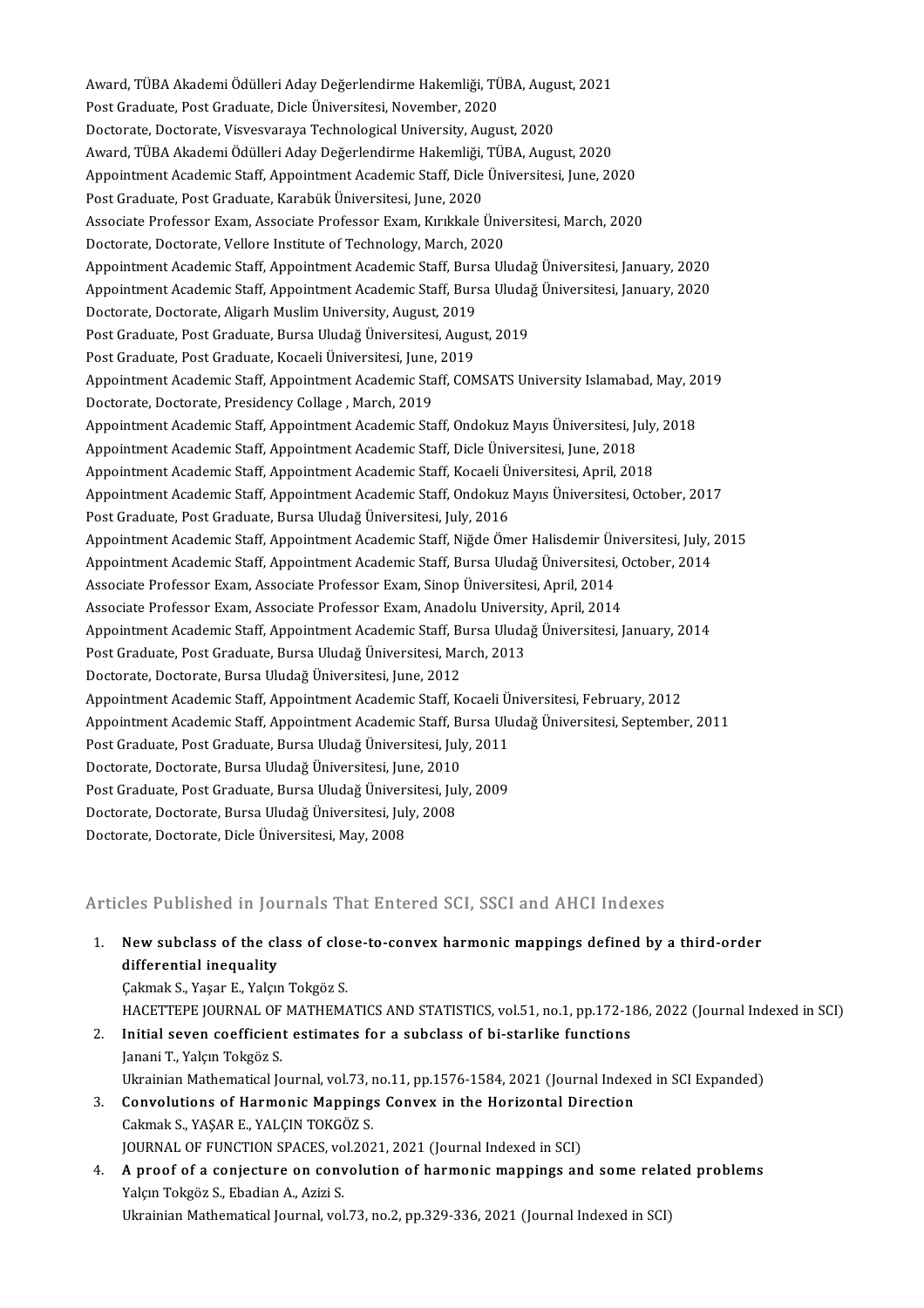- 5. Coefficient estimates for certain subclasses of analytic functions defined by new operator<br>Reyman H. Valen Telraës S **Coefficient estimates for<br>Bayram H., Yalçın Tokgöz S.<br>AIB Conferense Breseeding** Coefficient estimates for certain subclasses of analytic function<br>Bayram H., Yalçın Tokgöz S.<br>AIP Conference Proceedings, vol.2334, 2021 (Journal Indexed in SCI)<br>Slage to conveyity of a clage of harmonic mannings defined b Bayram H., Yalçın Tokgöz S.<br>AIP Conference Proceedings, vol.2334, 2021 (Journal Indexed in SCI)<br>6. Close-to-convexity of a class of harmonic mappings defined by a third-order differential inequality<br>24SAR E. VALCIN TOKCÖZ AIP Conference Proceedings,<br>Close-to-convexity of a cla<br>YAŞAR E., YALÇIN TOKGÖZ S.<br>TURKISH JOURNAL OF MATH Close-to-convexity of a class of harmonic mappings defined by a third-order differe<br>YAŞAR E., YALÇIN TOKGÖZ S.<br>TURKISH JOURNAL OF MATHEMATICS, vol.45, no.2, pp.678-694, 2021 (Journal Indexed in SCI)<br>A Now Class of Salagean YAŞAR E., YALÇIN TOKGÖZ S.<br>TURKISH JOURNAL OF MATHEMATICS, vol.45, no.2, pp.678-694, 2021 (Journal Indexed in SCI)<br>7. A New Class of Salagean-Type Multivalent Harmonic Functions Defined by Subordination<br>Celimely S. Vole TURKISH JOURNAL OF MATHEMATICS,<br>**A New Class of Salagean-Type Mult**<br>Cakmak S., Yalçın Tokgöz S., Altınkaya Ş.<br>IRANIAN JOURNAL OF SCIENCE AND TE A New Class of Salagean-Type Multivalent Harmonic Functions Defined by Subordination<br>Cakmak S., Yalçın Tokgöz S., Altınkaya Ş.<br>IRANIAN JOURNAL OF SCIENCE AND TECHNOLOGY TRANSACTION A-SCIENCE, vol.44, no.6, pp.1899-1904, 20 Cakmak S., Yalçın Tokgöz<br>IRANIAN JOURNAL OF SC<br>(Journal Indexed in SCI)<br>Now critoria for moro IRANIAN JOURNAL OF SCIENCE AND TECHNOLOGY TRANSACTION A-SCIEN<br>(Journal Indexed in SCI)<br>8. New criteria for meromorphic starlikeness and close-to-convexity<br>Ebadian A. Che N. E., Adegani E. A., Valgin S. (Journal Indexed in SCI)<br>New criteria for meromorphic starliken<br>Ebadian A., Cho N. E. , Adegani E. A. , Yalcin S.<br>Mathematics vol 8, no 5, 2020 (Journal Index New criteria for meromorphic starlikeness and close-to-contraction and A., Cho N. E. , Adegani E. A. , Yalcin S.<br>Mathematics, vol.8, no.5, 2020 (Journal Indexed in SCI Expanded)<br>Some annisations of generalized enjusctous a Ebadian A., Cho N. E. , Adegani E. A. , Yalcin S.<br>Mathematics, vol.8, no.5, 2020 (Journal Indexed in SCI Expanded)<br>9. Some applications of generalized srivastava-attiya operator to the bi-concave functions<br>Altyliaus S. Val Mathematics, vol.8, n<br>**Some applications**<br>Altınkaya Ş., Yalcin S.<br>Mielsele Mathematics Some applications of generalized srivastava-attiya operator to the bi-concave fun<br>Altınkaya Ş., Yalcin S.<br>Miskolc Mathematical Notes, vol.21, no.1, pp.51-60, 2020 (Journal Indexed in SCI Expanded)<br>UNIVALENCY AND CONVOLUTIO Altınkaya Ş., Yalcin S.<br>Miskolc Mathematical Notes, vol.21, no.1, pp.51-60, 2020 (Journal Indexed in SCI Expanded)<br>10. UNIVALENCY AND CONVOLUTION RESULTS ASSOCIATED TO STARLIKE FUNCTIONS WITH RESPECT<br>TO SYMMETRIC ROINTS Miskolc Mathematical Notes, vol.21, no.1, pp.51-60, 2020 (Journal Indexed in SCI Expanded)<br>UNIVALENCY AND CONVOLUTION RESULTS ASSOCIATED TO STARLIKE FUNCTION<br>TO SYMMETRIC POINTS<br>Aghalary R., Ebadian A., Yalcin S. UNIVALENCY AND CONVOLU<br>TO SYMMETRIC POINTS<br>Aghalary R., Ebadian A., Yalcin S.<br>COMPTES BENDUS DE LACADE! TO SYMMETRIC POINTS<br>Aghalary R., Ebadian A., Yalcin S.<br>COMPTES RENDUS DE L ACADEMIE BULGARE DES SCIENCES, vol.73, no.7, pp.897-907, 2020 (Journal Indexed in<br>SCD Agha<br>COM<br>SCI)<br>LUC COMPTES RENDUS DE L ACADEMIE BULGARE DES SCIENCES, vol.73, no.7, pp.897-907, 2020 (Journal Indexed<br>SCI)<br>11. LUCAS POLYNOMIALS AND APPLICATIONS TO AN UNIFIED CLASS OF BI-UNIVALENT FUNCTIONS<br>FOUIDBED WITH (R.O.) DEPIVATIVE O SCI)<br>LUCAS POLYNOMIALS AND APPLICATIONS TO AN<br>EQUIPPED WITH (P,Q)-DERIVATIVE OPERATORS<br>Altakaya S. Vakin S LUCAS POLYNOMIA<br>EQUIPPED WITH (1<br>Altınkaya Ş., Yalcin S.<br>TWMS JOUPNAL OF I EQUIPPED WITH (P,Q)-DERIVATIVE OPERATORS<br>Altınkaya Ş., Yalcin S.<br>TWMS JOURNAL OF PURE AND APPLIED MATHEMATICS, vol.11, no.1, pp.100-108, 2020 (Journal Indexed in SCI)<br>On a now class of analytis functions related to fractio Altınkaya Ş., Yalcin S.<br>12. TWMS JOURNAL OF PURE AND APPLIED MATHEMATICS, vol.11, no.1, pp.1<br>12. On a new class of analytic functions related to fractional calculus TWMS JOURNAL OF PURE A<br>**On a new class of analytic**<br>Altınkaya Ş., Owa S., Yalcin S.<br>Comptes Bondus da L'Asedo Comptes Rendus de L'Academie Bulgare des Sciences, vol.73, no.1, pp.13-21, 2020 (Journal Indexed in SCI<br>Expanded) Altınkaya S., Owa S., Yalcin S. Comptes Rendus de L'Academie Bulgare des Sciences, vol.73, no.1, pp.13-21<br>Expanded)<br>13. Some properties associated to a certain class of starlike functions<br>Masik V.S., Fhadian A. Valsin S. Expanded)<br>Some properties associated<br>Masih V. S. , Ebadian A., Yalcin S.<br>Mathematics Slevece vel 60, no. Some properties associated to a certain class of starlike functions<br>Masih V. S. , Ebadian A., Yalcin S.<br>Mathematica Slovaca, vol.69, no.6, pp.1329-1340, 2019 (Journal Indexed in SCI Expanded)<br>On T. neighbourboods of Harmon Masih V. S. , Ebadian A., Yalcin S.<br>Mathematica Slovaca, vol.69, no.6, pp.1329-1340, 2019 (Journa<br>14. On T-neighbourhoods of Harmonic Univalent Functions Mathematica Slovaca, vol.69<br>**On T-neighbourhoods of**<br>Azizi S., Ebadian A., Yalcin S.<br>Iranian Journal of Science of Iranian Journal of Science and Technology, Transaction A: Science, vol.43, no.5, pp.2269-2273, 2019 (Journal Indexed in SCI Expanded) Azizi S., Ebadian A., Yalcin S. 15. Certain Subclasses of Bi-Univalent Functions Associated with the Horadam Polynomials Indexed in SCI Expanded)<br>Certain Subclasses of Bi-Univalent F<br>Srivastava H. M. , ALTINKAYA Ş., Yalcin S.<br>Iranian Journal of Science and Technolog Iranian Journal of Science and Technology, Transaction A: Science, vol.43, no.4, pp.1873-1879, 2019 (Journal Indexed in SCI Expanded) Srivastava H. M. , ALTINKA<br>Iranian Journal of Science<br>Indexed in SCI Expanded)<br>Subelass of k Uniformly Iranian Journal of Science and Technology, Transaction A: Science, vol.43, no.4, pp.1873-1879, 2019 (Jou<br>Indexed in SCI Expanded)<br>16. Subclass of k-Uniformly Starlike Functions Defined by the Symmetric q-Derivative Operato Indexed in SCI Expanded)<br>Subclass of k-Uniformly St:<br>Kanas S., Altinkaya S., Yalcin S.<br>UKRAINIAN MATHEMATICAL Subclass of k-Uniformly Starlike Functions Defined by the Symmetric q-Derivative Opera<br>Kanas S., Altinkaya S., Yalcin S.<br>UKRAINIAN MATHEMATICAL JOURNAL, vol.70, no.11, pp.1727-1740, 2019 (Journal Indexed in SCI)<br>A Subclass Kanas S., Altinkaya S., Yalcin S.<br>UKRAINIAN MATHEMATICAL JOURNAL, vol.70, no.11, pp.1727-1740, 2019 (Journal Indexed in SCI)<br>17. A Subclass of Bi-Univalent Functions Based on the Faber Polynomial Expansions and the Fibo UKRAINIAN MATHEMATICAL JOURNAL, vol.70, no.11, pp.1727-1740, 2019 (Journal Indexed in SCI)<br>A Subclass of Bi-Univalent Functions Based on the Faber Polynomial Expansions and the<br>Numbers<br>ALTINKAYA Ș., Yalcin S., Cakmak S. A Subclass of Bi-Univalent Fun<br>Numbers<br>ALTINKAYA Ş., Yalcin S., Cakmak S.<br>MATUEMATICS .val 7, no 2, 2010 (1 MATHEMATICS, vol.7, no.2, 2019 (Journal Indexed in SCI) ALTINKAYA Ş., Yalcin S., Cakmak S.<br>MATHEMATICS, vol.7, no.2, 2019 (Journal Indexed in St<br>18. Univalent harmonic mappings and Hardy spaces<br>Fredian A. Agiri S. Valgin S. MATHEMATICS, vol.7, no.2, :<br><mark>Univalent harmonic map</mark><br>Ebadian A., Azizi S., Yalcin S.<br>Turkish Journal of Mathema Ebadian A., Azizi S., Yalcin S.<br>Turkish Journal of Mathematics, vol.43, no.1, pp.284-292, 2019 (Journal Indexed in SCI Expanded)
- 19. Poisson Distribution Series for Analytic Univalent Functions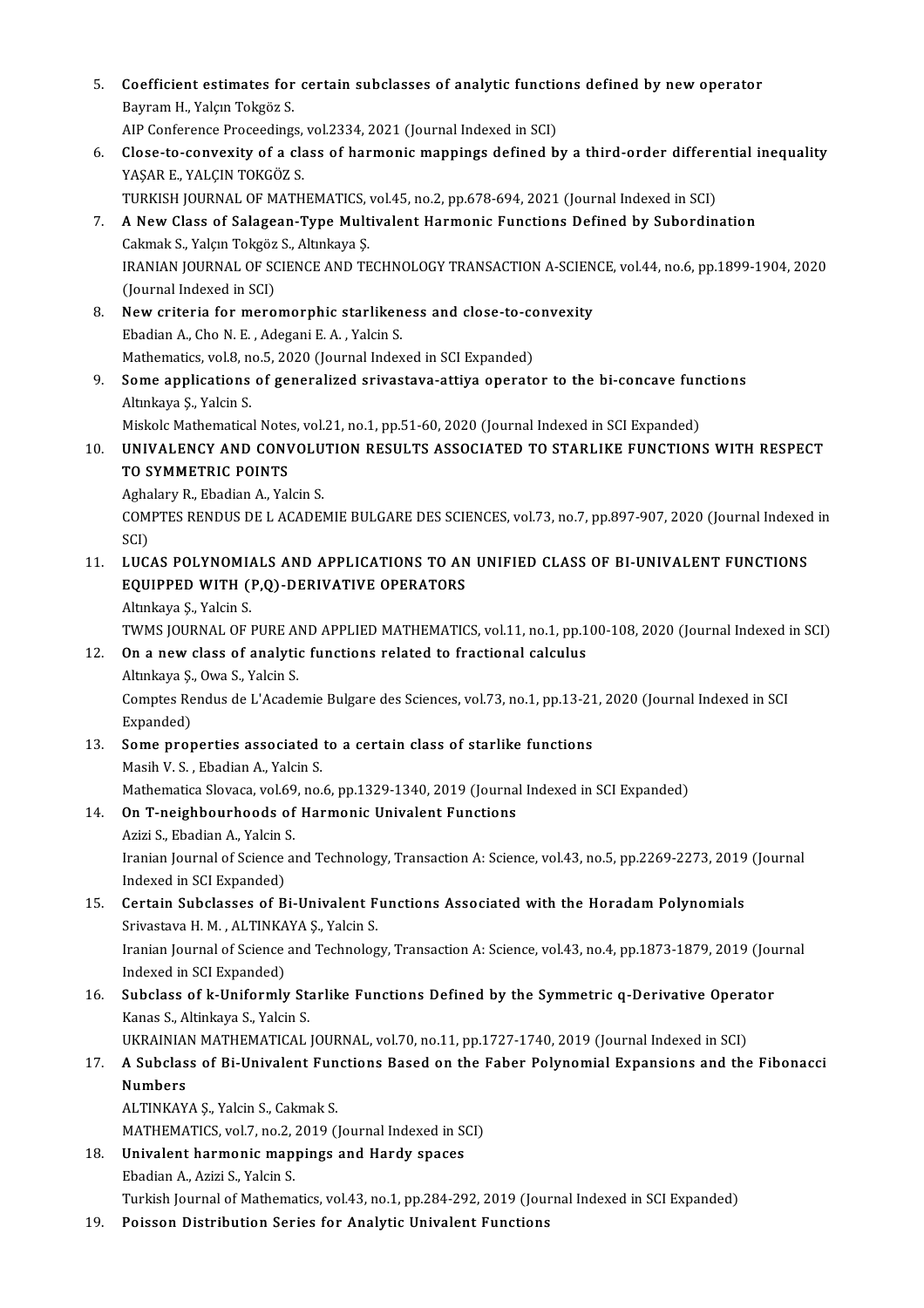ALTINKAYA Ş, Yalcin S. ALTINKAYA Ș., Yalcin S.<br>COMPLEX ANALYSIS AND OPERATOR THEORY, vol.12, no.5, pp.1315-1319, 2018 (Journal Indexed in SCI)<br>On the Chebyshov goefficients for a general subglass of univelant functions. ALTINKAYA \$., Yalcin S.<br>
COMPLEX ANALYSIS AND OPERATOR THEORY, vol.12, no.5, pp.1315-1319, 2018 (Journal 20.<br>
20. On the Chebyshev coefficients for a general subclass of univalent functions<br>
ALTINKAYA S. Volsin S.

- 20. On the Chebyshev coefficients for a general subclass of univalent functions<br>ALTINKAYA S., Yalcin S. On the Chebyshev coefficients for a general subclass of univalent functions<br>ALTINKAYA Ş., Yalcin S.<br>TURKISH JOURNAL OF MATHEMATICS, vol.42, no.6, pp.2885-2890, 2018 (Journal Indexed in SCI)<br>Hankel Determinant for a Subclas
- 21. ALTINKAYA Ș., Yalcin S.<br>21. Hankel JOURNAL OF MATHEMATICS, vol.42, no.6, pp.2885-2890, 2018 (Journal Indexed in SCI)<br>21. Hankel Determinant for a Subclass of Bi-Univalent Functions Defined by Using a Symmetric q-TURKISH JOURNAL OF<br>Hankel Determinant<br>Derivative Operator<br>Srivastava H M - ALTIN Hankel Determinant for a Subclass of<br>Derivative Operator<br>Srivastava H. M. , ALTINKAYA Ş., Yalcin S.<br>EU OMAT vol 32 no 2 np 503 516 2019 Derivative Operator<br>Srivastava H. M. , ALTINKAYA Ş., Yalcin S.<br>FILOMAT, vol.32, no.2, pp.503-516, 2018 (Journal Indexed in SCI)

Srivastava H. M., ALTINKAYA Ș., Yalcin S.<br>22. Construction of the second Hankel determinant for a new subclass of bi-univalent functions<br>22. Construction of the second Hankel determinant for a new subclass of bi-univalent FILOMAT, vol.32, no.2, p<br>**Construction of the s**<br>ALTINKAYA Ş., Yalcin S.<br>TURKISH JOURNAL OF L Construction of the second Hankel determinant for a new subclass of bi-univalent fun<br>ALTINKAYA Ş., Yalcin S.<br>TURKISH JOURNAL OF MATHEMATICS, vol.42, no.6, pp.2876-2884, 2018 (Journal Indexed in SCI)<br>FARER POLYNOMIAL COEFEI ALTINKAYA Ș., Yalcin S.<br>1931 TURKISH JOURNAL OF MATHEMATICS, vol.42, no.6, pp.2876-2884, 2018 (Journal Indexed in SCI)<br>23. FABER POLYNOMIAL COEFFICIENT ESTIMATES FOR BI-UNIVALENT FUNCTIONS OF COMPLEX ORDER

TURKISH JOURNAL OF MATHEMATICS, vol.42, no.6, pp.2876-2884, 2018 (Journal Indexed in SCI)<br>FABER POLYNOMIAL COEFFICIENT ESTIMATES FOR BI-UNIVALENT FUNCTIONS OF COMP<br>BASED ON SUBORDINATE CONDITIONS INVOLVING OF THE JACKSON ( FABER POLYNOMIAL<br>BASED ON SUBORDIN<br>ALTINKAYAŞ., Yalcin S.<br>MISKOLG MATHEMATIC BASED ON SUBORDINATE CONDITIONS INVOLVING OF THE JACKSON (p, q)-DERI<br>ALTINKAYA Ş., Yalcin S.<br>MISKOLC MATHEMATICAL NOTES, vol.18, no.2, pp.555-572, 2017 (Journal Indexed in SCI)<br>Eshar polynomial sosfficient estimates for se

ALTINKAYA Ș., Yalcin S.<br>MISKOLC MATHEMATICAL NOTES, vol.18, no.2, pp.555-572, 2017 (Journal Indexed in SCI)<br>24. Faber polynomial coefficient estimates for certain classes of bi-univalent functions defined by using<br>the Jack MISKOLC MATHEMATICAL NOTES, vol.18, no<br>Faber polynomial coefficient estimates<br>the Jackson (p, q) -derivative operator<br>ALTINKAYA S, Volsin S Faber polynomial coor<br>the Jackson (p, q) -do<br>ALTINKAYA Ş., Yalcin S.<br>JOUPNAL OF NONLINE

the Jackson (p, q) -derivative operator<br>ALTINKAYA Ş., Yalcin S.<br>JOURNAL OF NONLINEAR SCIENCES AND APPLICATIONS, vol.10, no.6, pp.3067-3074, 2017 (Journal Indexed in<br>SCD ALTINKAYA Ş., Yalcin S.<br>JOURNAL OF NONLINEA<br>SCI) 32. JOURNAL OF NONLINEAR SCIENCES AND APPLICATIONS, vol.10, no.6, pp.3067-3<br>25. Upper Bound of Second Hankel Determinant for Bi-Bazilevič Functions<br>25. Upper Bound of Second Hankel Determinant for Bi-Bazilevič Functions

25. Upper Bound of Second Hankel Determinant for Bi-Bazilevič Functions<br>ALTINKAYA S., Yalcin S. Upper Bound of Second Hankel Determinant for Bi-Bazilevič Functions<br>ALTINKAYA Ş., Yalcin S.<br>Mediterranean Journal of Mathematics, vol.13, no.6, pp.4081-4090, 2016 (Journal Indexed in SCI Expanded)<br>Conoral proporties of mul

26. ALTINKAYA Ș., Yalcin S.<br>Mediterranean Journal of Mathematics, vol.13, no.6, pp.4081-4090, 2016 (Journal Indexed in SCI Expanded)<br>26. General properties of multivalent concave functions involving linear operator of carl Medit<br>Gene<br>type<br>ALTIM 26. General properties of multivalent concave functions involving linear operator of carlson-shaffer<br>type<br>ALTINKAYA S., Yalcin S.

type<br>ALTINKAYA Ș., Yalcin S.<br>Comptes Rendus de L'Academie Bulgare des Sciences, vol.69, no.12, pp.1533-1540, 2016 (Journal Indexed in SCI ALTINKAYA<br>Comptes Re<br>Expanded)<br>Esber nol: Comptes Rendus de L'Academie Bulgare des Sciences, vol.69, no.12, pp.1533-1540, 201<br>Expanded)<br>27. Faber polynomial coefficient bounds for a subclass of bi-univalent functions<br>ALTINIAVA S. Volsin S.

Expanded)<br>F<mark>aber polynomial co</mark><br>ALTINKAYA Ş., Yalcin S.<br>COMPTES PENDUS MAT Faber polynomial coefficient bounds for a subclass of bi-univalent functions<br>ALTINKAYA Ş., Yalcin S.<br>COMPTES RENDUS MATHEMATIQUE, vol.353, no.12, pp.1075-1080, 2015 (Journal Indexed in SCI)<br>Coefficient Estimates for Tuyo N

ALTINKAYA Ș., Yalcin S.<br>28. COMPTES RENDUS MATHEMATIQUE, vol.353, no.12, pp.1075-1080, 2015 (Journal Indexed in SCI)<br>28. Coefficient Estimates for Two New Subclasses of Biunivalent Functions with respect to Symmetric COMPT<br>Coeffic<br>Points<br>ALTINE Coefficient Estimates<br>Points<br>ALTINKAYA Ş., Yalcin S.<br>JOUPMAL OF EUNCTION Points<br>ALTINKAYA Ș., Yalcin S.<br>JOURNAL OF FUNCTION SPACES, vol.2015, 2015 (Journal Indexed in SCI)<br>Naizhbourbeode of two now classes of bormanis univelant functi

### ALTINKAYA Ș., Yalcin S.<br>JOURNAL OF FUNCTION SPACES, vol.2015, 2015 (Journal Indexed in SCI)<br>29. Neighbourhoods of two new classes of harmonic univalent functions with varying arguments<br>29. Neighbourhoods of two new classes JOURNAL OF FUN<mark>C</mark><br>Neighbourhoods<br>YAŞAR E., Yalcin S.<br>Mathomatica Slova Neighbourhoods of two new classes of harmonic univalent functions with varyin<br>YAŞAR E., Yalcin S.<br>Mathematica Slovaca, vol.64, no.6, pp.1409-1420, 2014 (Journal Indexed in SCI Expanded)<br>Certain Properties Of A Subslass Of YAŞAR E., Yalcin S.<br>Mathematica Slovaca, vol.64, no.6, pp.1409-1420, 2014 (Journal<br>30. Certain Properties Of A Subclass Of Harmonic Functions<br>VASAR E Valcin S

Mathematica Slova<br>Certain Properti<br>YAŞAR E., Yalcin S.<br>APRLIED MATHEM

Certain Properties Of A Subclass Of Harmonic Functions<br>YAŞAR E., Yalcin S.<br>APPLIED MATHEMATICS & INFORMATION SCIENCES, vol.7, no.5, pp.1749-1753, 2013 (Journal Indexed in SCI)<br>On a now subclass of Buschoweyh type barmonic

YAŞAR E., Yalcin S.<br>APPLIED MATHEMATICS & INFORMATION SCIENCES, vol.7, no.5, pp.1749-1753, 2<br>31. On a new subclass of Ruscheweyh-type harmonic multivalent functions<br>VASAR E. Valcin S. APPLIED MATHEM<br>**On a new subcla:**<br>YAŞAR E., Yalcin S.<br>JOUPNAL OF INFO On a new subclass of Ruscheweyh-type harmonic multivalent functions<br>YAŞAR E., Yalcin S.<br>JOURNAL OF INEQUALITIES AND APPLICATIONS, 2013 (Journal Indexed in SCI)<br>Properties of a Class of a Harmonis Eunstians YAŞAR E., Yalcin S.<br>JOURNAL OF INEQUALITIES AND APPLICATIONS, 201<br>32. Properties of a Class of p-Harmonic Functions<br>YAŞAR E., Yalcin S.

JOURNAL OF INEQUALITIES AND APPLICATIONS, 2013 (Journal Indexed in SCI)

Properties of a Class of p-Harmonic Functions<br>YAŞAR E., Yalcin S.<br>ABSTRACT AND APPLIED ANALYSIS, 2013 (Journal Indexed in SCI)<br>Naishborhoods of a now class of barmonis multivelent funct

### YAŞAR E., Yalcin S.<br>ABSTRACT AND APPLIED ANALYSIS, 2013 (Journal Indexed in SCI)<br>33. Neighborhoods of a new class of harmonic multivalent functions<br>Nessa E. Valsin S. ABSTRACT AND A<br>Neighborhoods<br>Yaşar E., Yalcin S.<br>COMBUTERS & M 33. Neighborhoods of a new class of harmonic multivalent functions<br>Yaşar E., Yalcin S.<br>COMPUTERS & MATHEMATICS WITH APPLICATIONS, vol.62, no.1, pp.462-473, 2011 (Journal Indexed in SCI)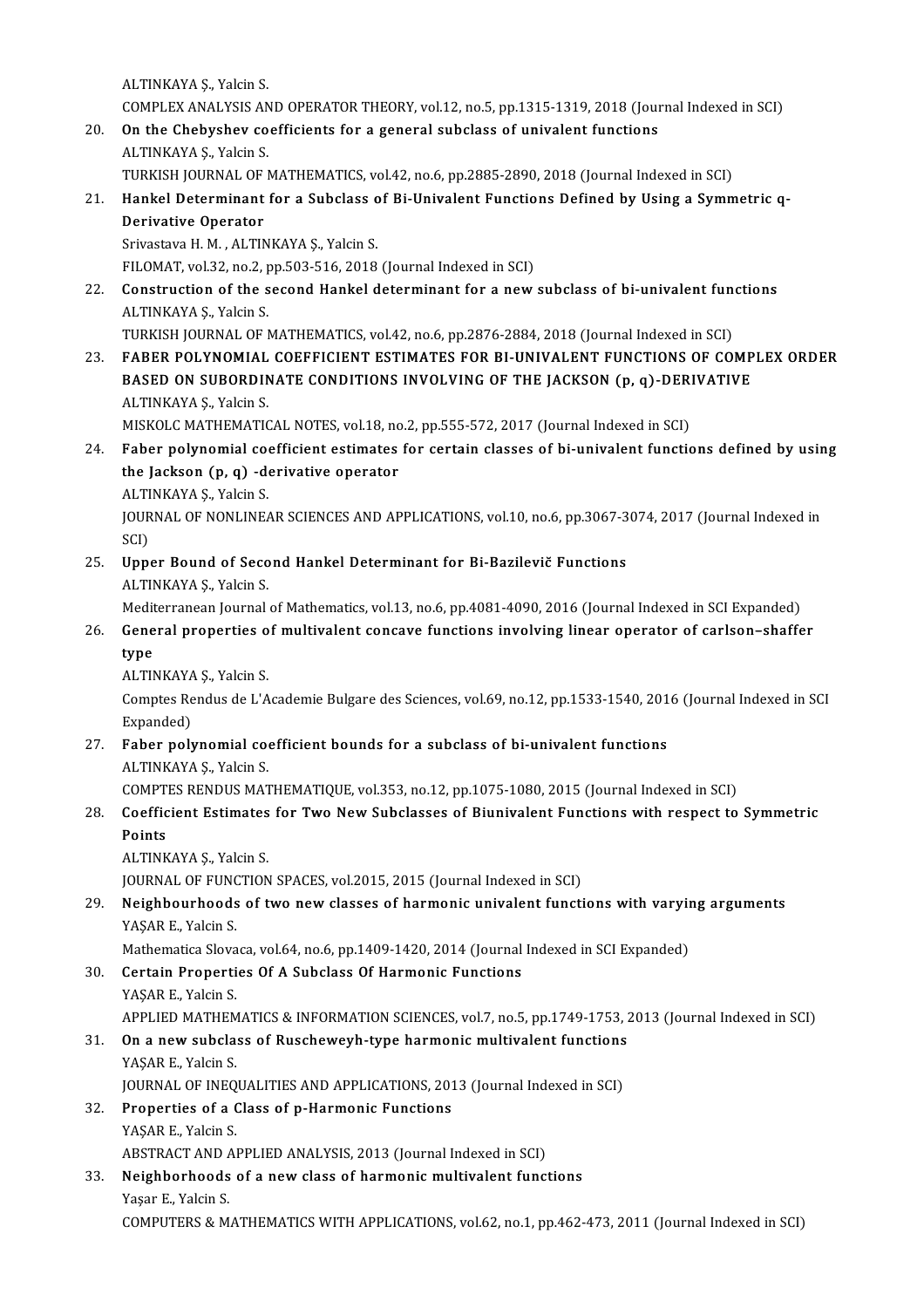| 34  | On meromorphically harmonic starlike functions with respect to symmetric conjugate points<br>Bostanci H., Yalcin S., Ozturk M. |
|-----|--------------------------------------------------------------------------------------------------------------------------------|
|     | Journal of Mathematical Analysis and Applications, vol.328, no.1, pp.370-379, 2007 (Journal Indexed in SCI<br>Expanded)        |
| 35  | On a subclass of certain convex harmonic functions                                                                             |
|     | Yalcin S., Ozturk M.                                                                                                           |
|     | Journal of the Korean Mathematical Society, vol.43, no.4, pp.803-813, 2006 (Journal Indexed in SCI Expanded)                   |
| 36. | On harmonic bloch and normal functions                                                                                         |
|     | Ozturk M., Yalcin S.                                                                                                           |
|     | Indian Journal of Pure and Applied Mathematics, vol.36, no.8, pp.407-416, 2005 (Journal Indexed in SCI Expanded)               |
| 37  | A new class of Salagean-type harmonic univalent functions                                                                      |
|     | Yalcin S.                                                                                                                      |
|     | Applied Mathematics Letters, vol.18, no.2, pp.191-198, 2005 (Journal Indexed in SCI Expanded)                                  |
| 38. | Convex subclass of harmonic starlike functions                                                                                 |
|     | Ozturk M., Yalcin S., Yamankaradeniz M.                                                                                        |
|     | Applied Mathematics and Computation, vol.154, no.2, pp.449-459, 2004 (Journal Indexed in SCI Expanded)                         |
| 39. | A new subclass of complex harmonic functions                                                                                   |
|     | Yalcin S., Ozturk M.                                                                                                           |
|     | MATHEMATICAL INEQUALITIES & APPLICATIONS, vol.7, no.1, pp.55-61, 2004 (Journal Indexed in SCI)                                 |
| 40. | A subclass of harmonic univalent functions with negative coefficients                                                          |
|     | Karpuzogullari S., Ozturk M., Yamankaradeniz M.                                                                                |
|     | APPLIED MATHEMATICS AND COMPUTATION, vol.142, pp.469-476, 2003 (Journal Indexed in SCI)                                        |
| 41  | A New Subclass of Harmonic Mappings With Positive Real Part                                                                    |
|     | Yalçın Tokgöz S., Öztürk M., Yamankaradeniz M.                                                                                 |
|     | HACETTEPE JOURNAL OF MATHEMATICS AND STATISTICS, vol.31, pp.13-18, 2002 (Journal Indexed in SCI                                |
|     | Expanded)                                                                                                                      |

### Articles Published in Other Journals

Irticles Published in Other Journals<br>1. Inclusion Results on Subclasses of Harmonic Univalent Functions Associated with Pascal Distribution<br>Series Series<br>Inclusi<br>Series<br><sup>Volgu</sub> 1</sup> Series<br>Yalçın Tokgöz S., Murugusundaramoorthy G., Vijaya K.

Palestine Journal of Mathematics, vol.11, no.3, pp.267-275, 2022 (Refereed Journals of Other Institutions)

2. Universally Prestarlike Functions Associated With Shell Like Domain Vijaya K., Murugusundaramoorthy G., Yalçın Tokgöz S. Matematychni Studii, vol.57, no.1, pp.53-61, 2022 (Refereed Journals of Other Institutions)

3. Notes on Meromorphic Functions with Positive Coefficients Defined by Bessel Function Matematychni Studii, vol.57, no.1, pp.53-61, 2022 (Refereed<br>Notes on Meromorphic Functions with Positive Coeff<br>Venkateswarlu B., Reddy P. T. , YALÇIN TOKGÖZ S., Sridevi S.<br>Journal of Quality Measurement and Analysis vol.18 Journal of Quality Measurement and Analysis, vol.18, no.1, pp.71-81, 2022 (Refereed Journals of Other Institutions) Venkateswar<br>Journal of Qu<br>Institutions)<br>Coofficient Journal of Quality Measurement and Analysis, vol.18, no.1, pp.71-81, 2022 (Refereed Journals of Other<br>Institutions)<br>4. Coefficient bounds for regular and bi-univalent functions linked with Gegenbauer polynomials<br>5. Supper

Institutions)<br>**Coefficient bounds for reg**<br>Swamy S. R. , Yalçın Tokgöz S.<br>Problemy Analira Jesues of A. Coefficient bounds for regular and bi-univalent functions linked with Gegenbauer poly<br>Swamy S. R. , Yalçın Tokgöz S.<br>Problemy Analiza-Issues of Analysis, vol.11, no.29-1, pp.133-144, 2022 (Journal Indexed in ESCI)<br>Third Ha

Swamy S. R. , Yalçın Tokgöz S.<br>Problemy Analiza-Issues of Analysis, vol.11, no.29-1, pp.133-144, 2022 (Journal Indexed in ESCI)<br>5. Third Hankel determinant and Zalcman functional for a class of starlike functions with r Problemy Analiza-Issues of Analysis, vol.11, no.29-1, pp.133-144, 2022 (Journal Indexed in ESCI)<br>Third Hankel determinant and Zalcman functional for a class of starlike functions with respect to<br>symmetric points related wi Third Hankel determinant and Zalcman functional for a class of starlike functions with respect to<br>symmetric points related with sine function<br>Muhammad G.K. , Ahmad B., Murugusundaramoorthy G., Mashwani W. K. , Yalçın Tokgö

symmetric points related with sine function<br>Muhammad G. K. , Ahmad B., Murugusundaramoorthy G., Mashwani W. K. , Yalçın Tokgöz S., Shaba T. (<br>Journal of Mathematics and Computer Science, vol.25, no.1, pp.29-36, 2022 (Journ Muhammad G. K. , Ahmad B., Murugusundaramoorthy G., Mashwani W. K. , Yalçın Tokgöz S., Shaba T.<br>Journal of Mathematics and Computer Science, vol.25, no.1, pp.29-36, 2022 (Journal Indexed in ESCI<br>6. **q-Analogue of New Subcl** 

Journal of Mathe<br>**q-Analogue of**<br>Subordination<br><sup>Roumam H. Volev</sup> q-Analogue of New Subc<br>Subordination<br>Bayram H., Yalçın Tokgöz S.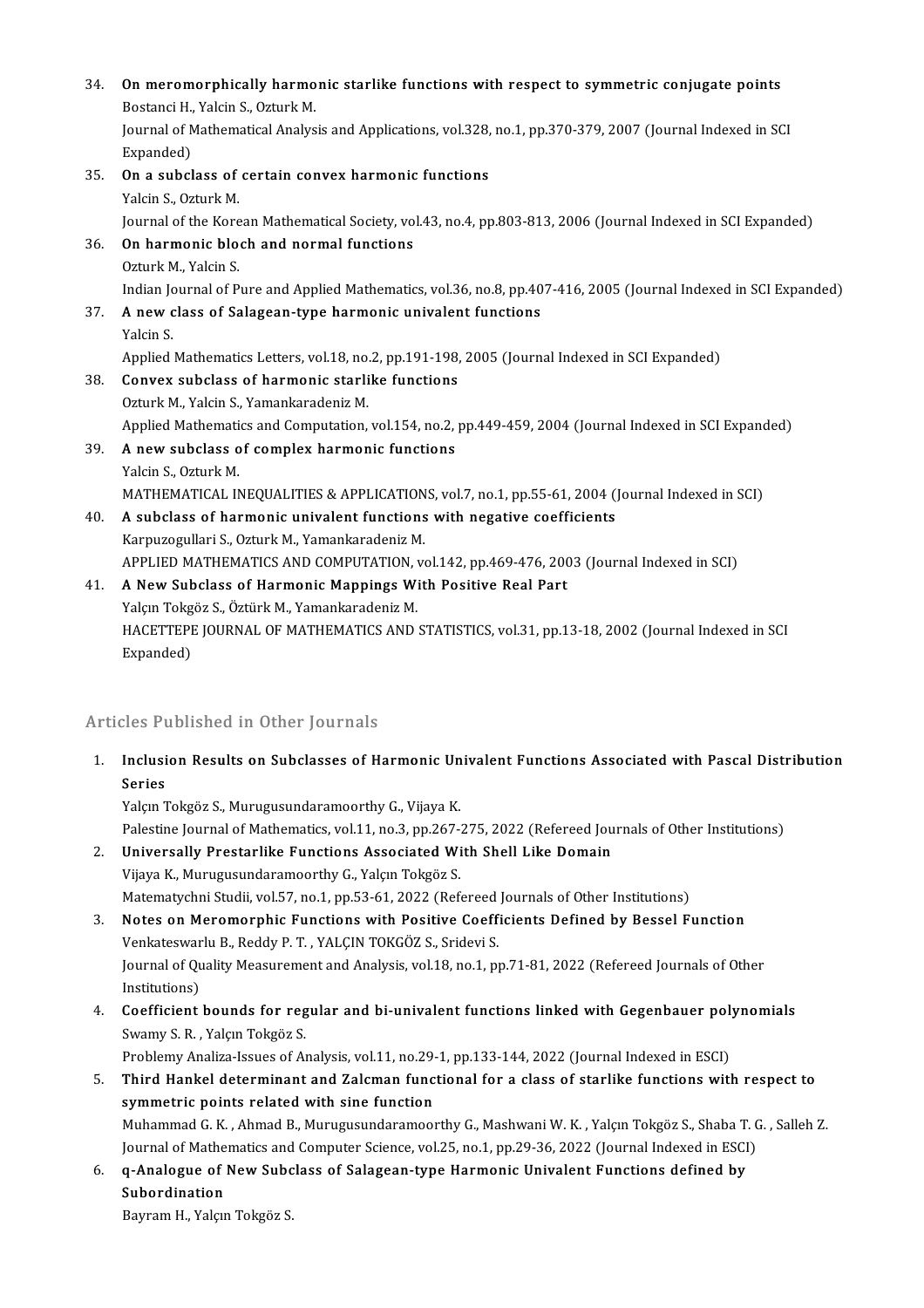Earthline Journal of Mathematical Sciences, vol.9, no.2, pp.165-178, 2022 (Refereed Journals of Other Institutions)<br>Navy Applications On Fourth Order Differential Subordination For Meromorphis Univolant Eungtions

- Earthline Journal of Mathematical Sciences, vol.9, no.2, pp.165-178, 2022 (Refereed Journals of Other Institutions)<br>7. New Applications On Fourth-Order Differential Subordination For Meromorphic Univalent Functions Earthline Journal of Mathematical Sciences,<br>New Applications On Fourth-Order Dif<br>Atshan W. G. , Saeed A. H. , Yalçın Tokgöz S.<br>Pulletin of International Mathematical Virti 7. New Applications On Fourth-Order Differential Subordination For Meromorphic Univalent Functions<br>Atshan W. G. , Saeed A. H. , Yalçın Tokgöz S.<br>Bulletin of International Mathematical Virtual Institute, vol.12, no.1, pp.19 Atshan W. G., Saeed A. H., Yalçın Tokgöz S. 8. Bulletin of International Mathematical Virtual Institute, vol.12, no.1, pp.195-204, 202<br>Institutions)<br>8. On Harmonic Univalent Functions Involving q-Poisson Distribution Series<br>Valem Teksër S. Bayram H
- Institutions)<br>**On Harmonic Univalent F**<br>Yalçın Tokgöz S., Bayram H.<br>Muthanna Journal of Bure S Yalçın Tokgöz S., Bayram H.<br>Muthanna Journal of Pure Science, vol.8, no.2, pp.105-111, 2021 (Refereed Journals of Other Institutions)
- Yalçın Tokgöz S., Bayram H.<br>Muthanna Journal of Pure Science, vol.8, no.2, pp.105-111, 2021 (Refereed Journals of Other Institutions)<br>9. Uniformly starlike functions and uniformly convex functions related to the Pascal dis Murugusundaramoorthy G., Yalçın Tokgöz S.<br>Mathematica Bohemica, vol.146, no.4, pp.419-428, 2021 (Journal Indexed in ESCI) Uniformly starlike functions and uniformly convex functions related to the<br>Murugusundaramoorthy G., Yalçın Tokgöz S.<br>Mathematica Bohemica, vol.146, no.4, pp.419-428, 2021 (Journal Indexed in ESCI)<br>On Third Order Sandwich B
- 10. On Third-Order Sandwich Results of Multivalent Analytic Functions Involving Catas Operator SARAH A A, Atshan W. G., FAEZ ALI A, YALÇIN TOKGÖZ S. On Third-Order Sandwich Results of Multivalent Analytic Functions Involving Catas Operator<br>SARAH A A., Atshan W. G. , FAEZ ALI A., YALÇIN TOKGÖZ S.<br>Analele Universitatii din Oradea Fascicola Matematica, vol.28, no.2, pp.11 SARAH A A., .<br>Analele Unive<br>Institutions)<br>On Harman Analele Universitatii din Oradea Fascicola Matematica, vol.28, no.2, pp.111-129, 2021 (Re<br>Institutions)<br>11. **On Harmonic Univalent Functions Involving (p,q)-Poisson Distribution Series**<br>VALGIN TOKGÖZ S. PAVRAM H
- Institutions)<br>11. On Harmonic Univalent Functions Involving (p,q)-Poisson Distribution Series<br>YALÇIN TOKGÖZ S., BAYRAM H. On Harmonic Univalent Functions Involving (p,q)-Poisson Distribution Series<br>YALÇIN TOKGÖZ S., BAYRAM H.<br>European Journal of Science and Technology, vol.28, pp.1048-1051, 2021 (Other Refereed National Journals)<br>Subalasses o YALÇIN TOKGÖZ S., BAYRAM H.<br>European Journal of Science and Technology, vol.28, pp.1048-1051, 2021 (Other Referee<br>12. Subclasses of Spiral-Like Functions Associated With Pascal Distribution Series<br>Wiews K. Munusuaundersmee

- European Journal of Science and Technology, vol.28, p<br>Subclasses of Spiral-Like Functions Associated V<br>Vijaya K., Murugusundaramoorthy G., Yalçın Tokgöz S.<br>Asta Universitatis Anulansis vol.66, nn 102,112, 2021 Subclasses of Spiral-Like Functions Associated With Pascal Distribution Series<br>Vijaya K., Murugusundaramoorthy G., Yalçın Tokgöz S.<br>Acta Universitatis Apulensis, vol.66, pp.103-113, 2021 (Refereed Journals of Other Institu Vijaya K., Murugusundaramoorthy G., Yalçın Tokgöz S.<br>Acta Universitatis Apulensis, vol.66, pp.103-113, 2021 (Refereed Journals of Other Institutions)<br>13. **On (p,q)-Starlike Harmonic Functions Defined By Subordination**
- Yalçın Tokgöz S., Bayram H. On (p,q)-Starlike Harmonic Functions Defined By Subordination<br>Yalçın Tokgöz S., Bayram H.<br>Al-Qadisiyah Journal of Pure Science, vol.26, no.4, pp.491-500, 2021 (Refereed Journals of Other Institutions)<br>On Third Order Differ
- 14. Yalçın Tokgöz S., Bayram H.<br>Al-Qadisiyah Journal of Pure Science, vol.26, no.4, pp.491-500, 2021 (Refereed Journals of Other Institutions)<br>On Third-Order Differential Subordination Results for Univalent Functions Defin Al-Qadisiya<br>**On Third-<br>Operator**<br>Atshan W On Third-Order Differential Subordinat<br>Operator<br>Atshan W. G. , Hassan H. Z. , Yalçın Tokgöz S.<br>UZPEK MATHEMATICAL JOUPNAL volé5. n

Operator<br>Atshan W. G. , Hassan H. Z. , Yalçın Tokgöz S.<br>UZBEK MATHEMATICAL JOURNAL, vol.65, no.2, pp.26-42, 2021 (Refereed Journals of Other Institutions)

### 15. Atshan W. G. , Hassan H. Z. , Yalçın Tokgöz S.<br>15. Some Connections Between Various Subclasses Of Harmonic Univalent Functions Involving Pascal<br>15. Some Connections Between Various Subclasses Of Harmonic Univalent Func UZBEK MATHEMATIC<br>Some Connections I<br>Distribution Series<br>VASAR E. Colmol: S. N Some Connections Between Various Subclasses O<br>Distribution Series<br>YAŞAR E., Çakmak S., YALÇIN TOKGÖZ S., ALTINKAYA Ş.<br>Asta Universitatis Apulansis vel 66 nm 122 147 2021 () Distribution Series<br>YAŞAR E., Çakmak S., YALÇIN TOKGÖZ S., ALTINKAYA Ş.<br>Acta Universitatis Apulensis, vol.66, pp.133-147, 2021 (Refereed Journals of Other Institutions)

### 16. SOME PROPERTIES OF GENERALIZED INTEGRAL OPERATOR

Yalçın Tokgöz S., Swamy S.R., Magesh N., Nirmala J. SOME PROPERTIES OF GENERALIZED INTEGRAL OPERATOR<br>Yalçın Tokgöz S., Swamy S. R. , Magesh N., Nirmala J.<br>Communications in Mathematics and Applications, vol.12, no.1, pp.189-198, 2021 (Refereed Journals of Other<br>Institutions Yalçın Tokgö<br>Communicati<br>Institutions)<br>Honodom B 17. Communications in Mathematics and Applications, vol.12, no.1, pp.189-198, 2021 (Refereed Journals of Other<br>17. Horadam Polynomials and Their Applications to New Family of Bi-Univalent Functions with Respect<br>17. Horadam

### Institutions)<br>Horadam Polynomials and Thei<br>to Symmetric Conjugate Points<br>Wanes A.K., Yolem Tokgör S Horadam Polynomials and<br>to Symmetric Conjugate Po<br>Wanas A. K. , Yalçın Tokgöz S.<br>Provessiones Journal of Math to Symmetric Conjugate Points<br>Wanas A. K. , Yalçın Tokgöz S.<br>Proyecciones Journal of Mathematics, vol.40, no.1, pp.107-116, 2021 (Refereed Journals of Other Institutions)<br>Coefficient inequalities of analytic functions equi

### Wanas A. K. , Yalçın Tokgöz S.<br>Proyecciones Journal of Mathematics, vol.40, no.1, pp.107-116, 2021 (Refereed Journals of Other Institutions)<br>18. Coefficient inequalities of analytic functions equipped with conic domains in Proyecciones Journal of M.<br>Coefficient inequalities<br>Noor integral operator<br>Noor K.L. Altuliave S. Val Coefficient inequalities of analytic !<br>Noor integral operator<br>Noor K. I. , Altınkaya Ş., Yalçın Tokgöz S.<br>Thilisi Mathematical Jeurnal vol 14 no 1 Noor i<mark>ntegral operator</mark><br>Noor K. I. , Altınkaya Ş., Yalçın Tokgöz S.<br>Tbilisi Mathematical Journal, vol.14, no.1, pp.1-14, 2021 (Journal Indexed in ESCI)<br>Unified Annreach to Starlike and Gonyey Eunstians Involving Poisson D

### 19. Noor K. I. , Altınkaya Ş., Yalçın Tokgöz S.<br>19. Tbilisi Mathematical Journal, vol.14, no.1, pp.1-14, 2021 (Journal Indexed in ESCI)<br>19. Unified Approach to Starlike and Convex Functions Involving Poisson Distributio Tbilisi Mathematical Journal, vol.14, no.1, pp<br>**Unified Approach to Starlike and Conv**<br>Shrigan M. G. , Yalçın Tokgöz S., Altınkaya Ş.<br>Bulatinul Asademiei de Stiinte e Benublisii M Buletinul Academiei de Științe a Republicii Moldova Matematica, vol.3, no.97, pp.11-20, 2021 (Refereed Journals of Other Institutions) Shrigan M. G., Yalçın Tokgöz S., Altınkaya Ş.

Buletinul Academiei de Științe a Republicii Moldova Matematica, vol.3, no.97, pp.11-2<br>Other Institutions)<br>20. Subclass Of Analytic Functions Associated With Pascal Distribution Series<br>RA E. Muruquandaremearthy C. Volen Tel Other Institutions)<br><mark>Subclass Of Analytic Functions Associated Wit</mark><br>B.A. F., Murugusundaramoorthy G., Yalçın Tokgöz S.<br>Bulletin of the Transilvania University of Brasey - S. B.A. F., Murugusundaramoorthy G., Yalçın Tokgöz S.<br>Bulletin of the Transilvania University of Braşov – Series III Mathematics, Informatics, Physics, no.2, pp.521-528,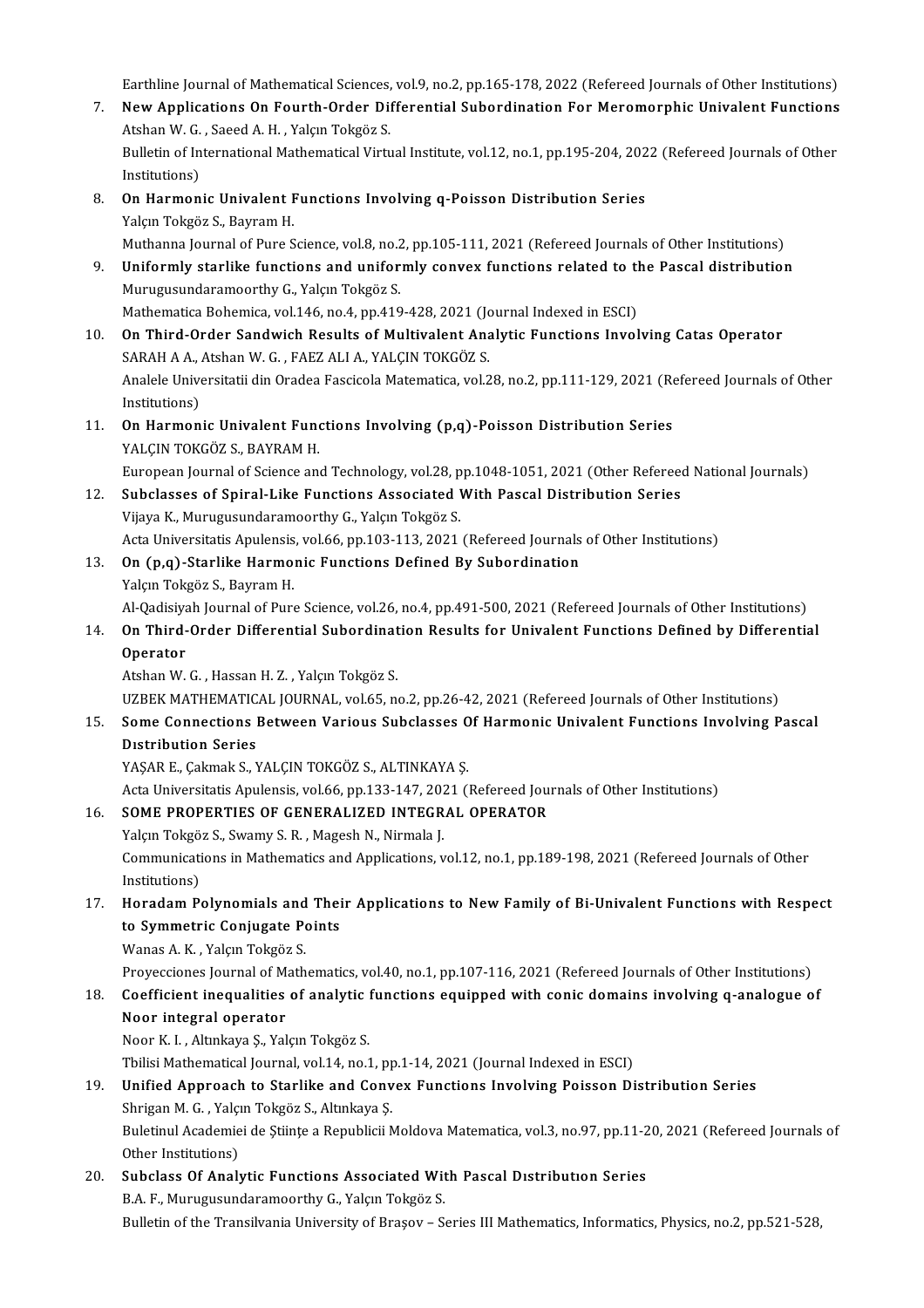2020 (Refereed Journals of Other Institutions)<br>Some proporties on a starlike bormonis f 21. Some properties on q-starlike harmonic functions defined by subordination 2020 (Refereed Journals of<br>**Some properties on q-st**:<br>Yalçın Tokgöz S., Bayram H.<br>Annlied Anelysis and Ontimi Some properties on q-starlike harmonic functions defined by subordination<br>Yalçın Tokgöz S., Bayram H.<br>Applied Analysis and Optimization, vol.4, no.3, pp.299-308, 2020 (Refereed Journals of Other Institutions)<br>Coefficient E Yalçın Tokgöz S., Bayram H.<br>Applied Analysis and Optimization, vol.4, no.3, pp.299-308, 2020 (Refereed Journals of Other Institutions<br>22. Coefficient Estimates For Special Subclasses of k-Fold Symmetric Bi-Univalent Functi Applied Analysis and Optimization, vol.4,<br>Coefficient Estimates For Special Sul<br>Atshan W. G. , Yalçın Tokgöz S., Hadi R. A.<br>Mathematics for Applications, vol.9, no.2, Coefficient Estimates For Special Subclasses of k-Fold Symmetric Bi-Univalent Function<br>Atshan W. G. , Yalçın Tokgöz S., Hadi R. A.<br>Mathematics for Applications, vol.9, no.2, pp.83-90, 2020 (Refereed Journals of Other Insti 23. An Applications, vol.9, no.2, pp.83-90, 2020 (Refereed Journals of Other Institutions)<br>23. An Application of Subclasses of Harmonic Univalent Functions Involving Hypergeometric Function<br>23. An Application of Subclasses Mathematics for Applications, vol.9, no.2, pp.83-90, 2020 (Refereed Journals of Other Institutions) An Application of Subclasses of Harmonic Univalent Functions Involving Hypergeometric Function<br>Atshan W. G. , Yalçın Tokgöz S., Abd E. H.<br>Adıyaman University Journal of Science, vol.10, no.2, pp.595-607, 2020 (Refereed Jou 24. Certain Geometric Properties Of Modified Lommel Functions<br>Din M. U., Yalçın Tokgöz S. Adıyaman University Journ<br>Certain Geometric Prop<br>Din M. U. , Yalçın Tokgöz S.<br>Hanam Mathamatical Journ Honam Mathematical Journal, vol.42, no.4, pp.719-732, 2020 (Journal Indexed in ESCI) Din M. U. , Yalçın Tokgöz S.<br>Honam Mathematical Journal, vol.42, no.4, pp.719-732, 2020 (Journal Indexed in ESCI)<br>25. A subclass with bi-univalence involving (p,q)-Lucas polynomials and its coefficient bounds<br>Volam Tokgöz Honam Mathematical Journal, vol.42, no.4, pp.<br>**A subclass with bi-univalence involving**<br>Yalçın Tokgöz S., Muthunagai K., Saravanan G.<br>POLETIN DE LA SOCIEDAD MATEMATICA ME A subclass with bi-univalence involving (p,q)-Lucas polynomials and its coefficient bounds<br>Yalçın Tokgöz S., Muthunagai K., Saravanan G.<br>BOLETIN DE LA SOCIEDAD MATEMATICA MEXICANA, vol.26, no.3, pp.1015-1022, 2020 (Journal Yalçın Tokgöz S., Muthunagai K., Saravanan G.<br>BOLETIN DE LA SOCIEDAD MATEMATICA MEXICANA, vol.26, no.3, pp.1015-1022, 2020 (Journal polynomial bounds of a general bi-univalent function class<br>Altyniaus S. Valsin S. BOLETIN DE LA SOCI<br>**The (p, q)-Chebysl**<br>Altınkaya Ş., Yalcin S.<br>BOLETIN DE LA SOCI Altınkaya Ş., Yalcin S.<br>BOLETIN DE LA SOCIEDAD MATEMATICA MEXICANA, vol.26, no.2, pp.341-348, 2020 (Journal Indexed in ESCI) Altınkaya Ş., Yalcin S.<br>27. MAPPING PROPERTIES FOR CONIC REGIONS ASSOCIATED WITH WRIGHT FUNCTIONS<br>27. MAPPING PROPERTIES FOR CONIC REGIONS ASSOCIATED WITH WRIGHT FUNCTIONS BOLETIN DE LA SC<br>**MAPPING PROPE**<br>Din M. U. , Yalcin S.<br>HONAM MATHEMA MAPPING PROPERTIES FOR CONIC REGIONS ASSOCIATED WITH WRIGHT FUNCTION<br>Din M. U., Yalcin S.<br>HONAM MATHEMATICAL JOURNAL, vol.42, no.2, pp.377-389, 2020 (Journal Indexed in ESCI)<br>Certain Subelasses of Harmonic Univelant Euncti 28. Din M. U., Yalcin S.<br>28. Certain Subclasses of Harmonic Univalent FunctionsDefined by Subordination<br>28. Certain Subclasses of Harmonic Univalent FunctionsDefined by Subordination HONAM MATHEMATICAL JOURNAL, vol.<br>Certain Subclasses of Harmonic Un<br>Çakmak S., Yalçın Tokgöz S., Altınkaya Ş.<br>Soutbeet Asian Bulletin of Mathematics Certain Subclasses of Harmonic Univalent FunctionsDefined by Subordination<br>Cakmak S., Yalçın Tokgöz S., Altınkaya Ş.<br>Southeast Asian Bulletin of Mathematics, vol.44, no.1, pp.43-56, 2020 (Journal Indexed in ESCI)<br>Subordina Cakmak S., Yalçın Tokgöz S., Altınkaya Ş.<br>29. Southeast Asian Bulletin of Mathematics, vol.44, no.1, pp.43-56, 2020 (Journal Indexed in ESCI)<br>29. Subordination and Superordination Results for Normalized Analytic Functions Southeast Asian Bulletin of Mathematics, vol.44, no.1, pp.43-56, 2020 (Journal Indexed in ESCI) Wanas A.K., Yalçın Tokgöz S. Frasin Operator<br>Wanas A. K. , Yalçın Tokgöz S.<br>Earthline Journal of Mathematical Sciences, vol.3, no.1, pp.37-49, 2020 (Refereed Journals of Other Institutions)<br>Some annligations of the (n.g.), Lugas nolunomials to the bi-30. Some applications of the (p q)-Lucas polynomials to the bi-univalent function class sigma<br>Altınkaya Ş., Yalçın Tokgöz S. Earthline Journal of Mathem<br>**Some applications of the**<br>Altınkaya Ş., Yalçın Tokgöz S.<br>Math Sai Appl E Natas val S Some applications of the (p q)-Lucas polynomials to the bi-univalent function class<br>Altınkaya Ş., Yalçın Tokgöz S.<br>Math. Sci. Appl. E-Notes, vol.8, no.1, pp.134-141, 2020 (Refereed Journals of Other Institutions)<br>Coefficie 31. Coefficient estimates for certain subclasses of analytic functions defined by new differential operator Math. Sci. 7<br>Coefficier<br>operator<br>VALCIN TC YALÇIN TOKGÖZ S., BAYRAM H. Celal Bayar Üniversitesi Fen Bilimleri Dergisi, vol.16, no.3, pp.351-354, 2020 (Other Refereed National Journals) 32. ON THE CHEBYSHEV POLYNOMIAL COEFFICIENT PROBLEMOF BI-BAZILEVIC FUNCTIONS Altınkaya Ş., Yalçın Tokgöz S. ON THE CHEBYSHEV POLYNOMIAL COEFFICIENT PROBLEM OF BI-BAZILEVIC FUNCTIONS<br>Altınkaya Ş., Yalçın Tokgöz S.<br>TWMS Journal of Applied and Engineering Mathematics, vol.10, no.1, pp.254-258, 2020 (Journal Indexed in ESCI)<br>An appl 33. An application of the distribution series for certain analytic function classes Cakmak S., Yalçın Tokgöz S., Altınkaya Ş. TWMS Journal of Applied and Engineeri<br>**An application of the distribution s**<br>Çakmak S., Yalçın Tokgöz S., Altınkaya Ş.<br>Surveys in Mathematics and its Applicat An application of the distribution series for certain analytic function classes<br>Cakmak S., Yalçın Tokgöz S., Altınkaya Ş.<br>Surveys in Mathematics and its Applications, vol.15, pp.225-231, 2020 (Refereed Journals of Other In

### Cakmak S., Yalçın Tokgöz S., Altınkaya Ş.<br>Surveys in Mathematics and its Applications, vol.15, pp.225-231, 2020 (Refereed Journals of Other Institutions)<br>34. On the some subclasses of bi-univalent functions related to the Surveys in Mathematics an<br>On the some subclasses<br>the Fibonacci numbers<br>Attakaya S. Valem Takgär **On the some subclasses of**<br>**the Fibonacci numbers**<br>Altınkaya Ş., Yalçın Tokgöz S.<br>Rondisonti di Matematica e d

Altınkaya Ş., Yalçın Tokgöz S.

the Fibonacci numbers<br>Altınkaya Ş., Yalçın Tokgöz S.<br>Rendiconti di Matematica e delle sue Applicazioni, vol.41, no.2, pp.105-116, 2020 (Refereed Journals of Other<br>Institutions) Rendiconti di Matematica e delle sue Applicazioni, vol.41, no.2, pp.105-116, 2020 (Refereed Journals of O<br>Institutions)<br>35. A CLASS OF HARMONIC STARLIKE FUNCTIONS DEFINED BYMULTIPLIER TRANSFORMATION

Institutions)<br>**A CLASS OF HARMONIC STARLIKE**<br>Khurana D., Kumar R., Yalçın Tokgöz S.<br>Advanass in Mathamatiss: Ssiantifia Jau Khurana D., Kumar R., Yalçın Tokgöz S.<br>Advances in Mathematics: Scientific Journal, vol.9, no.1, pp.455-469, 2020 (Refereed Journals of Other Institutions)

36. On a NewSubclass of Harmonic Univalent Functions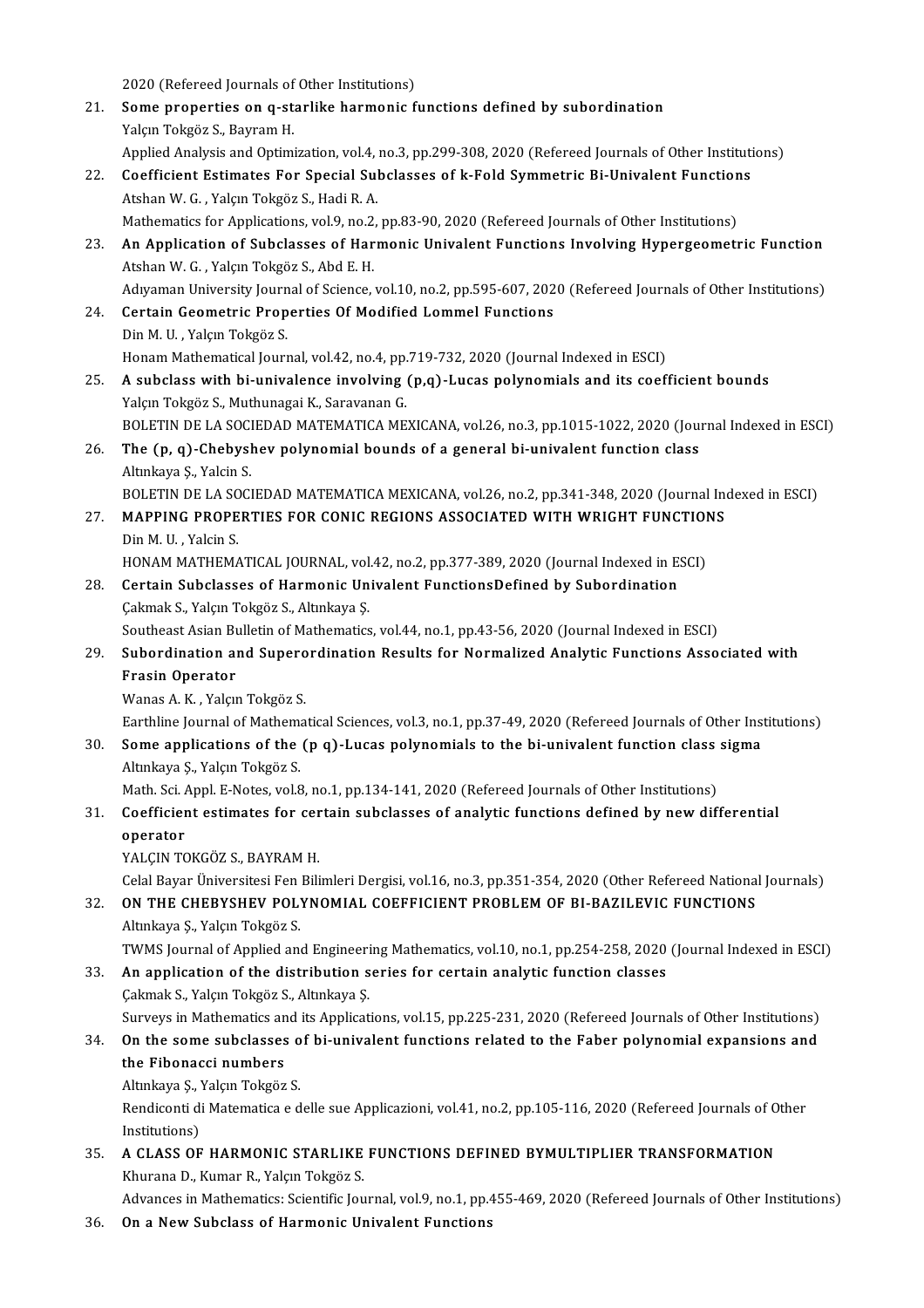Bayram H., Yalçın Tokgöz S.

Bayram H., Yalçın Tokgöz S.<br>Malaysian Journal of Mathematical Sciences, vol.14, no.1, pp.63-75, 2020 (Journal Indexed in ESCI)<br>Coefficients Assessment for Centain Subelasses of Bi Univelant Eunstians Belated With

### 37. Coefficients Assessment for Certain Subclasses of Bi-Univalent Functions Related With Quasi-<br>Subordination Malaysian Journa<br><mark>Coefficients As</mark><br>Subordination<br><sup>Volem Toksës S</sup>

Yalçın Tokgöz S., Atshan W. G., Hassan H. Z.

Publications de l'Institut Mathématique, vol.108, no.122, pp.155-162, 2020 (Journal Indexed in ESCI)

Yalçın Tokgöz S., Atshan W. G. , Hassan H. Z.<br>Publications de l'Institut Mathématique, vol.108, no.122, pp.155-162, 2020 (Journal Indexed in ESCI)<br>38. Coefficient Estimates and Fekete-Szegö Inequality for Family of Bi-Univ Publications de l'Institut Mathématique, vol.1<br>Coefficient Estimates and Fekete-Szegö<br>the Second Kind Chebyshev Polynomial<br>Wanas A.K., Valan Teksäs S Coefficient Estimates and<br>the Second Kind Chebyshe<br>Wanas A.K., Yalçın Tokgöz S.<br>International Journal of Open

the Second Kind Chebyshev Polynomial<br>Wanas A. K. , Yalçın Tokgöz S.<br>International Journal of Open Problems in Computer Science and Mathematics (IJOPCM), vol.13, no.2, pp.25-33,<br>2020 (Pefereed Journals of Other Institutione Wanas A. K. , Yalçın Tokgöz S.<br>International Journal of Open Problems in Com<br>2020 (Refereed Journals of Other Institutions)<br>Hankel inequalities for a subelass of bi ur 2020 (Refereed Journals of Other Institutions)

### 39. Hankel inequalities for a subclass of bi-univalent functions based on Salagean type q-difference

YALÇIN TOKGÖZ S., ALTINKAYA Ş., Murugusundaramoorthy G., Vijaya K. operator<br>YALÇIN TOKGÖZ S., ALTINKAYA Ş., Murugusundaramoorthy G., Vijaya K.<br>Journal of Mathematical and Fundamental Sciences, vol.52, no.2, pp.189-201, 2020 (Journal Indexed in ESCI)<br>Certain Classes of Bi Univelant Eunstia YALÇIN TOKGÖZ S., ALTINKAYA Ş., Murugusundaramoorthy G., Vijaya K.<br>Journal of Mathematical and Fundamental Sciences, vol.52, no.2, pp.189-201, 2020 (Journal Indexed in ESCI)<br>40. Certain Classes of Bi-Univalent Functions of

### Journal of Mathematical and Fundamental<br>Certain Classes of Bi-Univalent Funct<br>Involving (p, q)-Derivative Operator<br>Altalawe S. Volen Teksës S. Certain Classes of Bi-Univ<br>Involving (p, q)-Derivativ<br>Altınkaya Ş., Yalçın Tokgöz S.<br>Kragviayas Journal of Matho I<mark>nvolving (p, q)-Derivative Operator</mark><br>Altınkaya Ş., Yalçın Tokgöz S.<br>Kragujevac Journal of Mathematics, vol.44, no.4, pp.639-649, 2020 (Refereed Journals of Other Institutions)<br>INCLUSION PROPERTIES FOR BLUNUVALENT FUNCTIO

### Altınkaya Ş., Yalçın Tokgöz S.<br>Kragujevac Journal of Mathematics, vol.44, no.4, pp.639-649, 2020 (Refereed Journals of Other Institutional<br>41. INCLUSION PROPERTIES FOR BI-UNIVALENT FUNCTIONS OFCOMPLEX ORDER DEFINED BY Kragujevac Journal of Mathematics, vol.44, no.4, pp.639-649, 2020 (Refereed Journals of NGLUSION PROPERTIES FOR BI-UNIVALENT FUNCTIONS OFCOMPLEX ORDER<br>COMBINING OF FABERPOLYNOMIAL EXPANSIONS AND FIBONACCI NUMBERS<br>Altakaya 41. INCLUSION PROPERTIES FOR BI-UNIVALENT FUNCTIONS OFCOMPLEX ORDER DEFINED BY<br>COMBINING OF FABERPOLYNOMIAL EXPANSIONS AND FIBONACCI NUMBERS<br>Altınkaya Ş., Hamıdı S. G. , Jahangırı J. M. , Yalçın Tokgöz S. COMBINING OF FABERPOLYNOMIAL EXPANSIONS AND FIBONACCI NUMBERS<br>Altınkaya Ş., Hamıdı S. G. , Jahangırı J. M. , Yalçın Tokgöz S.<br>Analele Universitatii OradeaFasc. Matematica, vol.27, no.1, pp.21-30, 2020 (Refereed Journals of

### Altınkaya Ş., Hamıdı S. G. , Jahangırı J. M. , Yalçın Tokgöz S.<br>Analele Universitatii OradeaFasc. Matematica, vol.27, no.1, pp.21-30, 2020 (Refereed Journals of Otl<br>42. A NEW SUBCLASS OF STARLIKE HARMONIC FUNCTIONS DEFINED Analele Universitatii OradeaFasc. Matem<br>A NEW SUBCLASS OF STARLIKE HA<br>Çakmak S., Yalçın Tokgöz S., Altınkaya Ş.<br>Al Qadisiyah Journal Of Bure Science (Q A NEW SUBCLASS OF STARLIKE HARMONIC FUNCTIONS DEFINED BY SUBORDINATION<br>Çakmak S., Yalçın Tokgöz S., Altınkaya Ş.<br>Al-Qadisiyah Journal Of Pure Science (QJPS), vol.25, no.1, pp.36-39, 2020 (Refereed Journals of Other Institu

### Cakmak S., Yalçın Tokgöz S., Altınkaya Ş.<br>Al-Qadisiyah Journal Of Pure Science (QJPS), vol.25, no.1, pp.36-39, 2020 (Refereed Journals of Other Institution<br>43. New Concept on Fourth-Order Differential Subordination and Sup Al-Qadisiyah Journal Of Pure Science (C)<br>New Concept on Fourth-Order Diff<br>for Multivalent Analytic Functions New Concept on Fourth-Order Differe<br>for Multivalent Analytic Functions<br>Atshan W. G. , Abbas İ. A. , Yalçın Tokgöz S.<br>Journal of Al Oddisiyab for Computer Scien

Atshan W. G., Abbas İ. A., Yalçın Tokgöz S.

for Multivalent Analytic Functions<br>Atshan W. G. , Abbas İ. A. , Yalçın Tokgöz S.<br>Journal of Al-Qadisiyah for Computer Science and Mathematics, vol.12, no.1, pp.96-107, 2020 (Refereed Journals of<br>Other Institutions) Journal of Al-Qadisiyah for Computer Science and Mathematics, vol.12, no.1, pp.96-107, 2020 (Refereed Journa<br>Other Institutions)<br>44. Applications of Horadam polynomials to general classes of bi-univalent functions involvin

### Other Institutions)<br>Applications of Hora<br>derivative operator<br>Altulaya S. Valan Tak Applications of Horadam<br>derivative operator<br>Altınkaya Ş., Yalçın Tokgöz S.<br>Mathamatica val 62 nn 2 10 derivative operator<br>Altınkaya Ş., Yalçın Tokgöz S.<br>Mathematica, vol.62, pp.3-10, 2020 (Refereed Journals of Other Institutions)<br>A Subeless of Hormonia Univelant Eunstians Defined by Subendinati

### Altınkaya Ş., Yalçın Tokgöz S.<br>Mathematica, vol.62, pp.3-10, 2020 (Refereed Journals of Other Institutions)<br>45. A Subclass of Harmonic Univalent Functions Defined by Subordination<br>BAYRAM H., YALÇIN TOKGÖZ S. Mathematica, vol.62, pp.3-10, 20<br>A Subclass of Harmonic University<br>BAYRAM H., YALÇIN TOKGÖZ S. A Subclass of Harmonic Univalent Functions Defined by Subordination<br>BAYRAM H., YALÇIN TOKGÖZ S.<br>Acta Universitatis Apulensis, vol.60, pp.91-103, 2019 (Refereed Journals of Other Institutions)<br>(p.2) Juses polynomials and th

### BAYRAM H., YALÇIN TOKGÖZ S.<br>Acta Universitatis Apulensis, vol.60, pp.91-103, 2019 (Refereed Journals of Other Instituted.<br>46. (p,q)-Lucas polynomials and their applications to the bi-univalent functions<br>41 TINKAYA S. VALGI Acta Universitatis Apulensis, vol.60<br>(p,q)-Lucas polynomials and t<br>ALTINKAYA Ş., YALÇIN TOKGÖZ S.<br>Povista Provessiones, vol.29, no.5 (p,q)-Lucas polynomials and their applications to the bi-univalent functions<br>ALTINKAYA Ş., YALÇIN TOKGÖZ S.<br>Revista Proyecciones, vol.39, no.5, pp.1093-1105, 2019 (Refereed Journals of Other Institutions)<br>On the (n, g), Lu

### ALTINKAYA Ş., YALÇIN TOKGÖZ S.<br>Revista Proyecciones, vol.39, no.5, pp.1093-1105, 2019 (Refereed Journals of Other Institutions)<br>47. On the (p, q)-Lucas polynomial coefficient bounds of the bi-univalent function class sigma Revista Proyecciones, ve<br>**On the (p, q)-Lucas p**<br>ALTINKAYA Ş., Yalcin S.<br>POLETIN DE LA SOCIED On the (p, q)-Lucas polynomial coefficient bounds of the bi-univalent function class sigma<br>ALTINKAYA Ş., Yalcin S.<br>BOLETIN DE LA SOCIEDAD MATEMATICA MEXICANA, vol.25, no.3, pp.567-575, 2019 (Journal Indexed in ESCI)<br>Esksta

### 48. ALTINKAYA Ș., Yalcin S.<br>BOLETIN DE LA SOCIEDAD MATEMATICA MEXICANA, vol.25, no.3, pp.567-575, 2019 (Journal Indexed in ESCI<br>48. Fekete–Szegö inequalities for subclass of bi-univalent functions associated with Sălăge BOLETIN DE LA SOCIE<br>Fekete–Szegö inequa<br>difference operator<br>Munusunderemeert Fekete–Szegö inequalities for subclass of bi-u<br>difference operator<br>Murugusundaramoorthy G., Yalcin S., ALTINKAYA Ş.<br>Afrika Matematika val 20. np.979.997.2019 (Refere difference operator<br>Murugusundaramoorthy G., Yalcin S., ALTINKAYA Ş.<br>Afrika Matematika, vol.30, pp.979-987, 2019 (Refereed Journals of Other Institutions)<br>Fekste, Szegő insevalities for subslass of bi univelant functions a

### Murugusundaramoorthy G., Yalcin S., ALTINKAYA Ş.<br>Afrika Matematika, vol.30, pp.979-987, 2019 (Refereed Journals of Other Institutions)<br>Fekete–Szegö inequalities for subclass of bi-univalent functions associated with Salage Afrika Matematika, vol.<br>Fekete–Szegö inequa<br>difference operator<br>Munusunderemeert

Murugusundaramoorthy G., YALÇIN TOKGÖZ S., ALTINKAYA Ş.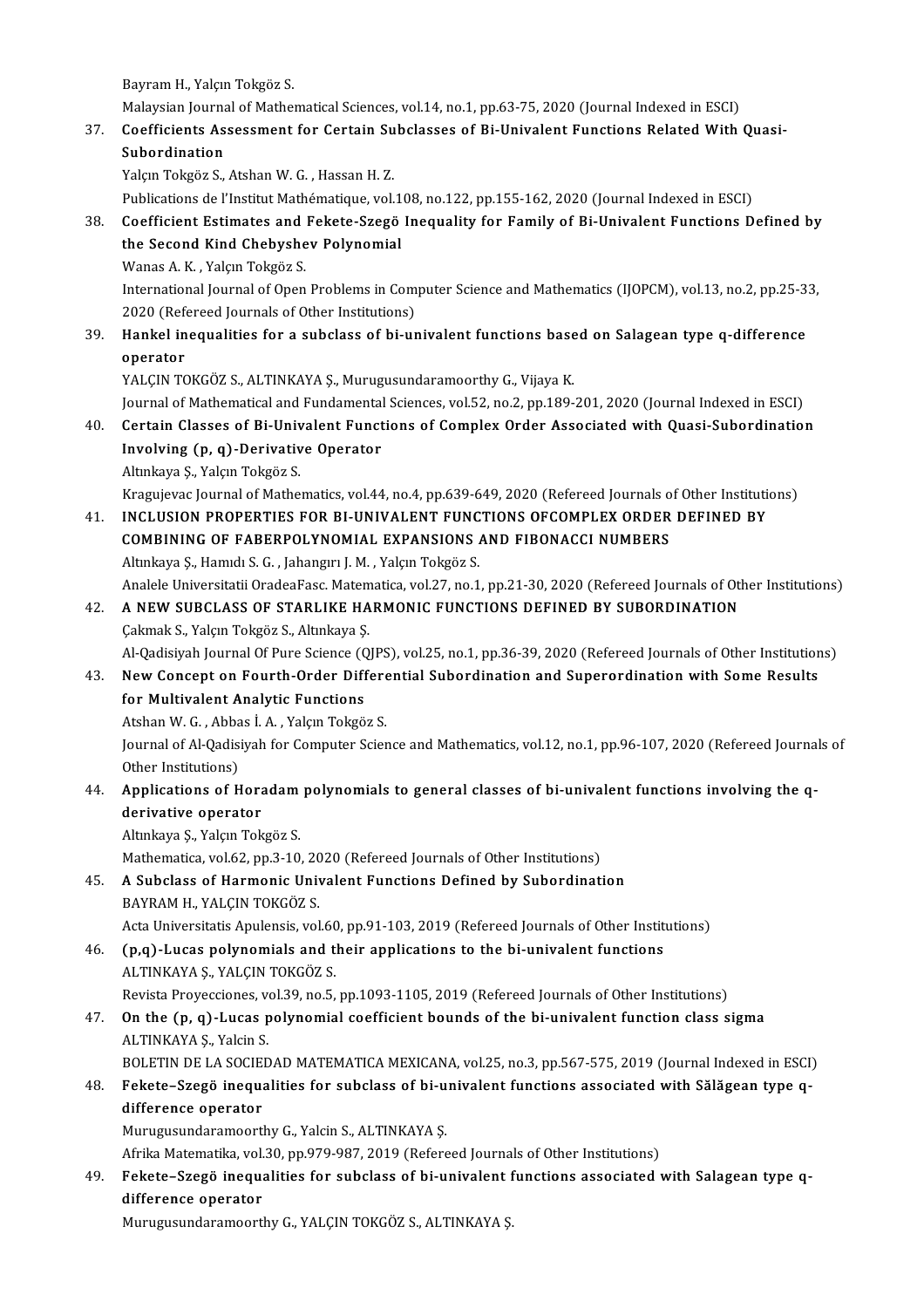Afrika Matematika, vol.30, pp.979-987, 2019 (Journal Indexed in ESCI)<br>Some connections between various slasses of analytic function

Afrika Matematika, vol.30, pp.979-987, 2019 (Journal Indexed in ESCI)<br>50. Some connections between various classes of analytic functions associated with the power series Afrika Matema<br>Some conned<br>distribution<br>Colmak S. Val Some connections between various<br>distribution<br>Çakmak S., Yalçın Tokgöz S., Altınkaya Ş.<br>Salmun University Jaumal of Ssiance v. <mark>distribution</mark><br>Çakmak S., Yalçın Tokgöz S., Altınkaya Ş.<br>Sakarya University Journal of Science, vol.23, no.5, pp.982-985, 2019 (Refereed Journals of Other Institutions)<br>Chebyshov nolynomial bounds for a sertain subslass of

- 51. Cakmak S., Yalçın Tokgöz S., Altınkaya Ş.<br>Sakarya University Journal of Science, vol.23, no.5, pp.982-985, 2019 (Refereed Journals of Other Institutions<br>51. Chebyshev polynomial bounds for a certain subclass of univale Sakarya University J<br>Chebyshev polync<br>integral operator<br>ALTINKAYA S. Vaki 51. Chebyshev polynomial bounds for a certain subclass of univalent functions defined by Komatu integral operator<br>ALTINKAYA S., Yalcin S. i<mark>ntegral operator</mark><br>ALTINKAYA Ş., Yalcin S.<br>AFRIKA MATEMATIKA, vol.30, pp.563-570, 2019 (Journal Indexed in ESCI)<br>The Beissen Distribution Series of Ceneral Subelasses of Univelant
- 52. The Poisson Distribution Series of General Subclasses of Univalent Functions AFRIKA MATEMATIKA, vol.30, pp.563-570, 2<br>The Poisson Distribution Series of Gene<br>Porwal S., ALTINKAYA Ş., YALÇIN TOKGÖZ S. Acta Universitatis Apulensis, vol.58, no.2, pp.45-52, 2019 (Refereed Journals of Other Institutions)
- 53. Notes on certain analytic functions concerning with some subordinations Acta Universitatis Apulensis, vol.58, no.2, p<br>Notes on certain analytic functions contains and the set of Commentations Indiansellations and the set of  $\alpha$ Acta et Commentationes Universitatis Tartuensis de Mathematica, vol.23, no.1, pp.79-85, 2019 (Journal Indexed in ESCI) ALTIN<br>Acta e<br>ESCI)<br>Esbat
- 54. Faber Polynomial Coefficients Estimates of Bi-univalent Functions Associated with Generalized ESCI)<br>Faber Polynomial Coefficients Es<br>Salagean q-Differential Operator<br>Yakın Tokgöz S. Khan S. Hussain S. Faber Polynomial Coefficients E<br>Salagean q-Differential Operato<br>Yalçın Tokgöz S., Khan S., Hussain S.<br>Kanunala Jaumal of Mathematics v Salagean q-Differential Operator<br>Yalçın Tokgöz S., Khan S., Hussain S.<br>Konuralp Journal of Mathematics, vol.7, no.1, pp.25-32, 2019 (Refereed Journals of Other Institutions)<br>Hankel determinant for m fold summetrie bi unive

Yalçın Tokgöz S., Khan S., Hussain S.<br>Konuralp Journal of Mathematics, vol.7, no.1, pp.25-32, 2019 (Refereed J<br>55. Hankel determinant for m-fold symmetric bi-univalentfunctions<br>ALTINKAYA S. VALGIN TOKGÖZ S. Konuralp Journal of Mathematics,<br>Hankel determinant for m-fold<br>ALTINKAYA Ş., YALÇIN TOKGÖZ S.<br>Creative Mathematics and Informa Hankel determinant for m-fold symmetric bi-univalentfunctions<br>ALTINKAYA Ș., YALÇIN TOKGÖZ S.<br>Creative Mathematics and Informatics, vol.28, no.1, pp.1-8, 2019 (Refereed Journals of Other Institutions)<br>Canellestirilmis Srive ALTINKAYA Ş., YALÇIN TOKGÖZ S.<br>Creative Mathematics and Informatics, vol.28, no.1, pp.1-8, 2019 (Refereed Journals of Other Institutions)<br>56. Genelleştirilmiş Srivastava-Attiya Operatörü Yardımıyla Tanımlanan Konkav Yalınk

# Creative Mathematics and<br>Genelleştirilmiş Srivast<br>Fekete-Szegö Problemi<br>PAVPAM H- VALCIN TOVC Genelleştirilmiş Srivastava-A<br>Fekete-Szegö Problemi<br>BAYRAM H., YALÇIN TOKGÖZ S.<br>Ergincon Üniversitesi Fen Biliml

Fekete-Szegö Problemi<br>BAYRAM H., YALÇIN TOKGÖZ S.<br>Erzincan Üniversitesi Fen Bilimleri Enstitüsü Dergisi, vol.12, no.1, pp.437-446, 2019 (Other Refereed National BAYRAM<br>Erzincan l<br>Journals)<br>Construs Erzincan Üniversitesi Fen Bilimleri Enstitüsü Dergisi, vol.12, no.1, pp.437-446, 2019 (Other Refereed Nation Journals)<br>57. Construction of Toeplitz Matrices whose elements are thecoefficients of univalent functions<br>57. Con

# Journals)<br>Construction of Toeplitz Matrices who<br>associated with q-derivative operator<br>ALTINKAYA S. Magash N. YALCIN TOKGÖZ Construction of Toeplitz Matrices whose<br>associated with q-derivative operator<br>ALTINKAYA Ş., Magesh N., YALÇIN TOKGÖZ S.<br>Cespian Journal of Mathematical Sciences (CU)

associated with q-derivative operator<br>ALTINKAYA Ș., Magesh N., YALÇIN TOKGÖZ S.<br>Caspian Journal of Mathematical Sciences (CJMS), vol.8, no.1, pp.51-57, 2019 (Refereed Journals of Other<br>Institutione) ALTINKAYA<br>Caspian Jour<br>Institutions)<br>On Lambda Caspian Journal of Mathematical Sciences (CJMS), vol.8, no.1, pp.51-57, 2019 (Refermations)<br>58. **On Lambda Pseudo Bi-Starlike Functions related (p q)-Lucas polynomial**<br>Municipal Municipal Municipal Control of Mathematical

# Institutions)<br>58. On Lambda Pseudo Bi-Starlike Functions related (p q)-Lucas polynomial<br>Murugusundaramoorthy G., Yalçın Tokgöz S.

Libertas Mathematica (new series), vol.39, no.2, pp.79-88, 2019 (Refereed Journals of Other Institutions)

59. An application of the power series distribution for certain analytic univalent function classes Çakmak S., YALÇIN TOKGÖZ S., ALTINKAYA Ş. An application of the power series distribution for certain analytic univalent function classes<br>Cakmak S., YALCIN TOKGÖZ S., ALTINKAYA Ş.<br>Libertas Mathematica (New Series), vol.39, no.1, pp.95-102, 2019 (Refereed Journals Cakmak S., YALÇIN TOKGÖZ S., ALTINKAYA Ş.<br>Libertas Mathematica (New Series), vol.39, no.1, pp.95-102, 2019 (Refereed Journals of Other Instit<br>60. SUBCLASSES OF HARMONIC UNIVALENT FUNCTIONS ASSOCIATED WITH GENERALIZED<br>RIJSC

### Libertas Mathematica (New Se<br>SUBCLASSES OF HARMONI<br>RUSCHEWEYH OPERATOR<br>Priek L Velsin S - ALTINKAVA 60. SUBCLASSES OF HARMONIC UNIVALENT FUNCTIONS ASSOCIATED WITH GENERALIZED<br>RUSCHEWEYH OPERATOR

Dziok J, Yalcin S, ALTINKAYA S.

PUBLICATIONS DE L INSTITUT MATHEMATIQUE-BEOGRAD, vol.106, no.120, pp.19-28, 2019 (Journal Indexed in<br>ESCI) PUBLICATIONS DE L INSTITUT MATHEMATIQUE-BEOGRAD, v<br>ESCI)<br>61. Bi-concave functions involving a differential operator<br>ALTINEAVA S, VALGIN TOEGÖZ S

# ESCI)<br>Bi-concave functions involving<br>ALTINKAYA Ş., YALÇIN TOKGÖZ S.<br>Journal of Mathematical Eutensian

ALTINKAYA Ș., YALÇIN TOKGÖZ S.<br>Journal of Mathematical Extension, vol.13, no.2, pp.111-122, 2019 (Journal Indexed in ESCI)

### ALTINKAYA Ș., YALÇIN TOKGÖZ S.<br>Journal of Mathematical Extension, vol.13, no.2, pp.111-122, 2019 (Journal Indexed in ESCI)<br>62. Initial Coefficient Estimates for a New Subclasses of Analytic and m-Fold Symmetric Bi-Univa Journal of N<br><mark>Initial Coe</mark><br>Functions<br>Wanes A *V* I<mark>nitial Coefficient Estimate</mark><br>Functions<br>Wanas A. K. , Yalçın Tokgöz S.<br>Malaya Journal of Matamatik **Functions**<br>Wanas A. K. , Yalçın Tokgöz S.<br>Malaya Journal of Matematik, vol.7, no.3, pp.472-476, 2019 (Refereed Journals of Other Institutions)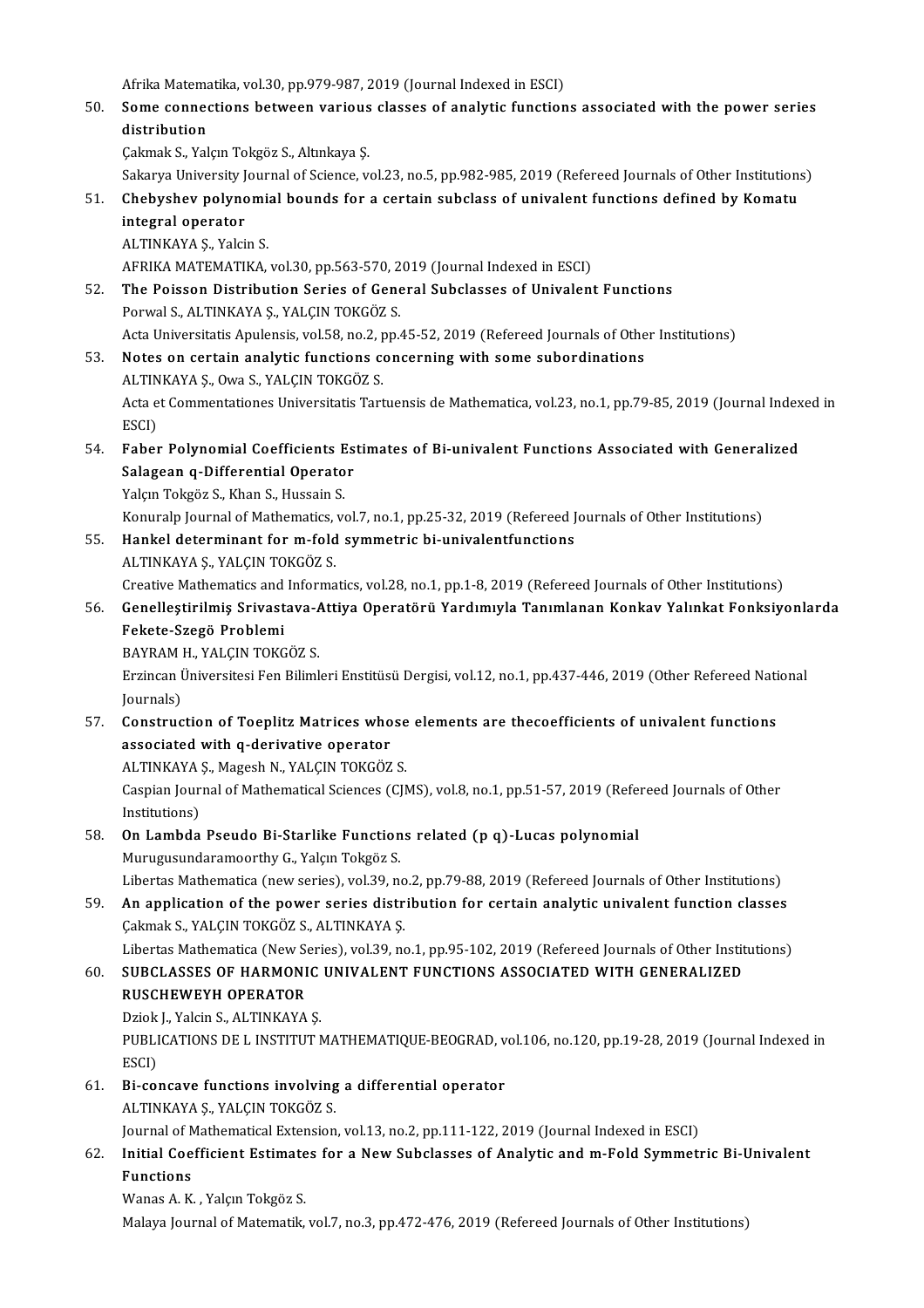| 63. | Certain class of analytic functions involving Salagean type q-difference operator                                                             |
|-----|-----------------------------------------------------------------------------------------------------------------------------------------------|
|     | Vijaya K., Murugusundaramoorthy G., Yalçın Tokgöz S.                                                                                          |
|     | Konuralp Journal of Mathematics, vol.6, no.2, pp.264-271, 2018 (Refereed Journals of Other Institutions)                                      |
| 64. | ON A NEW CLASS OF SALAGEAN-TYPE HARMONIC UNIVALENT FUNCTIONS ASSOCIATED WITH                                                                  |
|     | <b>SUBORDINATION</b>                                                                                                                          |
|     | ALTINKAYA Ş., Çakmak S., YALÇIN TOKGÖZ S.                                                                                                     |
|     | Honam Mathematical Journal, vol.40, no.3, pp.433-446, 2018 (Journal Indexed in ESCI)                                                          |
| 65. | ESTIMATE FOR INITIAL MACLAURIN COEFFICIENTS OF GENERAL SUBCLASSES OF BI-UNIVALENT                                                             |
|     | FUNCTIONS OF COMPLEX ORDER INVOLVING SUBORDINATION                                                                                            |
|     | ALTINKAYA Ş., YALÇIN TOKGÖZ S.                                                                                                                |
|     | Honam Mathematical Journal, vol.40, no.3, pp.391-400, 2018 (Journal Indexed in ESCI)                                                          |
| 66. | Generalized Hankel determinant for a general subclass of univalent functions                                                                  |
|     | YALÇIN TOKGÖZ S., Owa S., ALTINKAYA Ş.                                                                                                        |
|     | TWMS Journal of Applied and Engineering Mathematics, vol.8, pp.311-317, 2018 (Journal Indexed in ESCI)                                        |
| 67. | Coefficient inequalities for some subclasses of analytic functions associated with conic domains                                              |
|     | involving q-calculus                                                                                                                          |
|     | Yalçın Tokgöz S., Hussain S., Khan S.                                                                                                         |
|     | Theory and Applications of Mathematics Computer Science (TAMCS), vol.8, no.1, pp.6-23, 2018 (Refereed Journals                                |
|     | of Other Institutions)                                                                                                                        |
| 68. | ON SOME SUBCLASSES OF M-FOLD SYMMETRIC BI-UNIVALENT FUNCTIONS                                                                                 |
|     | ALTINKAYA Ş., Yalcin S.                                                                                                                       |
|     | COMMUNICATIONS FACULTY OF SCIENCES UNIVERSITY OF ANKARA-SERIES A1 MATHEMATICS AND STATISTICS,                                                 |
|     | vol.67, no.1, pp.29-36, 2018 (Journal Indexed in ESCI)                                                                                        |
| 69. | A New Subclass Of Harmonic Univalent Functions Defined By A Linear Operator                                                                   |
|     | BAYRAM H., YALÇIN TOKGÖZ S.                                                                                                                   |
|     | Transylvanian Journal of Mathematics and Mechanics, vol.10, no.2, pp.63-70, 2018 (Refereed Journals of Other                                  |
|     | Institutions)                                                                                                                                 |
| 70. | Certain subclasses of k-uniformly starlike functions associated with symmetric q-derivative operator                                          |
|     | MAGESH N, ALTINKAYA Ş, YALÇIN TOKGÖZ S.                                                                                                       |
|     | Journal Of Computational Analysis And Applications, vol.24, no.8, pp.1464-1473, 2018 (Refereed Journals of Other                              |
|     | Institutions)                                                                                                                                 |
| 71. | Quasi-Subordinations for Certain Subclasses of Bi-univalent functions                                                                         |
|     | ALTINKAYA Ş., YALÇIN TOKGÖZ S.<br>Mathematical Advances in Pure and Applied Sciences, vol.1, no.2, pp.56-64, 2018 (Refereed Journals of Other |
|     |                                                                                                                                               |
|     | Institutions)<br>SUBCLASS OF HARMONIC UNIVALENT FUNCTIONS DEFINED BY MEANS OF DIFFERENTIAL                                                    |
| 72. | <b>SUBORDINATION</b>                                                                                                                          |
|     | Çakmak S., Yalçın Tokgöz S., Altınkaya Ş.                                                                                                     |
|     | Khayyam Journal of Mathematics, vol.4, no.1, pp.28-38, 2018 (Refereed Journals of Other Institutions)                                         |
| 73. | THE FEKETE-SZEGO PROBLEM FOR A GENERAL CLASS OF BI-UNIVALENT FUNCTIONS SATISFYING                                                             |
|     | SUBORDINATE CONDITIONS                                                                                                                        |
|     | ALTINKAYA Ş., Yalcin S.                                                                                                                       |
|     | SAHAND COMMUNICATIONS IN MATHEMATICAL ANALYSIS, vol.5, no.1, pp.1-7, 2017 (Journal Indexed in ESCI)                                           |
| 74. | On a subclass of harmonic univalent functions based on subordination                                                                          |
|     | Çakmak S., Yalçın Tokgöz S., Altınkaya Ş.                                                                                                     |
|     | Theory and Applications of Mathematics Computer Science (TAMCS), vol.7, no.2, pp.51-62, 2017 (Refereed                                        |
|     | Journals of Other Institutions)                                                                                                               |
| 75. | A SUBCLASS OF HARMONIC UNIVALENT FUNCTIONS DEFINED BY A LINEAR OPERATOR                                                                       |
|     | Bayram H., Yalçın Tokgöz S.                                                                                                                   |
|     | Palestine Journal of Mathematics, vol.6, pp.320-326, 2017 (Refereed Journals of Other Institutions)                                           |
| 76. | ON THE FEKETE-SZEGÖ PROBLEM FOR ANALYTIC FUNCTIONS DEFINED BY USING SYMMETRIC Q-                                                              |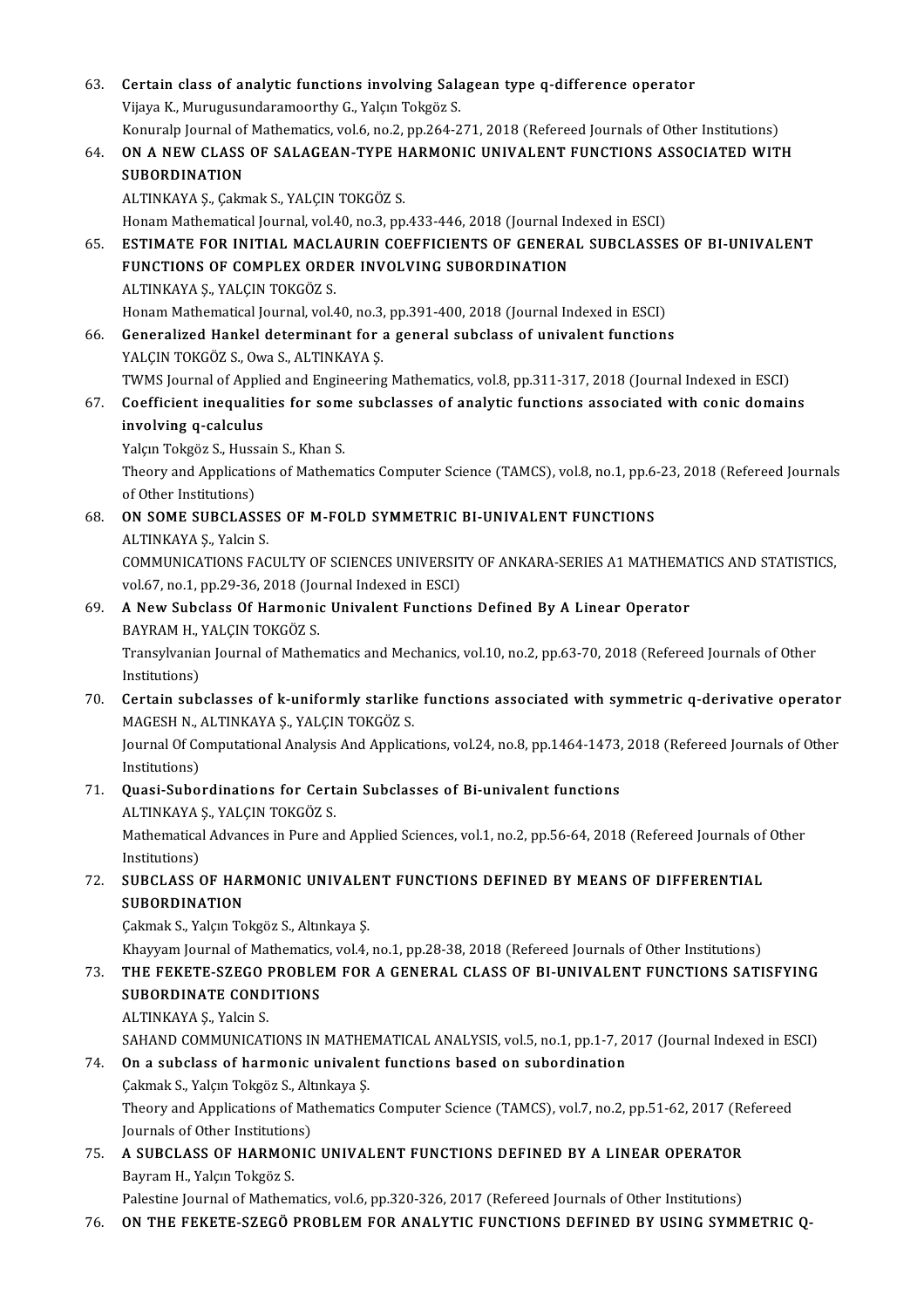### DERIVATIVE OPERATOR

ALTINKAYAŞ.,YALÇINTOKGÖZ S.

DERIVATIVE OPERATOR<br>ALTINKAYA Ș., YALÇIN TOKGÖZ S.<br>Konuralp Journal of Mathematics, vol.5, no.1, pp.176-186, 2017 (Refereed Journals of Other Institutions)<br>EARER POLYNOMIAL COEFEICIENT ESTIMATES EOR A CLASS OF PLUNIVALENT

ALTINKAYA Ș., YALÇIN TOKGÖZ S.<br>Konuralp Journal of Mathematics, vol.5, no.1, pp.176-186, 2017 (Refereed Journals of Other Institutions)<br>77. FABER POLYNOMIAL COEFFICIENT ESTIMATES FOR A CLASS OF BI UNIVALENT FUNCTIONS BA Konuralp Journal of Mathematics, vol.5, no.1, pp.176-1<br>FABER POLYNOMIAL COEFFICIENT ESTIMATES<br>ON THE SYMMETRIC Q DERIVATIVE OPERATOR<br>ALTINKAYA S, VALCIN TOKCÖZ S FABER POLYNOMIAL COEFFIC<br>ON THE SYMMETRIC Q DERIVA<br>ALTINKAYA Ş., YALÇIN TOKGÖZ S.<br>Journal of Erectional Calculus and

ON THE SYMMETRIC Q DERIVATIVE OPERATOR<br>ALTINKAYA Ş., YALÇIN TOKGÖZ S.<br>Journal of Fractional Calculus and Applications, vol.8, no.2, pp.79-87, 2017 (Refereed Journals of Other<br>Institutions) ALTINKAYA :<br>Journal of Fr<br>Institutions)<br>Poisson Dis

78. Poisson Distribution Series for Certain Subclasses of Starlike Functions with Negative Coefficients ALTINKAYAŞ.,YALÇINTOKGÖZ S. Poisson Distribution Series for Certain Subclasses of Starlike Functions with Negative Coefficie<br>ALTINKAYA Ș., YALÇIN TOKGÖZ S.<br>Annals of Oradea University - Mathematics Fascicola, vol.24, no.2, pp.5-8, 2017 (Refereed Jour

ALTINKAYA :<br>Annals of Ora<br>Institutions)<br>On a new sy Annals of Oradea University - Mathematics Fascicola, vol.24, no.2, pp.5-8, 2017 (Refereed Journals of Other<br>Institutions)<br>**On a new subclass of bi-univalent functions of Sakaguchi type satisfying subordinate conditions**<br>AL

Institutions)<br> **On a new subclass of bi-univalent functions of Sakaguchi type satisfying subordinate con**<br>
ALTINKAYA Ş., YALÇIN TOKGÖZ S.<br>
Malaya Journal of Matematik, vol.5, no.2, pp.305-309, 2017 (Refereed Journals of Ot 79. On a new subclass of bi-univalent functions of Sakaguchi type satisfying subordinate conditions

### ALTINKAYA Ș., YALÇIN TOKGÖZ S.<br>Malaya Journal of Matematik, vol.5, no.2, pp.305-309, 2017 (Refereed Journals of Other Institu<br>80. **ON THE FABER POLYNOMIAL COEFFICIENT BOUNDS OF BI-BAZILEVIC FUNCTIONS** Malaya Journal of Mater<br>**ON THE FABER POLY**<br>ALTINKAYA Ş., Yalcin S.<br>COMMUNICATIONS FAC ON THE FABER POLYNOMIAL COEFFICIENT BOUNDS OF BI-BAZILEVIC FUNCTIONS<br>ALTINKAYA Ş., Yalcin S.<br>COMMUNICATIONS FACULTY OF SCIENCES UNIVERSITY OF ANKARA-SERIES A1 MATHEMATICS AND STATISTICS,

ALTINKAYA Ș., Yalcin S.<br>COMMUNICATIONS FACULTY OF SCIENCES UNIVERSITY (<br>vol.66, no.2, pp.289-296, 2017 (Journal Indexed in ESCI)<br>ON THE CHERVSHEV POLYNOMIAL COEEEICLENT P COMMUNICATIONS FACULTY OF SCIENCES UNIVERSITY OF ANKARA-SERIES A1 MATHEMATICS AND vol.66, no.2, pp.289-296, 2017 (Journal Indexed in ESCI)<br>81. **ON THE CHEBYSHEV POLYNOMIAL COEFFICIENT PROBLEM OF SOME SUBCLASSES OF BI-**

vol.66, no.2, pp.289-296, 2017 (Journal Indexed in ESCI)<br>ON THE CHEBYSHEV POLYNOMIAL COEFFICIENT P<br>UNIVALENTFUNCTIONS<br>ALTINKAYA \$., YALÇIN TOKGÖZ \$. ON THE CHEBYSHEV POLYNOM<br>UNIVALENTFUNCTIONS<br>ALTINKAYA Ş., YALÇIN TOKGÖZ S.<br>Culf Journal of Mathematics vol 5

Gulf Journal of Mathematics, vol.5, no.3, pp.34-40, 2017 (Refereed Journals of Other Institutions)

82. ESTIMATES ON COEFFICIENTS OF A GENERAL SUBCLASS OF BI-UNIVALENT FUNCTIONS ASSOCIATED Gulf Journal of Mathematics, vol.5, no.3, pp.34-40, 2017 (Refereed Journals of Other Institutions)<br>ESTIMATES ON COEFFICIENTS OF A GENERAL SUBCLASS OF BI-UNIVALENT FUNCTIONS ASS(<br>WITH SYMMETRIC q-DERIVATIVE OPERATOR BY MEAN ESTIMATES ON COEFFICIENTS<br>WITH SYMMETRIC q-DERIVATI<br>ALTINKAYA Ş., YALÇIN TOKGÖZ S.<br>Asia Basifis Journal of Mathomatics WITH SYMMETRIC q-DERIVATIVE OPERATOR BY MEANS OF THE CHEBYSHEV POLYNOMIALS<br>ALTINKAYA Ş., YALÇIN TOKGÖZ S.<br>Asia Pacific Journal of Mathematics, vol.4, no.2, pp.90-99, 2017 (Refereed Journals of Other Institutions)<br>On H2(1) 83. ALTINKAYA Ş., YALÇIN TOKGÖZ S.<br>Asia Pacific Journal of Mathematics, vol.4, no.2, pp.90-99, 2017 (Refereed Journals of Other Institutions)<br>83. On H3(1) Hankel determinant for univalent functions defined by using q-deriv

- Asia Pacific Journal of Mathematics, vol.4, no.<br>**On H3(1) Hankel determinant for univa**<br>Karahüseyin Z., Altınkaya Ş., Yalçın Tokgöz S.<br>Transulyanian Journal of Mathematics and M Transylvanian Journal of Mathematics and Mechanics, vol.9, no.1, pp.25-33, 2017 (Refereed Journals of Other Institutions) Karahüseyin<br>Transylvania<br>Institutions)<br>Coofficiont Transylvanian Journal of Mathematics and Mechanics, vol.9, no.1, pp.25-33, 2017<br>Institutions)<br>84. Coefficient estimates for Sãlãgean Type λ-bi-pseudo-starlike Functions<br>Jeshi S. ALTINKAVA S. Volsin S.
- Institutions)<br><mark>Coefficient estimates for Sãl</mark><br>Joshi S., ALTINKAYA Ş., Yalçin S.<br>Kuungpook Methematical Jeurn Joshi S., ALTINKAYA Ș., Yalçin S.<br>Kyungpook Mathematical Journal, vol.57, no.4, pp.613-621, 2017 (Refereed Journals of Other Institutions)
- Joshi S., ALTINKAYA Ş., Yalçin S.<br>Kyungpook Mathematical Journal, vol.57, no.4, pp.613-621, 2017 (Referee<br>85. Second Hankel Determinant Problem For 2 bi Starlike Functions<br>ALTINKAYA S. VALGIN TOKGÖZ S. Kyungpook Mathematical Journal,<br>Second Hankel Determinant Pr<br>ALTINKAYA Ş., YALÇIN TOKGÖZ S.<br>An Univ Oradea fasa Mat. val 33 ALTINKAYA Ș., YALÇIN TOKGÖZ S.<br>An. Univ. Oradea, fasc. Mat., vol.23, no.2, pp.41-48, 2016 (Refereed Journals of Other Institutions)

ALTINKAYA Ș., YALÇIN TOKGÖZ S.<br>An. Univ. Oradea, fasc. Mat., vol.23, no.2, pp.41-48, 2016 (Refereed Journals of Other Institutions)<br>86. Third Hankel determinant for a class of univalent functions defined by using symme An. Univ. Oradea, fasc. Mat., vol.23,<br><mark>Third Hankel determinant for</mark><br>ALTINKAYA Ş., YALÇIN TOKGÖZ S.<br>Libertes Mathematica (new series) Third Hankel determinant for a class of univalent functions defined by using symmetric q de<br>ALTINKAYA Ş., YALÇIN TOKGÖZ S.<br>Libertas Mathematica (new series), vol.36, no.2, pp.1-12, 2016 (Refereed Journals of Other Institut

ALTINKAYA Ș., YALÇIN TOKGÖZ S.<br>Libertas Mathematica (new series), vol.36, no.2, pp.1-12, 2016 (Refereed Journals of Other Institutions)<br>87. On the Certain Subclasses of Univalent Functions Associated With the Tschebyscheff Libertas Mathematica (new series)<br>**On the Certain Subclasses of U**<br>ALTINKAYA Ş., YALÇIN TOKGÖZ S.<br>Transulyaian Journal of Mathemati On the Certain Subclasses of Univalent Functions Associated With the Tschebyscheff Polynomials<br>ALTINKAYA Ș., YALÇIN TOKGÖZ S.<br>Transylvaian Journal of Mathematics and Mechanics, vol.8, no.2, pp.105-113, 2016 (Refereed Journ

ALTINKAYA<br>Transylvaian<br>Institutions)<br>Second Han Transylvaian Journal of Mathematics and Mechanics, vol.8, no.2, pp.105-113, 2016 (Refereed Journal Institutions)<br>88. Second Hankel Determinant for a Comprehensive Subclass of Bi univalent Functions<br>ALTINKAVA S. VALGIN TOKG

Institutions)<br>88. Second Hankel Determinant for a Comprehensive Subclass of Bi univalent Functions<br>ALTINKAYA S., YALCIN TOKGÖZ S.

An. Univ. Oradea, fasc. Mat., vol.23, no.1, pp.113-118, 2016 (Refereed Journals of Other Institutions)

ALTINKAYA Ș., YALÇIN TOKGÖZ S.<br>An. Univ. Oradea, fasc. Mat., vol.23, no.1, pp.113-118, 2016 (Refereed Journals of Other Institutio<br>89. COEFFICIENT ESTIMATES FOR A CERTAIN SUBCLASS OF BI- UNIVALENT FUNCTIONS<br>ALTINKAYA S. Vo An. Univ. Oradea, fasc. M<br>COEFFICIENT ESTIMA<br>ALTINKAYA Ş., Yalcin S.<br>MATEMATICUE. vol 71 COEFFICIENT ESTIMATES FOR A CERTAIN SUBCLASS OF BI- UN<br>ALTINKAYA Ş., Yalcin S.<br>MATEMATICHE, vol.71, no.2, pp.53-61, 2016 (Journal Indexed in ESCI)<br>ON THE CHERVSHEV POLYNOMIAL ROUNDS FOR CLASSESOE U ALTINKAYA Ş., Yalcin S.<br>MATEMATICHE, vol.71, no.2, pp.53-61, 2016 (Journal Indexed in ESCI)<br>90. ON THE CHEBYSHEV POLYNOMIAL BOUNDS FOR CLASSESOF UNIVALENT FUNCTIONS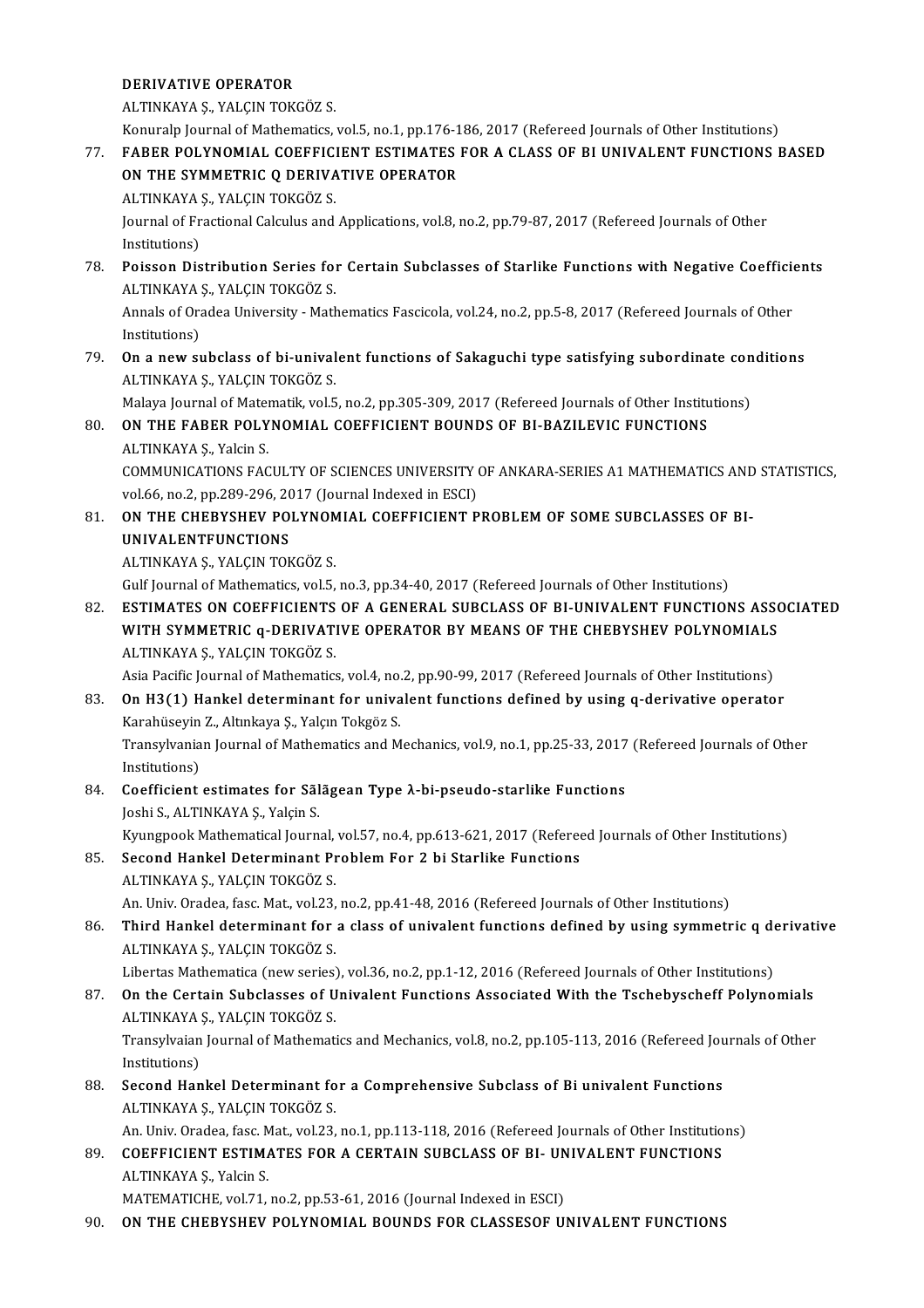ALTINKAYA Ş., YALÇIN TOKGÖZ S.

Khayyam Journal of Mathematics, vol.2, no.1, pp.1-5, 2016 (Refereed Journals of Other Institutions)

- ALTINKAYA Ş., YALÇIN TOKGÖZ S.<br>Khayyam Journal of Mathematics, vol.2, no.1, pp.1-5, 2016 (Refereed J<br>91. On H3 1 Hankel Determinant for Concave UnivalentFunctions<br>ALTINKAYA S. VALGIN TOKGÖZ S. Khayyam Journal of Mathematics,<br>**On H3 1 Hankel Determinant f**<br>ALTINKAYA Ş., YALÇIN TOKGÖZ S.<br>Creative Mathematics and Informa ALTINKAYA Ș., YALÇIN TOKGÖZ S.<br>Creative Mathematics and Informatics, no.1, pp.11-14, 2016 (Refereed Journals of Other Institutions) ALTINKAYA Ș., YALÇIN TOKGÖZ S.<br>Creative Mathematics and Informatics, no.1, pp.11-14, 2016 (Refereed Journals of Other Institutions)<br>92. Coefficient problem for certain subclasses of bi univalent functions defined by convol
- ALTINKAYA Ş., YALÇIN TOKGÖZ S.<br>Mathematica Moravica, vol.20, no.2, pp.15-21, 2016 (Refereed Journals of Other Institutions) Coefficient problem for certain subclasses of bi univalent functions defined by cor<br>ALTINKAYA Ş., YALÇIN TOKGÖZ S.<br>Mathematica Moravica, vol.20, no.2, pp.15-21, 2016 (Refereed Journals of Other Institutions)<br>SECOND HANKEL
- ALTINKAYA Ş., YALÇIN TOKGÖZ S.<br>Mathematica Moravica, vol.20, no.2, pp.15-21, 2016 (Refereed Journals of Other Institution<br>93. SECOND HANKEL DETERMINANT FOR BI-STARLIKE FUNCTIONS OF ORDER beta<br>ALTINKAYA S. Valsin S. SECOND HANKEL DETERMINANT FOR BI-STARLIKE FUNCTIONS ON ALTINKAYA Ş., Yalcin S.<br>MATEMATICHE, vol.71, no.1, pp.115-125, 2016 (Journal Indexed in ESCI)<br>SECOND HANKEL DETERMINANT FOR A CENERAL SURCLASS OF

ALTINKAYA Ş., Yalcin S.<br>MATEMATICHE, vol.71, no.1, pp.115-125, 2016 (Journal Indexed in ESCI)

- ALTINKAYA Ș., Yalcin S.<br>MATEMATICHE, vol.71, no.1, pp.115-125, 2016 (Journal Indexed in ESCI)<br>94. SECOND HANKEL DETERMINANT FOR A GENERAL SUBCLASS OF BI-UNIVALENT FUNCTIONS<br>ALTINKAYA S. Valcin S. MATEMATICHE, vol.71,<br>SECOND HANKEL DE<br>ALTINKAYA Ş., Yalcin S.<br>TWAS JOUPNAL OF PU SECOND HANKEL DETERMINANT FOR A GENERAL SUBCLASS OF BI-UNIVALENT FUNCTIONS<br>ALTINKAYA Ș., Yalcin S.<br>TWMS JOURNAL OF PURE AND APPLIED MATHEMATICS, vol.7, no.1, pp.98-104, 2016 (Journal Indexed in ESCI)<br>COEEEICIENT POUNDS EOR
- ALTINKAYA Ș., Yalcin S.<br>TWMS JOURNAL OF PURE AND APPLIED MATHEMATICS, vol.7, no.1, pp.98-104, 2016 (Journa<br>95. COEFFICIENT BOUNDS FOR A GENERAL SUBCLASS OF BI-UNIVALENT FUNCTIONS<br>ALTINKAYA S. Volsin S. TWMS JOURNAL OF PURE AND APPLIED MATHEMATICS, vol.7, no.1, pp.98-104, 2016 (Journal Indexed in ESCI) COEFFICIENT BOUNDS FOR A GENERAL SUBCLASS OF BI-UNIVALENT FUNCTIONS ALTINKAYA Ș., Yalcin S.
	- COEFFICIENT BOUNDS FOR A GENERAL SUBCLASS OF BI-UNIV.<br>ALTINKAYA Ş., Yalcin S.<br>MATEMATICHE, vol.71, no.1, pp.89-97, 2016 (Journal Indexed in ESCI)<br>Eshar polynomial socfficient bounds for a subslass of bi-unive MATEMATICHE, vol.71, no.1, pp.89-97, 2016 (Journal Indexed in ESCI)
- 96. Faber polynomial coefficient bounds for a subclass of bi-univalent functions
	-

Faber polynomial coefficient bounds for a subclass of bi-univalent functions<br>Altnkaya S., Yalcin S.<br>STUDIA UNIVERSITATIS BABES-BOLYAI MATHEMATICA, vol.61, no.1, pp.37-44, 2016 (Journal Indexed in ESCI)<br>On a Glass of Hormon

Altnkaya S., Yalcin S.<br>STUDIA UNIVERSITATIS BABES-BOLYAI MATHEMATICA, vol.61, no.1, pp.37-44, 2016 (Journal Indexe<br>97. On a Class of Harmonic Univalent Functions Defined by Using a New Dierential Operator<br>ALTINKAYA S. VALG STUDIA UNIVERSITATIS BABES-BO<br>On a Class of Harmonic Unival<br>ALTINKAYA Ş., YALÇIN TOKGÖZ S.<br>Theory and Annligations of Mathel On a Class of Harmonic Univalent Functions Defined by Using a New Dierential Operator<br>ALTINKAYA Ş., YALÇIN TOKGÖZ S.<br>Theory and Applications of Mathematics Computer Science, vol.6, no.2, pp.125-133, 2016 (Refereed Journals

ALTINKAYA Ş., YAL<br>Theory and Applica<br>Other Institutions)<br>COEEELCIENT BO Theory and Applications of Mathematics Computer Science, vol.6, no.2, pp.125-133, 2016 (Refereed Jou<br>Other Institutions)<br>98. COEFFICIENT BOUNDS FOR TWO NEW SUBCLASSESOF M FOLD SYMMETRIC BI UNIVALENT<br>EUNCTIONS

# Other Instituti<br>COEFFICIEN<br>FUNCTIONS COEFFICIENT BOUNDS FOR TW<br>FUNCTIONS<br>ALTINKAYA Ş., YALÇIN TOKGÖZ S.<br>Serdice Math L. vol.42, np.175,196

FUNCTIONS<br>ALTINKAYA Ş., YALÇIN TOKGÖZ S.<br>Serdica Math. J., vol.42, pp.175-186, 2016 (Refereed Journals of Other Institutions)

# ALTINKAYA Ş., YALÇIN TOKGÖZ S.<br>Serdica Math. J., vol.42, pp.175-186, 2016 (Refereed Journals of Othe<br>99. THIRD HANKEL DETERMINANT FOR BAZILEVIC FUNCTIONS<br>ALTINKAYA S. VALGIN TOKGÖZ S. Serdica Math. J., vol.42, pp.175-186<br>THIRD HANKEL DETERMINAN<br>ALTINKAYA Ş., YALÇIN TOKGÖZ S.<br>Advances in Mathematics: Scientic

ALTINKAYA Ș., YALÇIN TOKGÖZ S.<br>Advances in Mathematics: Scientic Journal, vol.5, no.2, pp.91-96, 2016 (Refereed Journals of Other Institutions)

ALTINKAYA Ș., YALÇIN TOKGÖZ S.<br>Advances in Mathematics: Scientic Journal, vol.5, no.2, pp.91-96, 2016 (Refereed Journals<br>100. On a new subclass of bi-univalent functions satisfying subordinate conditions<br>ALTINKAYA S. Volsi Advances in Mathemation<br>**On a new subclass of**<br>ALTINKAYA Ş., Yalcin S.<br>ACTA UNIVERSITATIS S On a new subclass of bi-univalent functions satisfying subordinate conditions<br>ALTINKAYA Ș., Yalcin S.<br>ACTA UNIVERSITATIS SAPIENTIAE-MATHEMATICA, vol.7, no.1, pp.5-14, 2015 (Journal Indexed in ESCI)<br>Partial sume of starlike

### ALTINKAYA Ș., Yalcin S.<br>ACTA UNIVERSITATIS SAPIENTIAE-MATHEMATICA, vol.7, no.1,<br>101. Partial sums of starlike harmonic multivalent functions<br>VASAR E. Valsin S. ACTA UNIVERSITA<br>Partial sums of s<br>YAŞAR E., Yalcin S.<br>AERIKA MATEMAT 101. Partial sums of starlike harmonic multivalent functions<br>YAŞAR E., Yalcin S.<br>AFRIKA MATEMATIKA, vol.26, pp.53-63, 2015 (Journal Indexed in ESCI)

### YAŞAR E., Yalcin S.<br>AFRIKA MATEMATIKA, vol.26, pp.53-63, 2015 (Journal Indexed in ESCI)<br>102. SECOND HANKEL DETERMINANT FOR A GENERAL SUBCLASSOF BI UNIVALENT FUNCTIONS<br>ASSOCIATED WITH THERIISCHEWEVH DERIVATIVE AFRIKA MATEMATIKA, vol.26, pp.53-63, 2015 (Journal Ind<br>SECOND HANKEL DETERMINANT FOR A GENERAL S<br>ASSOCIATED WITH THERUSCHEWEYH DERIVATIVE<br>ALTINKAYA S, VALCIN TOKGÖZ S SECOND HANKEL DETERMINA<br>ASSOCIATED WITH THERUSCH<br>ALTINKAYA Ş., YALÇIN TOKGÖZ S.<br>ACTA UNIVERSITATIS ADULENSIS ASSOCIATED WITH THERUSCHEWEYH DERIVATIVE<br>ALTINKAYA Ș., YALÇIN TOKGÖZ S.<br>ACTA UNIVERSITATIS APULENSIS, no.43, pp.199-208, 2015 (Refereed Journals of Other Institutions)<br>Coefficient bounds for sertain subelesses of bi univel

ALTINKAYA Ș., YALÇIN TOKGÖZ S.<br>ACTA UNIVERSITATIS APULENSIS, no.43, pp.199-208, 2015 (Refereed Journ<br>103. Coefficient bounds for certain subclasses of bi univalent functions<br>ALTINKAYA Ș., YALÇIN TOKGÖZ S. ACTA UNIVERSITATIS APULENSIS,<br>Coefficient bounds for certain<br>ALTINKAYA Ş., YALÇIN TOKGÖZ S.<br>Creative Mathematics and Informa Coefficient bounds for certain subclasses of bi univalent functions<br>ALTINKAYA Ș., YALÇIN TOKGÖZ S.<br>Creative Mathematics and Informatics, vol.24, no.2, pp.101-106, 2015 (Refereed Journals of Other Institutions)

### 104. Coefficient Bounds for Certain Subclasses of m-Fold Symmetric Biunivalent Functions<br>ALTINKAYA S., Yalcin S. Creative Mathematics an<br>Coefficient Bounds fo<br>ALTINKAYA Ş., Yalcin S.<br>JOUPNAL OF MATHEMA Coefficient Bounds for Certain Subclasses of m-Fold Symmetric<br>ALTINKAYA Ș., Yalcin S.<br>JOURNAL OF MATHEMATICS, vol.2015, 2015 (Journal Indexed in ESCI)<br>INITIAL COEFECIENT POUNDS FOR A COMPREUENSIVE SUPCLA

ALTINKAYA Ș., Yalcin S.<br>105. INITIAL OF MATHEMATICS, vol.2015, 2015 (Journal Indexed in ESCI)<br>105. INITIAL COEFFCIENT BOUNDS FOR A COMPREHENSIVE SUBCLASS OF SAKAGUCHI TYPE FUNCTIONS JOURNAL OF MATHEMATICS, vol.2<br>INITIAL COEFFCIENT BOUNDS<br>ALTINKAYA Ş., YALÇIN TOKGÖZ S.<br>Asta Universitatic Matthiae Belii, se INITIAL COEFFCIENT BOUNDS FOR A COMPREHENSIVE SUBCLASS OF SAKAGUCHI TYPE FUNCTIONS<br>ALTINKAYA Ș., YALÇIN TOKGÖZ S.<br>Acta Universitatis Matthiae Belii, ser. Mathematics, vol.23, pp.27-33, 2015 (Refereed Journals of Other Inst

ALTINKAYA \$., YALÇIN TOKGÖZ S.<br>106. Acta Universitatis Matthiae Belii, ser. Mathematics, vol.23, pp.27-33, 2015 (Refereed Journals of Other Institutions)<br>106. COEFFICIENT ESTIMATES FOR TWO NEW SUBCLASSES OFBI UNIVALE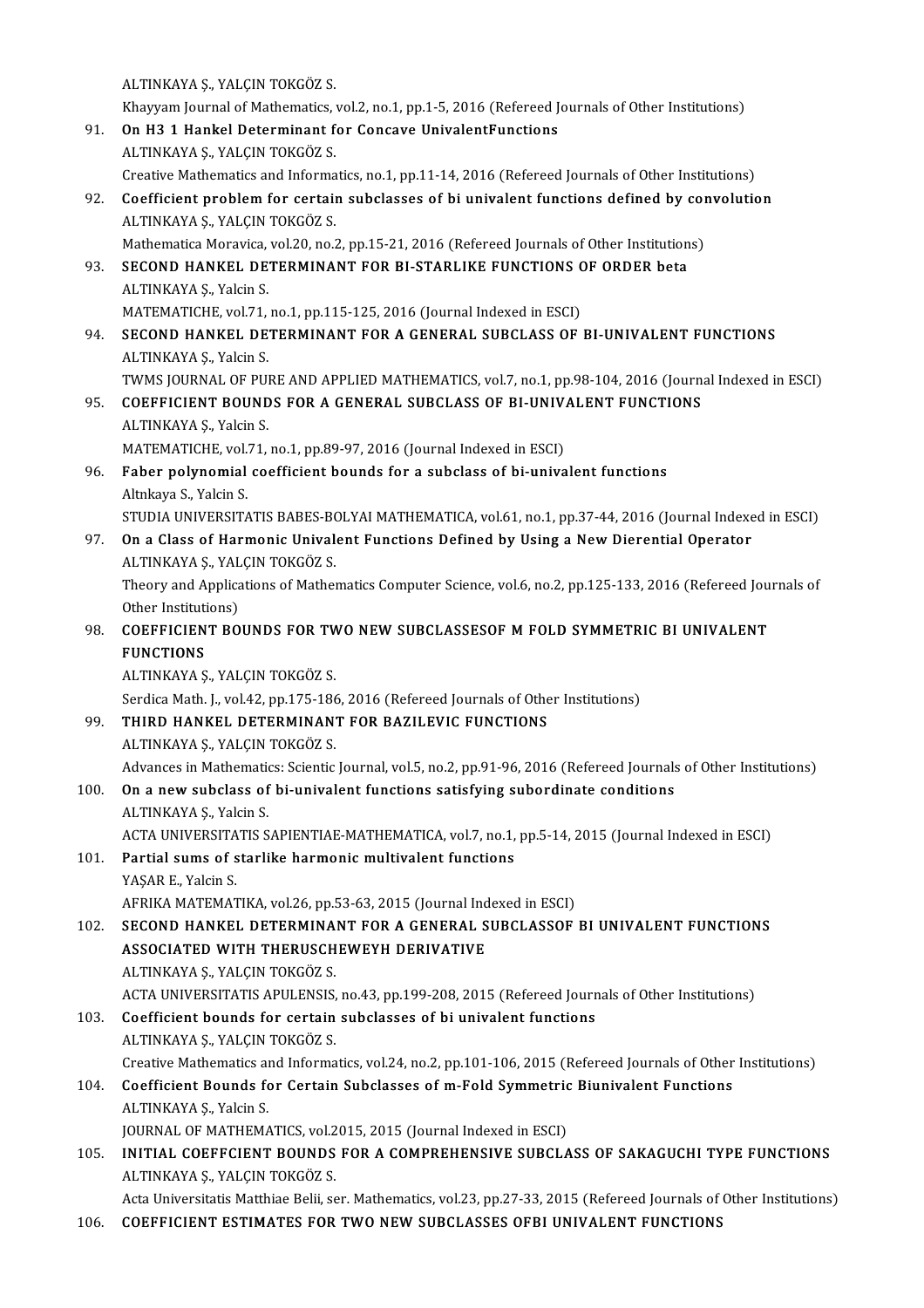ALTINKAYA Ş., YALÇIN TOKGÖZ S. ALTINKAYA Ș., YALÇIN TOKGÖZ S.<br>ACTA UNIVERSITATIS APULENSIS, no.43, pp.53-63, 2015 (Refereed Journals of Other Institutions)<br>COEEEICIENT POUNDS FOR A SUPCLASS OF PLUNUVALENT FUNCTIONS ALTINKAYA Ș., YALÇIN TOKGÖZ S.<br>ACTA UNIVERSITATIS APULENSIS, no.43, pp.53-63, 2015 (Refereed Journals of O<br>107. COEFFICIENT BOUNDS FOR A SUBCLASS OF BI-UNIVALENT FUNCTIONS<br>ALTINKAYA S. VALCIN TOKGÖZ S. ACTA UNIVERSITATIS APULENSIS,<br><mark>COEFFICIENT BOUNDS FOR A :</mark><br>ALTINKAYA Ş., YALÇIN TOKGÖZ S.<br>TWMS JOUPNAL OF PUPE AND AP TO THE COLORGICITY COURD AND A SUBILISS OF BI-UNIVALENT FUNCTIONS<br>ALTINKAYA S., YALÇIN TOKGÖZ S.<br>TWMS JOURNAL OF PURE AND APPLIED MATHEMATICS, vol.6, no.2, pp.180-185, 2015 (Journal Indexed in ESCI) 108. Coefficient estimates for a certain subclass of analytic and bi univalent functions ALTINKAYA Ş., YALÇIN TOKGÖZ S. Acta Universitatis Apulensis, vol.40, pp.347-354, 2014 (Refereed Journals of Other Institutions) ALTINKAYA Ș., YALÇIN TOKGÖZ S.<br>Acta Universitatis Apulensis, vol.40, pp.347-354, 2014 (Refereed Journals of Oth<br>109. Initial Coefficient Bounds for a General Class of Biunivalent Functions<br>ALTINKAYA S. VALCIN TOKCÖZ S. ALTINKAYAŞ.,YALÇINTOKGÖZ S. Initial Coefficient Bounds for a General Class of Biunivalent Funct<br>ALTINKAYA Ș., YALÇIN TOKGÖZ S.<br>INTERNATIONAL JOURNAL OF ANALYSIS, 2014 (Journal Indexed in ESCI)<br>EEKETE SZECÖ INFOUALITIES FOR CLASSES OF PLUNIVALENTEIU 110. FEKETE SZEGÖ INEQUALITIES FOR CLASSES OF BI UNIVALENTFUNCTIONS DEFINED BY INTERNATIONAL JOURNAL OF ANALYSIS, 2014 (Journal Indexed in ESCI) ALTINKAYAŞ.,YALÇINTOKGÖZ S. SUBORDINATION<br>ALTINKAYA Ș., YALÇIN TOKGÖZ S.<br>Advances in Mathematics: Scientic Journal, vol.3, no.2, pp.63-71, 2014 (Refereed Journals of Other Institutions)<br>Eskste Szegö Inequalities for Certain Classes of Biunivalent Eun 111. Fekete Szegö Inequalities for Certain Classes of Biunivalent Functions Advances in Mathematics: Scientic<br>Fekete Szegö Inequalities for (<br>ALTINKAYA Ş., YALÇIN TOKGÖZ S.<br>International Sabelarky Bessensh A Fekete Szegö Inequalities for Certain Classes of Biunivalent Functions<br>ALTINKAYA Ș., YALÇIN TOKGÖZ S.<br>International Scholarly Research Notices, vol.2014, pp.1-6, 2014 (Refereed Journals of Other Institutions)<br>Coefficient I 112. Coefficient Inequalities for Certain Classes of Sakaguchi - Type Harmonic Functions International Scholarly Resea<br>Coefficient Inequalities fo<br>YAŞAR E., YALÇIN TOKGÖZ S.<br>SOUTUEAST ASIAN BULLETIN SOUTHEAST ASIAN BULLETIN OF MATHEMATICS, vol.38, no.6, pp.925-931, 2014 (Journal Indexed in ESCI) YAŞAR E., YALÇIN TOKGÖZ S.<br>SOUTHEAST ASIAN BULLETIN OF MATHEMATICS, vol.38, no.6, pp.925-931, 2<br>113. PARTIAL SUMS OF CERTAIN HARMONIC MULTIVALENT FUNCTIONS<br>Vasar E. Valam Takgöz S SOUTHEAST ASIAN BULL<br>PARTIAL SUMS OF CEF<br>Yaşar E., Yalçın Tokgöz S.<br>JOUPNAL OF INFOUALITI PARTIAL SUMS OF CERTAIN HARMONIC MULTIVALENT FUNCTIONS<br>Yaşar E., Yalçın Tokgöz S.<br>JOURNAL OF INEQUALITIES AND SPECIAL FUNCTIONS, vol.4, no.2, pp.19-33, 2013 (Journal Indexed in ESCI)<br>Conoralized Salagean tune harmonis univ Yaşar E., Yalçın Tokgöz S.<br>JOURNAL OF INEQUALITIES AND SPECIAL FUNCTIONS, vol.4, no.<br>114. Generalized Salagean-type harmonic univalent functions<br>YAŞAR E., YALÇIN TOKGÖZ S. **JOURNAL OF INEQUALITIES A<br>Generalized Salagean-type<br>YAŞAR E., YALÇIN TOKGÖZ S.<br>STUDIA UNIVERSITATIS BAR** STUDIA UNIVERSITATIS BABES-BOLYAI MATHEMATICA, vol.57, no.3, pp.395-403, 2012 (Journal Indexed in ESCI) 115. Convolution properties of Salagean-type harmonic univalent functions YAŞAR E., YALÇIN TOKGÖZ S. Convolution properties of Salagean-type harmonic univalent functions<br>YAŞAR E., YALÇIN TOKGÖZ S.<br>STUDIA UNIVERSITATIS BABES-BOLYAI MATHEMATICA, vol.57, no.2, pp.283-289, 2012 (Journal Indexed in ESCI)<br>Harmonis Eungtions Wit YAŞAR E., YALÇIN TOKGÖZ S.<br>STUDIA UNIVERSITATIS BABES-BOLYAI MATHEM.<br>116. Harmonic Functions With Positive Real Part<br>VALCIN TOKGÖZ S. STUDIA UNIVERSIT<br><mark>Harmonic Functi</mark><br>YALÇIN TOKGÖZ S.<br>The Journal of Matl Harmonic Functions With Positive Real Part<br>YALÇIN TOKGÖZ S.<br>The Journal of Mathematical Analysis Applications Australian, vol.9, no.2, pp.1-7, 2012 (Refereed Journals of Other YALÇIN TOKO<br>The Journal of<br>Institutions) The Journal of Mathematical Analysis Applications Australian, vol.9, no.2, pp.1-7, 2012 (Refereed Jou<br>Institutions)<br>117. Properties of a subclass of multivalent harmonic functions defined by a linear operator<br>NASAR E VALCI Institutions)<br>117. Properties of a subclass of multivalent harmonic functions defined by a linear operator<br>YAŞAR E., YALÇIN TOKGÖZ S. Properties of a subclass of multivalent harmonic functions defined by a linear operato<br>YAŞAR E., YALÇIN TOKGÖZ S.<br>General Mathematics Notes, vol.13, no.1, pp.10-20, 2012 (Refereed Journals of Other Institutions)<br>Certain su 118. YAŞAR E., YALÇIN TOKGÖZ S.<br>General Mathematics Notes, vol.13, no.1, pp.10-20, 2012 (Refereed Journals of Other Institutions)<br>118. Certain subclasses of harmonic univalent functions associated with generalized Salagean General Mathematics Notes, v<br>Certain subclasses of harr<br>YAŞAR E., YALÇIN TOKGÖZ S.<br>Acta Universitatic Anulonsis J Certain subclasses of harmonic univalent functions associated with generalized Sala<br>YAŞAR E., YALÇIN TOKGÖZ S.<br>Acta Universitatis Apulensis, vol.29, pp.153-163, 2012 (Refereed Journals of Other Institutions)<br>On Sakagushi t YAŞAR E., YALÇIN TOKGÖZ S.<br>Acta Universitatis Apulensis, vol.29, pp.153-163, 2012 (<br>119. **On Sakaguchi type harmonic univalent functions**<br>NASAR E. VALCIN TOKGÖZ S. Acta Universitatis Apulensis, v<br><mark>On Sakaguchi type harmo:</mark><br>YAŞAR E., YALÇIN TOKGÖZ S.<br>International Journal of Open On Sakaguchi type harmonic univalent functions<br>YAŞAR E., YALÇIN TOKGÖZ S.<br>International Journal of Open Problems in Complex analysis, vol.4, no.3, pp.7-14, 2012 (Refereed Journals of Other YAŞAR E., YA<br>International<br>Institutions)<br>Harmania u International Journal of Open Problems in Complex analysis, vol.4, no.3, pp.7<br>Institutions)<br>120. Harmonic univalent functions starlike or convex of complex order<br>VASAR F. VALCIN TOKCÖZ S Institutions)<br>Harmonic univalent functions starlike or convex of complex order<br>YAŞAR E., YALÇIN TOKGÖZ S. Harmonic univalent functions starlike or convex of complex order<br>YAŞAR E., YALÇIN TOKGÖZ S.<br>Tamsui Oxford Journal of Information and Mathematical Sciences, vol.27, no.3, pp.269-277, 2011 (Refereed<br>Journals of Other Institu YAŞAR E., YALÇIN TOKGÖZ S.<br>Tamsui Oxford Journal of Infor<br>Journals of Other Institutions)<br>On cortain subeless of born Tamsui Oxford Journal of Information and Mathematical Sciences, vol.27, no.3, pp.269-277, 2011 (Refer<br>Journals of Other Institutions)<br>121. On certain subclass of harmonic univalent functions defined by a generalized Rusche Journals of Other Institu<br>On certain subclass o<br>derivatives operator<br>Velen Tolmän S. Santos derivatives operator<br>Yalçın Tokgöz S., Santosh B. J. , Yaşar E.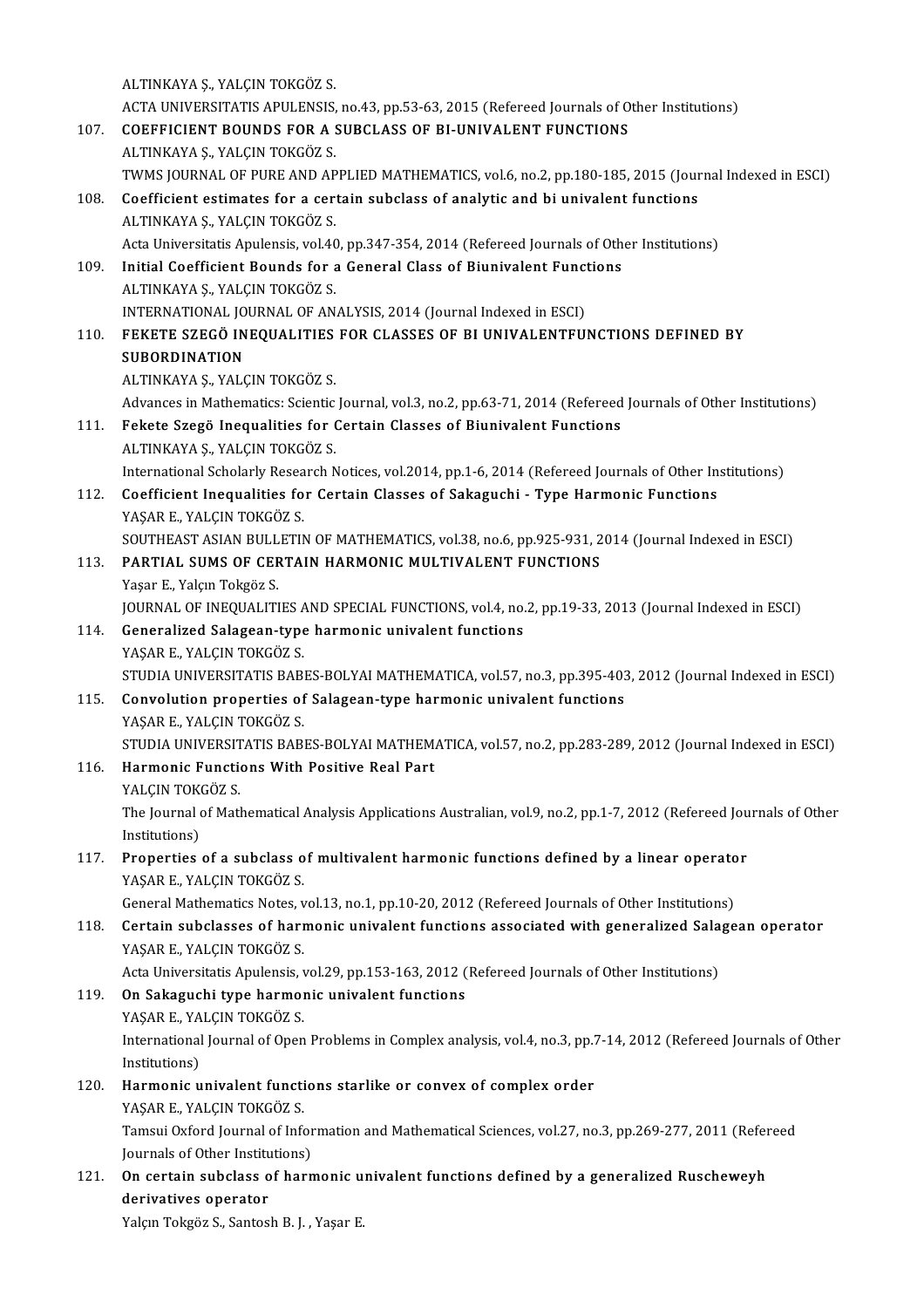Applied Mathematical Sciences, vol.4, no.7, pp.327-336, 2010 (Refereed Journals of Other Institutions) Applied Mathematical Sciences, vol.4, no.7, pp.327-336,<br>122. A Special Class of Harmonic Univalent Functions Applied Mathematical Scie<br>**A Special Class of Harn<br>Tuğba G., Yalçın Tokgöz S.**<br>Sansiava Jaumal of Mathe Tuğba G., Yalçın Tokgöz S.<br>Sarajevo Journal of Mathematics, vol.4, no.17, pp.197-206, 2008 (Refereed Journals of Other Institutions) Tuğba G., Yalçın Tokgöz S.<br>Sarajevo Journal of Mathematics, vol.4, no.17, pp.197-206, 2008 (Referee<br>123. On the Subclass of Salagean Type Harmonic Univalent Functions<br>Nalson Tokgöz S. Öztürk M. Vamankaradəniz M. Sarajevo Journal of Mathematics, vol.4, no.17, p.<br>**On the Subclass of Salagean Type Harmon**<br>Yalçın Tokgöz S., Öztürk M., Yamankaradeniz M.<br>Journal of Incouslities in Bure and Annlied Matl On the Subclass of Salagean Type Harmonic Univalent Functions<br>Yalçın Tokgöz S., Öztürk M., Yamankaradeniz M.<br>Journal of Inequalities in Pure and Applied Mathematics, vol.8, no.54, pp.1-9, 2007 (Refereed Journals of Other<br>I Yalçın Tokgö<br>Journal of In<br>Institutions)<br>On Multival Institutions)<br>124. On Multivalent Harmonic Functions with Positive Real Part Yalçın Tokgöz S., Öztürk M. On Multivalent Harmonic Functions with Positive Real Part<br>Yalçın Tokgöz S., Öztürk M.<br>Chiang Mai Journal Of Science, vol.34, no.3, pp.273-279, 2007 (Refereed Journals of Other Institutions)<br>Naw Classes of Salagean Tyne Mul Yalçın Tokgöz S., Öztürk M.<br>Chiang Mai Journal Of Science, vol.34, no.3, pp.273-279, 2007 (Refereed<br>125. New Classes of Salagean Type Multivalent Harmonic Functions<br>Valem Tokgöz S. Bostane: H. Östürk M. Chiang Mai Journal Of Science, vol.34, n<br>New Classes of Salagean Type Mul<br>Yalçın Tokgöz S., Bostancı H., Öztürk M.<br>Mathamatica (Clui), vol.49, np.111, 119 New Classes of Salagean Type Multivalent Harmonic Functions<br>Yalçın Tokgöz S., Bostancı H., Öztürk M.<br>Mathematica (Cluj), vol.48, pp.111-118, 2006 (Refereed Journals of Other Institutions)<br>HARMONIC EUNCTIONS STARLIKE OF THE Yalçın Tokgöz S., Bostancı H., Öztürk M.<br>Mathematica (Cluj), vol.48, pp.111-118, 2006 (Refereed Journals of C<br>126. HARMONIC FUNCTIONS STARLIKE OF THE COMPLEX ORDER<br>VALCIN TOKGÖZ S. Ozturk M. Mathematica (Cluj), vol.48, pp<br>HARMONIC FUNCTIONS ST<br>YALÇIN TOKGÖZ S., Ozturk M.<br>MATEMATICKI VESNIK, vol.59 HARMONIC FUNCTIONS STARLIKE OF THE COMPLEX ORDER<br>YALÇIN TOKGÖZ S., Ozturk M.<br>MATEMATICKI VESNIK, vol.58, pp.7-11, 2006 (Journal Indexed in ESCI)<br>On Certain Harmonis Univelant Eunstians Defined by Salassan . YALÇIN TOKGÖZ S., Ozturk M.<br>MATEMATICKI VESNIK, vol.58, pp.7-11, 2006 (Journal Indexed in ESCI)<br>127. **On Certain Harmonic Univalent Functions Defined by Salagean Derivatives**<br>VALGIN TOKGÖZ S MATEMATICKI VES<br><mark>On Certain Harm</mark><br>YALÇIN TOKGÖZ S.<br>Sessbaw Jaurnal o On Certain Harmonic Univalent Functions Defined by Salagean Derivatives<br>YALÇIN TOKGÖZ S.<br>Soochow Journal of Mathematics, vol.31, no.3, pp.321-331, 2005 (Refereed Journals of Other Institutions)<br>On Univelant Harmonic Eunsti YALÇIN TOKGÖZ S.<br>Soochow Journal of Mathematics, vol.3<br>128. **On Univalent Harmonic Functions**<br>Öztürk M., Yalçın Tokgöz S. Soochow Journal of Mather<br>**On Univalent Harmonic**<br>Öztürk M., Yalçın Tokgöz S.<br>Journal of Inoqualities in P On Univalent Harmonic Functions<br>Öztürk M., Yalçın Tokgöz S.<br>Journal of Inequalities in Pure and Applied Mathematics, vol.3, no.4, pp.1-8, 2002 (Refereed Journals of Other<br>Institutions) Öztürk M., Ya<br>Journal of In<br>Institutions)<br>On Harman Sultanual of Inequalities in Pure and Applied Mathematics, vol.3, no.4, pp.1<br>Institutions)<br>129. On Harmonic Functions Constructed by The Hadamard Product<br>
Catürk M. Yokun Toksöz S. Vamankandanis M. Institutions)<br>
On Harmonic Functions Constructed by The Hadamard Product Journal of Inequalities in Pure and Applied Mathematics, vol.3, no.1, pp.9, 2002 (Refereed Journals of Other<br>Institutions) Öztürk M., Yalçın Tokgöz S., Yamankaradeniz M. Journal of Inequalities in Pure and Applied Mathematics, vol<br>Institutions)<br>130. Certain Subclasses of Harmonic Univalent Functions<br> $\ddot{\text{O}}$ rtivk M. Volgy Tokgáz S Institutions)<br><mark>Certain Subclasses of H</mark><br>Öztürk M., Yalçın Tokgöz S.<br>Radovi Matematiski vel 11 Öztürk M., Yalçın Tokgöz S.<br>Radovi Matematicki, vol.11, pp.19-28, 2002 (Refereed Journals of Other Institutions) Öztürk M., Yalçın Tokgöz S.<br>Radovi Matematicki, vol.11, pp.19-28, 2002 (Refereed Journals of Companism Companism Companism M.<br>Nalsın Tokgöz S. Öztürli M. Vamanismedaniz M. Radovi Matematicki, vol.11, pp.19-28, 2002 (Res<br>**On Some Subclasses of Typically Real Har**<br>Yalçın Tokgöz S., Öztürk M., Yamankaradeniz M.<br>Redovi Matematicki vol.10, pp.17-28-2001 (Re Radovi Matematicki, vol.10, pp.17-28, 2001 (Refereed Journals of Other Institutions) Yalçın Tokgöz S., Öztürk M., Yamankaradeniz M.<br>Radovi Matematicki, vol.10, pp.17-28, 2001 (Rei<br>132. **Typically Real Harmonic Functions**<br>Yalçın Tokgöz S., Öztürk M. Typically Real Harmonic Functions General Mathematics, vol.8, pp.3-13, 2000 (Refereed Journals of Other Institutions)

### Books&Book Chapters

- Rooks & Book Chapters<br>1. UNIVALENT FUNCTIONS AND ITS SOME SPECIAL SUBCLASSES<br>RAVRAM H. VALCIN TOKCÖZ S **BAYRAMH, YALÇINTONS AN<br>BAYRAM H., YALÇIN TOKGÖZ S.<br>in: ACADEMIC STUDIES IN MAT.** UNIVALENT FUNCTIONS AND ITS SOME SPECIAL SUBCLASSES<br>BAYRAM H., YALÇIN TOKGÖZ S.<br>in: ACADEMIC STUDIES IN MATHEMATIC AND NATURAL SCIENCES-2019, Rıdvan Karapınar, Editor, Ivpe, pp.61-76,<br>2019 BAYR<br>in: AC<br>2019<br>Cooff in: ACADEMIC STUDIES IN MATHEMATIC AND NATURAL SCIENCES-2019, Ridv<br>2019<br>2. Coefficient Bounds of Bi-univalent Functions Using Faber Polynomial<br>14NANLT VALGN TOVCÔZ S
- 2019<br><mark>Coefficient Bounds of Bi-u</mark><br>JANANI T., YALÇIN TOKGÖZ S.<br>in: Advances in Alsahra and A. JANANI T., YALÇIN TOKGÖZ S.<br>in: Advances in Algebra and Analysis– Trends in Mathematics, Madhu, V., Manimaran, A., Easwaramoorthy, D., JANANI T., YALÇIN TOKGÖZ S.<br>in: Advances in Algebra and Analysis– Trends in Mathematics, Madhu, V., M.<br>Kalpanapriya, D., Mubashir Unnissa, M., Editor, Springer, pp.151-159, 2018<br>On Same Subalageas of Harmania Eunstians in: Advances in Algebra and Analysis– Trends in M<br>Kalpanapriya, D., Mubashir Unnissa, M., Editor, Sp<br>3. **On Some Subclasses of Harmonic Functions**<br>NALGIN TOKCÖZ S. ÖZTÜDK M. VAMANKARADEN
- Kalpanapriya, D., Mubashir Unnissa, M., Editor, Springel<br><mark>On Some Subclasses of Harmonic Functions</mark><br>YALÇIN TOKGÖZ S., ÖZTÜRK M., YAMANKARADENİZ M.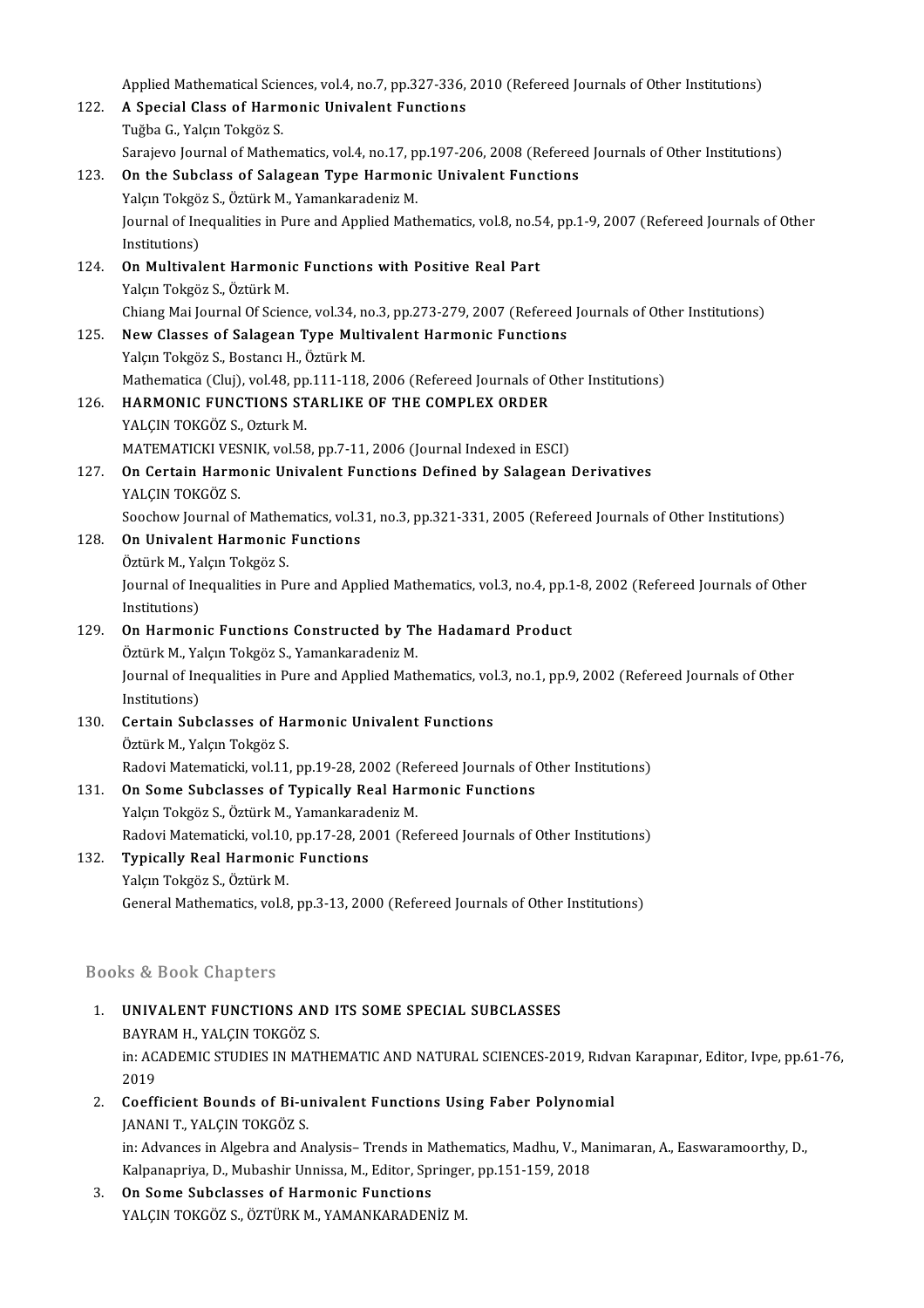in: Mathematics and Its ApplicationsFunctional Equations and Inequalities(518), RASSIAS Themistocles, Editor,<br>Kluver Agadamis Publishars, pp.225, 221, 2000. in: Mathematics and Its ApplicationsFunctional E<br>Kluwer Academic Publishers, pp.325-331, 2000

# kluwer Academic Publishers, pp.325-331, 2000<br>Refereed Congress / Symposium Publications in Proceedings

- Refereed Congress / Symposium Publications in Proceedings<br>1. On Harmonic Univalent Functions and Pascal Distribution Series<br>Nalon Teksër S. Bayram H 1. On Harmonic Univalent Functions and Pascal Distribution Series<br>Yalçın Tokgöz S., Bayram H. On Harmonic Univalent Functions and Pascal Distribution Series<br>Yalçın Tokgöz S., Bayram H.<br>8Th INTERNATIONAL CONFERENCE ON RECENT ADVANCES PURE AND APPLIED MATHEMATICS ICRAPAM 2021,<br>Muğla Turkay, 24 Santambar 2021, nn 131 Yalçın Tokgöz S., Bayram H.<br>8Th INTERNATIONAL CONFERENCE ON RECENT<br>Muğla, Turkey, 24 September 2021, pp.131-134<br>Sama Cannastiana Batwaan Snasial Subalas 8Th INTERNATIONAL CONFERENCE ON RECENT ADVANCES PURE AND APPLIED MATHEMATICS ICRAPAM 20<br>Muğla, Turkey, 24 September 2021, pp.131-134<br>2. Some Connections Between Special Subclasses of Harmonic Univalent Functions Involving
- Muğla, Turkey, 24 Sep<br><mark>Some Connections I</mark><br>Distribution Series<br><sup>Volem Tokgög S. Bour</sup> **Some Connections Betwe<br>Distribution Series<br>Yalçın Tokgöz S., Bayram H.<br>9Th INTERNATIONAL CONE** 
	-

Distribution Series<br>Yalçın Tokgöz S., Bayram H.<br>8Th INTERNATIONAL CONFERENCE ON RECENT ADVANCES PURE AND APPLIED MATHEMATICS ICRAPAM 2021,<br>Muğla Turkay, 24 Santambar 2021, nn 122,120. Yalçın Tokgöz S., Bayram H.<br>8Th INTERNATIONAL CONFERENCE ON RECENT<br>Muğla, Turkey, 24 September 2021, pp.123-130<br>On Harmonis Univelant Eunstiens Invelvins

- 3. On Harmonic Univalent Functions Involving (p,q)-Poisson Distribution Series Yalçın Tokgöz S., Bayram H. On Harmonic Univalent Functions Involving (p,q)-Poisson Distribution Series<br>Yalçın Tokgöz S., Bayram H.<br>1 ST INTERNATIONAL CONFERENCE ON APPLIED ENGINEERING AND NATURAL SCIENCES, Konya, Turkey, 01<br>Navamber 2021 pp.924 Yalçın Tokgöz S., Bayram<br>1 ST INTERNATIONAL CC<br>November 2021, pp.924<br>ON HABMONIC UNIVAL
- 1 ST INTERNATIONAL CONFERENCE ON APPLIED ENGINEERING AND NATURAL SCIENCES, Konya, Turktown 1997-1994<br>A. ON HARMONIC UNIVALENT FUNCTIONS AND SPECIALIZED PASCAL DISTRIBUTION SERIES<br>VALCIN TOKCÖZ S. PAYPAM H November 2021, pp.924<br>4. ON HARMONIC UNIVALENT FUNCTIONS AND SPECIALIZED PASCAL DISTRIBUTION SERIES<br>YALÇIN TOKGÖZ S., BAYRAM H. ON HARMONIC UNIVALENT FUNCTIONS AND SPECIALIZED PASCAL DISTRIBUTION SERIES<br>YALÇIN TOKGÖZ S., BAYRAM H.<br>4th INTERNATIONAL AFRICAN CONFERENCE ON CURRENT STUDIES, Bani-Walid, Libya, 20 October 2021, pp.180-<br>195

**YAL**<br>4th I<br>185<br>A SB 4th INTERNATIONAL AFRICAN CONFERENCE ON CURRENT STUDIES, Bani-Walid, Libya, 20 0<br>185. A SPECIAL SOLUTION FOR A SUBCLASS OF MULTIVALENT HARMONIC FUNCTIONS<br>VALCIN TOKCÖZ S. PANRAM H

185<br>**A SPECIAL SOLUTION FOR A**<br>YALÇIN TOKGÖZ S., BAYRAM H.<br>4th INTERNATIONAL AERICAN YALÇIN TOKGÖZ S., BAYRAM H.<br>4th INTERNATIONAL AFRICAN CONFERENCE ON CURRENT STUDIES, Bani-Walid, Libya, 20 October 2021

# YALÇIN TOKGÖZ S., BAYRAM H.<br>4th INTERNATIONAL AFRICAN CONFERENCE ON CURRENT STUDIES, Bani-Walid, Libya, 20 Oc<br>6. A Subclass of Multivalent Harmonic Convex Functions Defined with Subordination<br>Valan Takağa S. Bayram H 4th INTERNATIONAL AFRIC<br>**A Subclass of Multivalen**<br>Yalçın Tokgöz S., Bayram H.<br>4th International E Confore

Yalçın Tokgöz S., Bayram H.<br>4th International E-Conference on Mathematical Advances and Applications, İstanbul, Turkey, 26 May 2021, pp.114

# Yalçın Tokgöz S., Bayram H.<br>4th International E-Conference on Mathematical Advances and Applications, İstanbul, Turkey, 26 May 2021, p<br>7. Coefficient Estimates for Certain Subclasses of Analytic Functions Associated with

Operator

Coefficient Estimates for<br>Operator<br>Bayram H., Yalçın Tokgöz S.<br>ICOMAA 2021, 4th Internat ICOMAA-2021 - 4th International E-Conference on Mathematical Advances and Applications, İstanbul, Turkey, 26 -<br>29 May 2021, pp.76-79 Bayram H., Yalçın Tokgöz S. ICOMAA-2021 - 4th International E-Conference on Mathematical Advances and Appl:<br>29 May 2021, pp.76-79<br>8. A New Subclass of Harmonic Univalent Functions and its Some Properties<br>Peymam H. Velam Teksäs S 29 May 2021, pp.76-79<br>**A New Subclass of Harm**<br>Bayram H., Yalçın Tokgöz S.<br>JCOMAA 2021, 4th Internat

Bayram H., Yalçın Tokgöz S.

ICOMAA-2021 - 4th International E-Conference on Mathematical Advances and Applications, İstanbul, Turkey, 26 -<br>29 May 2021, pp.72-75 9. ICOMAA-2021 - 4th International E-Conference on Mathematical Advances and Applications, İstan<br>29 May 2021, pp.72-75<br>9. On a New Subclass of Harmonic Univalent Functions Associated by a Linear Operator<br>Valem Tekners Bayr

# 29 May 2021, pp.72-75<br>**On a New Subclass of Ha**<br>Yalçın Tokgöz S., Bayram H.<br>Ard International Sumnasiu. On a New Subclass of Harmonic Univalent Functions Associated by a Linear Operator<br>Yalçın Tokgöz S., Bayram H.<br>4rd International Symposium of Silkroad Academic Studies, Nevşehir, Turkey, 17 - 18 December 2020, vol.1,<br>nn <sup>27</sup>

Yalçın Tokgö<br>4rd Internat<br>pp.374-382<br>KONKAV Y 110. 4rd International Symposium of Silkroad Academic Studies, Nevşehir, Turkey, 17 - 18 December 2<br>10. KONKAV YALINKAT FONKSİYONLARIN BİR ALT SINIFI İÇİN FEKETE-SZEGÖ PROBLEMİ<br>10. KONKAV YALINKAT FONKSİYONLARIN BİR ALT SI

### pp.374-382<br>**KONKAV YALINKAT FON**<br>Bayram H., Yalçın Tokgöz S.<br>Ard International Sumnesiy. KONKAV YALINKAT FONKSİYONLARIN BİR ALT SINIFI İÇİN FEKETE-SZEGÖ PROBLEMİ<br>Bayram H., Yalçın Tokgöz S.<br>4rd International Symposium of Silkroad Academic Studies, Nevşehir, Turkey, 17 - 18 December 2020, pp.388-398<br>ON A NEW SU Bayram H., Yalçın Tokgöz S.<br>4rd International Symposium of Silkroad Academic Studies, Nevşehir,<br>11. **ON A NEW SUBCLASS OF HARMONIC UNIVALENT FUNCTIONS**

# 4rd International Symposiu<br>**ON A NEW SUBCLASS OF**<br>Bayram H., Yalçın Tokgöz S.<br>Ard International Symposiu

11. ON A NEW SUBCLASS OF HARMONIC UNIVALENT FUNCTIONS<br>Bayram H., Yalçın Tokgöz S.<br>4rd International Symposium of Silkroad Academic Studies, Nevşehir, Turkey, 17 - 18 December 2020, pp.383-387

# Bayram H., Yalçın Tokgöz S.<br>4rd International Symposium of Silkroad Academic Studies, Nevşehir, Turkey, 17 - 18 December 2020, pp<br>12. Applications Of A Pascal Distribution Series On The Certain Subclasses Of Analytic Funct 4rd International Symposiu:<br>**Applications Of A Pascal**<br>Bayram H., Yalçın Tokgöz S.<br>4th INTERNATIONAL CONE

Bayram H., Yalçın Tokgöz S.<br>4th INTERNATIONAL CONFERENCE ON MATHEMATICS"An Istanbul Meeting for World Mathematicians", İstanbul,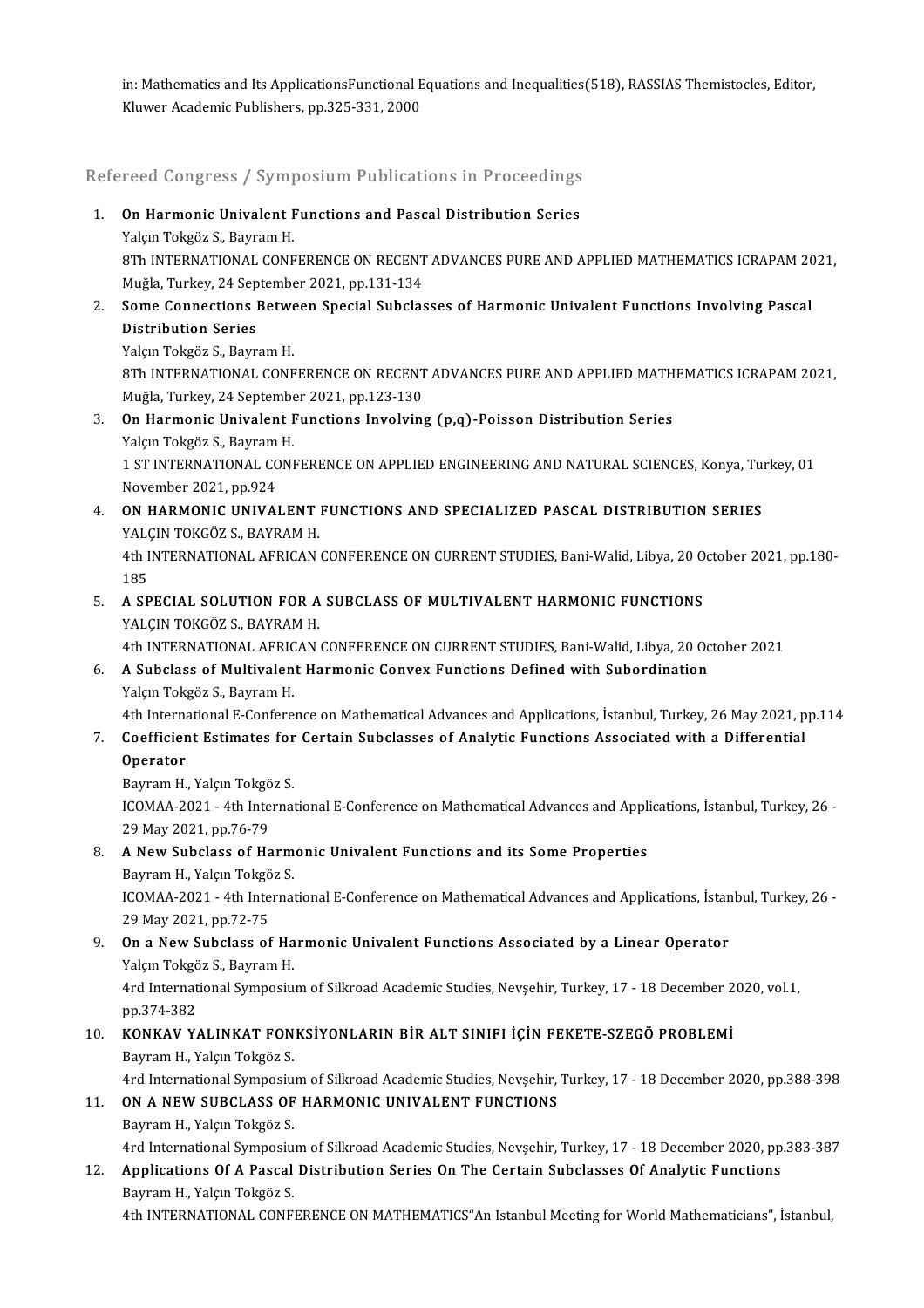Turkey, 27 - 30 November 2020, pp.105-109<br>A Glass of Multivelent Harmonis Convey

- 13. A Class of Multivalent Harmonic Convex Functions Defined by Subordination Yalcın Tokgöz S., Bayram H. Turkey, 27 - 30 November 2<br>**A Class of Multivalent Ha**<br>Yalçın Tokgöz S., Bayram H.<br>4th INTERNATIONAL CONE A Class of Multivalent Harmonic Convex Functions Defined by Subordination<br>Yalçın Tokgöz S., Bayram H.<br>4th INTERNATIONAL CONFERENCE ON MATHEMATICS"An Istanbul Meeting for World Mathematicians", İstanbul,<br>Turkay 27 - 20 Nove Yalçın Tokgöz S., Bayram H.<br>4th INTERNATIONAL CONFERENCE ON M<br>Turkey, 27 - 30 November 2020, pp.1-11<br>Coefficient Estimates for a Special Su 4th INTERNATIONAL CONFERENCE ON MATHEMATICS"An Istanbul Meeting for World Mathematicians", İs<br>Turkey, 27 - 30 November 2020, pp.1-11<br>14. Coefficient Estimates for a Special Subclass of Analytic Functions Defined by New Dif
- Turkey, 27 30 November 2020, pp.1-11<br>Coefficient Estimates for a Special Su<br>Operator<br>Bayram H., Yalçın Tokgöz S. **Coefficient Estimates for<br>Operator<br>Bayram H., Yalçın Tokgöz S.<br>2PD INTERNATIONAL CONE**

Operator<br>Bayram H., Yalçın Tokgöz S.<br>3RD INTERNATIONAL CONFERENCE ON LIFEAND ENGINEERING SCIENCES, İstanbul, Turkey, 11 - 13 December<br>2020 pp.165-171 1920 Bayram H., Yalçın<br>1880 INTERNATION<br>2020, pp.165-171<br>Sama Balations 3RD INTERNATIONAL CONFERENCE ON LIFEAND ENGINEERING SCIENCES, İstanbul, Turkey, 11 - 13 Decembrer 2020, pp.165-171<br>15. Some Relations Between Different Subclasses of Harmonic Univalent Functions Involving Pascal<br>Distributi

# 2020, pp.165-171<br>Some Relations Bet<br>Distribution Series<br>Valen Takgäg S. Bour **Some Relations Between<br>Distribution Series<br>Yalçın Tokgöz S., Bayram H.<br>2PD INTERNATIONAL CONE**

Distribution Series<br>Yalçın Tokgöz S., Bayram H.<br>3RD INTERNATIONAL CONFERENCE ON LIFE AND ENGINEERING SCIENCES, İstanbul, Turkey, 11 - 13 December<br>2020 pp.122-120 Yalçın Tokgöz S., B.<br>3RD INTERNATION<br>2020, pp.122-130<br>Coefficiant Estim 3RD INTERNATIONAL CONFERENCE ON LIFE AND ENGINEERING SCIENCES, İstanbul, Turkey, 11 - 13 De<br>2020, pp.122-130<br>16. Coefficient Estimates for Certain Subclasses of Analytic Functions Defined by New Operator<br>Boyram H. Valan Ta

2020, pp.122-130<br>**Coefficient Estimates for**<br>Bayram H., Yalçın Tokgöz S.<br>Fourth International Confor Coefficient Estimates for Certain Subclasses of Analytic Functions Defined by New O<br>Bayram H., Yalçın Tokgöz S.<br>Fourth International Conference Of Mathematical Sciences, İstanbul, Turkey, 17 - 21 June 2020<br>Multivelert Herm

Bayram H., Yalçın Tokgöz S.<br>17. Fourth International Conference Of Mathematical Sciences, İstanbul, Turkey, 17 - 21 June 2020<br>17. Multivalent Harmonic Starlike Functions Defined By Subordination

YALÇIN TOKGÖZ S., ALTINKAYA Ş.

Multivalent Harmonic Starlike Functions Defined By Subordination<br>YALÇIN TOKGÖZ S., ALTINKAYA Ş.<br>Operators in General Morrey-Type Spaces and Applications (OMTSA 2019), Kütahya, Turkey, 16 - 20 July 2019<br>The (n.g.) Juses pol

### YALÇIN TOKGÖZ S., ALTINKAYA Ș.<br>Operators in General Morrey-Type Spaces and Applications (OMTSA 2019), Kütahya, Turkey, 16 - 20 July<br>18. The (p,q)-Lucas polynomial coefficient estimates of a bi-univalent functions with resp The  $(p,q)$ -Lucas polynomial coefficient estimates of a bi-univalent functions with respect to symmetric points

ALTINKAYAŞ.,YALÇINTOKGÖZ S.

Operators in General Morrey-Type Spaces and Applications (OMTSA 2019), 16 - 20 July 2019

### ALTINKAYA Ș., YALÇIN TOKGÖZ S.<br>Operators in General Morrey-Type Spaces and Applications (OMTSA 2019), 16 - 20 July 2019<br>19. THE EXTENSION CHEBYSHEV POLYNOMIAL BOUNDS FOR CERTAIN SUBCLASSES OF BI-UNIVALENT<br>EUNCTIONS Operators in <mark>()</mark><br>THE EXTENS<br>FUNCTIONS THE EXTENSION CHEBYSHEV I<br>FUNCTIONS<br>ALTINKAYA Ş., YALÇIN TOKGÖZ S.<br>4TH INTERNATIONAL CONEERENA

FUNCTIONS<br>ALTINKAYA Ș., YALÇIN TOKGÖZ S.<br>4TH INTERNATIONAL CONFERENCE ON COMPUTATIONAL MATHEMATICS AND ENGINEERING SCIENCES, Antalya,<br>Turkay, 20,, 22 Anril 2019, np.95, 91 ALTINKAYA Ș., YALÇIN TOKGÖZ S.<br>4TH INTERNATIONAL CONFERENCE<br>Turkey, 20 - 22 April 2019, pp.85-91<br>An Application of a Dorivative to 4TH INTERNATIONAL CONFERENCE ON COMPUTATIONAL MATHEMATICS AND ENGINE<br>Turkey, 20 - 22 April 2019, pp.85-91<br>20. An Application of q-Derivative to a Subclass of Harmonic Univalent Functions<br>VALGIN TOKCÖZ S. ALTINKAVA S.

# Turkey, 20 - 22 April 2019, pp.85-91<br>20. An Application of q-Derivative to a Subclass of Harmonic Univalent Functions<br>YALÇIN TOKGÖZ S., ALTINKAYA Ş.

An Application of q-Derivative to a Subclass of Harmonic Univalent Functions<br>YALÇIN TOKGÖZ S., ALTINKAYA Ş.<br>International Conference on Mathematics: An Istanbul Meeting for World Mathematicians (ICOM-2019), İstanbul,<br>Turka YALÇIN TOKGÖZ S., ALTINKAYA Ş.<br>International Conference on Mathema<br>Turkey, 3 - 05 July 2019, pp.451-456<br>Sama applications of the (p.g.) J. International Conference on Mathematics: An Istanbul Meeting for World Mathematicians (ICOM-2019), İst<br>Turkey, 3 - 05 July 2019, pp.451-456<br>21. Some applications of the (p,q)-Lucas polynomials to an unified class of bi-uni

# Turkey, 3 - 05 July 2019, pp.451-456<br>21. Some applications of the (p,q)-Lucas polynomials to an unified class of bi-univalent functions<br>ALTINKAYA S., YALÇIN TOKGÖZ S.

International Conference on Mathematics: An Istanbul Meeting for World Mathematicians (ICOM 2019), İstanbul, ALTINKAYA Ș., YALÇIN TOKGÖZ S.<br>International Conference on Mathema<br>Turkey, 3 - 05 July 2019, pp.402-407<br>The (n.a), Chebyshey, nelynemial

### 22. The  $(p,q)$ -Chebyshev polynomial coefficients for a certain subclass of analytic and bi-univalent functions Turkey, 3<br>The (p,q)<br>functions<br>ALTINKAV

### ALTINKAYAŞ, YALÇIN TOKGÖZ S.

functions<br>ALTINKAYA Ș., YALÇIN TOKGÖZ S.<br>International Conference on Mathematics: An Istanbul Meeting for World Mathematicians (ICOM 2019), İstanbul,<br>Turkay 2, .05 July 2019, pp.206.401. ALTINKAYA Ş., YALÇIN TOKGÖZ S.<br>International Conference on Mathema<br>Turkey, 3 - 05 July 2019, pp.396-401<br>Konkey Valunkat Fonksiyonların k International Conference on Mathematics: An Istanbul Meeting for World Mathem<br>Turkey, 3 - 05 July 2019, pp.396-401<br>23. Konkav Yalınkat Fonksiyonların Bir Alt Sınıfında Fekete-Szegö Problemi<br>Peyram H. Valan Takağa S

- Turkey, 3 05 July 2019, pp<br>**Konkav Yalınkat Fonksiy**<br>Bayram H., Yalçın Tokgöz S.<br>Ankara Matamatik Günleri Konkav Yalınkat Fonksiyonların Bir Alt Sınıfında Fekete-Szeg<br>Bayram H., Yalçın Tokgöz S.<br>Ankara Matematik Günleri, Ankara, Turkey, 28 - 29 June 2019, pp.57<br>Seme Prenerties of Hermenie Univelent Eunstiens Defined bı Ankara Matematik Günleri, Ankara, Turkey, 28 - 29 June 2019, pp.57
- Bayram H., Yalçın Tokgöz S.<br>Ankara Matematik Günleri, Ankara, Turkey, 28 29 June 2019, pp.57<br>24. Some Properties of Harmonic Univalent Functions Defined by Multiplier Transformation<br>YALCIN TOKGÖZ S., ALTINKAYA S.

8th International Conference on Applied Analysis and Mathematical Modeling (ICAAMM-2019), İstanbul, Turkey, 10-13March2019,pp.148-153

### 25. ON A SUBCLASS OF GOODMAN-RONNING TYPE HARMONICFUNCTIONS DEFINED BY q-CALCULUS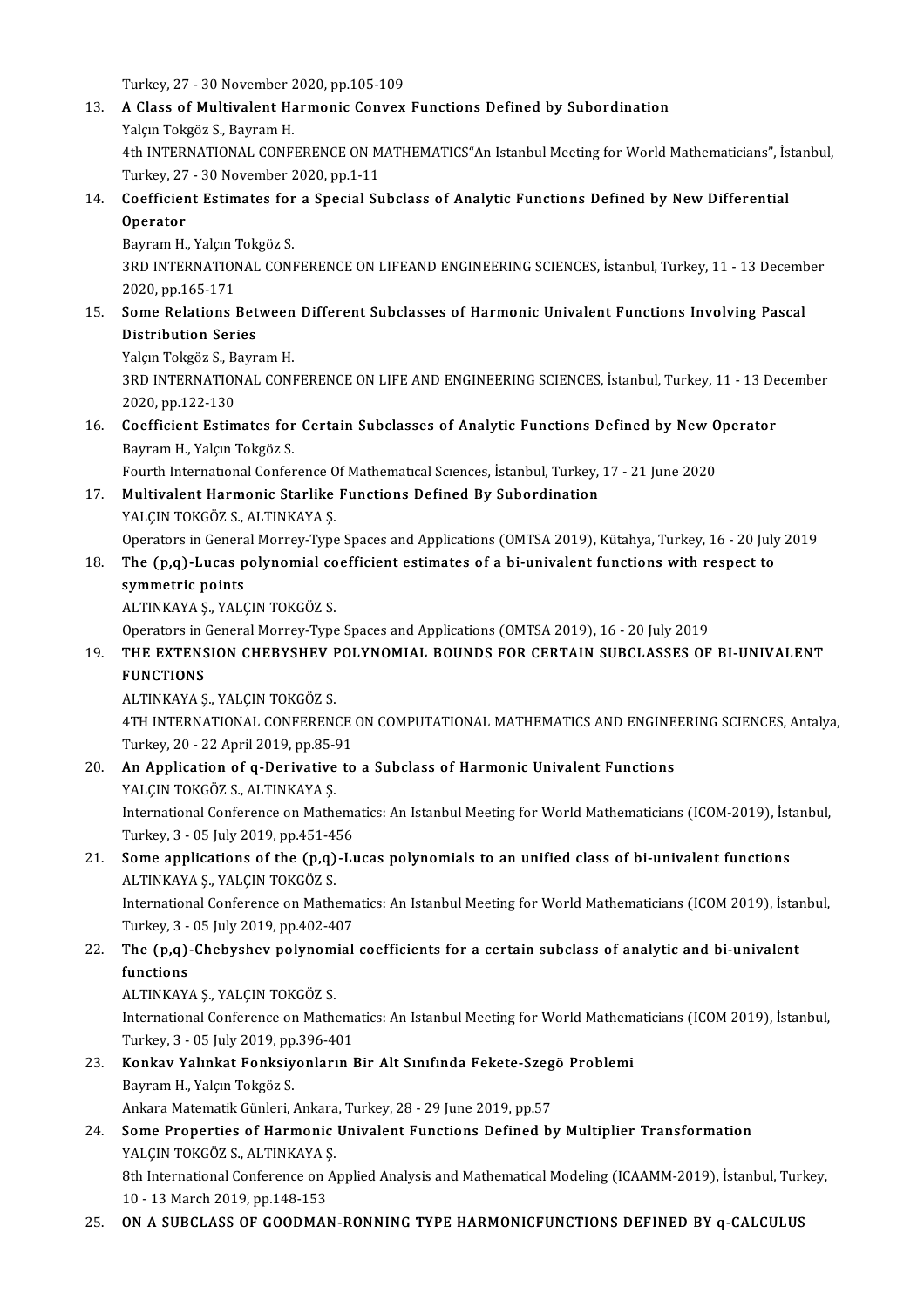### OPERATOR

**OPERATOR<br>Çakmak S., YALÇIN TOKGÖZ S., ALTINKAYA Ş.<br><sup>9th</sup> International Conference en Annlied Anel** 

8th International Conference on Applied Analysis and Mathematical Modeling (ICAAMM-2019), İstanbul, Turkey, 10 - 13 March 2019. pp.173-176 Cakmak S., YALCIN TOKGÖZ S., AL<br>8th International Conference on 1<br>10 - 13 March 2019, pp.173-176 26. 8th International Conference on Applied Analysis and Mathematical Mood 10 - 13 March 2019, pp.173-176<br>26. Certain starlike harmonic functions defined by subordination<br>26. Certain starlike harmonic functions defined by

- 10 13 March 2019, pp.173-176<br>Certain starlike harmonic func<br>YALÇIN TOKGÖZ S., ALTINKAYA Ş.<br><sup>9th International Conference on A.</sup> 0 Certain starlike harmonic functions defined by subordination<br>YALÇIN TOKGÖZ S., ALTINKAYA Ş.<br>8th International Conference on Applied Analysis and Mathematical Modeling(ICAAMM2019), İstanbul, Turkey, 10<br>12 March 2019, pp.1 YALÇIN TOKGÖZ S., ALTINKAY<br>8th International Conference<br>- 13 March 2019, pp.144-147<br>ON THE POUNDS OF CENEI 8th International Conference on Applied Analysis and Mathematical Modeling(ICAAMM2019), İstanbul,<br>27. ON THE BOUNDS OF GENERAL SUBCLASSES OF ANALYTIC AND BI-UNIVALENT FUNCTIONS<br>28. ASSOCIATED WITH SUBORDINATION
- 13 March 2019, pp.144-147<br>27. ON THE BOUNDS OF GENERAL SUBCLASSES OF ANALYTIC AND BI-UNIVALENT FUNCTIONS<br>ASSOCIATED WITH SUBORDINATION ON THE BOUNDS OF GENERAL<br>ASSOCIATED WITH SUBORDIN.<br>ALTINKAYA Ş., YALÇIN TOKGÖZ S.<br>4th International Conference on A.

4th International Conference on Analysis and Its Applications (ICAA-2018), Kırşehir, Turkey, 11 - 14 September<br>2018, vol.2018 ALTINKAYA Ş., 1<br>4th Internation<br>2018, vol.2018<br>CERTAIN, CON. 4th International Conference on Analysis and Its Applications (ICAA-2018), Kırşehi:<br>2018, vol.2018<br>28. CERTAIN CONVEX HARMONIC FUNCTIONS DEFINED BY SUBORDINATION<br>28. CERTAIN CONVEX HARMONIC FUNCTIONS DEFINED BY SUBORDINATI

2018, vol.2018<br>CERTAIN CONVEX HARMONIC<br>YALÇIN TOKGÖZ S., ALTINKAYA Ş.<br>4th International Conference on A CERTAIN CONVEX HARMONIC FUNCTIONS DEFINED BY SUBORDINATION<br>YALÇIN TOKGÖZ S., ALTINKAYA Ş.<br>4th International Conference on Analysis and Its Applications (ICAA-2018), Kırşehir, Turkey, 11 - 14 September<br>2018

YALÇI<br>4th In<br>2018<br>ON A 4th International Conference on Analysis and Its Applications (ICAA-2018), Kırşehir, Turkey, 11 - 14 Septe<br>2018<br>29. ON A SUBCLASS OF BI-UNIVALENT FUNCTIONS WITH THE FABER POLYNOMIAL EXPANSIONS

2018<br>29. ON A SUBCLASS OF BI-UNIVALENT FUNCTIONS WITH THE FABER POLYNOMIAL EXPANSIONS<br>ALTINKAYA Ş., YALÇIN TOKGÖZ S. ON A SUBCLASS OF BI-UNIVALENT FUNCTIONS WITH THE FABER POLYNOMIAL EXPANSIONS<br>ALTINKAYA Ş., YALÇIN TOKGÖZ S.<br>4th International Conference on Analysis and Its Applications (ICAA-2018), Kırşehir, Turkey, 11 - 14 September<br>201

ALTINKAYA Ş., Y<br>4th Internationa<br>2018, vol.2018<br>CERTAIN SUPA 4th International Conference on Analysis and Its Applications (ICAA-2018), Kırşehir, Turkey, 11 - 14 Septembe<br>2018, vol.2018<br>30. CERTAIN SUBCLASSES OF HARMONIC UNIVALENT FUNCTIONS ASSOCIATED WITH A MULTIPLIER

### 2018, vol.2018<br>30. CERTAIN SUBCLASSES OF HARMONIC UNIVALENT FUNCTIONS ASSOCIATED WITH A MULTIPLIER<br>LINEAR OPERATOR **CERTAIN SUBCLASSES OF HAR<br>LINEAR OPERATOR<br>YALÇIN TOKGÖZ S., ALTINKAYA Ş.<br>4th International Conference en A**

LINEAR OPERATOR<br>YALÇIN TOKGÖZ S., ALTINKAYA Ş.<br>4th International Conference on Analysis and Its Applications (ICAA-2018), Kırşehir, Turkey, 11 - 14 September **YALÇIN TOKGÖ;<br>4th Internations<br>2018, vol.2018<br>RESULTS ON 4** 4th International Conference on Analysis and Its Applications (ICAA-2018), Kırşehir, Turkey, 11 - 14 Septembe<br>2018, vol.2018<br>31. RESULTS ON A CLASS OF HARMONIC UNIVALENT FUNCTIONS INVOLVING A NEW DIFFERENTIAL

### 2018, vol.2018<br>31. RESULTS ON A CLASS OF HARMONIC UNIVALENT FUNCTIONS INVOLVING A NEW DIFFERENTIAL<br>OPERATOR RESULTS ON A CLASS OF HARI<br>OPERATOR<br>YALÇIN TOKGÖZ S., ALTINKAYA Ş.<br>4th International Conference on A

4th International Conference on Analysis and Its Applications (ICAA-2018), Kırşehir, Turkey, 11 - 14 September<br>2018, vol.2018 **YALÇIN TOKGÖ;<br>4th Internations<br>2018, vol.2018<br>CHERVSHEV B** 4th International Conference on Analysis and Its Applications (ICAA-2018), Kırşehir, Turkey, 11 - 14 September<br>2018, vol.2018<br>32. CHEBYSHEV POLYNOMIAL COEFFICIENT RESULTS ON A SUBCLASS OF ANALYTIC AND BI-UNIVALENT

### 2018, vol.2018<br>CHEBYSHEV POLYNOMIAL COEFFICIENT RESULT:<br>FUNCTIONS INVOLVING QUASI-SUBORDINATION<br>ALTINKAYA S. VALCIN TOKGÖZ S CHEBYSHEV POLYNOMIAL COE<br>FUNCTIONS INVOLVING QUASI<br>ALTINKAYA S., YALÇIN TOKGÖZ S.<br>4th International Conference on A FUNCTIONS INVOLVING QUASI-SUBORDINATION<br>ALTINKAYA S., YALÇIN TOKGÖZ S.<br>4th International Conference on Analysis and Its Applications (ICAA-2018), 11 - 14 September 2018<br>A SUBCLASS OF HARMONIC UNIVALENT FUNCTIONS DEFINED BY

# ALTINKAYA S., YALÇIN TOKGÖZ S.<br>4th International Conference on Analysis and Its Applications (ICAA-2018), 11 - 14 September 2018<br>33. A SUBCLASS OF HARMONIC UNIVALENT FUNCTIONS DEFINED BY A LINEAR OPERATOR 4th International Conference<br>A SUBCLASS OF HARMON<br>Bayram H., Yalçın Tokgöz S.<br>7th International Euracian (

A SUBCLASS OF HARMONIC UNIVALENT FUNCTIONS DEFINED BY A LINEAR OPERATOR<br>Bayram H., Yalçın Tokgöz S.<br>7th International Eurasian Conference on Mathematical Sciences and Applications (IECMSA-2018), Kyyiv, Ukraine,<br>28 - 21 Aug Bayram H., Yalçın Tokgöz S.<br>7th International Eurasian C<br>28 - 31 August 2018, pp.53<br>On a New Subslass of Ha 34. On a New Subclass of Harmonic Univalent Functions Defined By a Linear Operator<br>
23 - 31 August 2018, pp.53<br>
34. On a New Subclass of Harmonic Univalent Functions Defined By a Linear Operator<br>
2013 - Peyram H. Valan Tek

### 28 - 31 August 2018, pp.53<br>34. On a New Subclass of Harmonic Univalent Functions Defined By a Linear Operator<br>Bayram H., Yalçın Tokgöz S. 0n a New Subclass of Harmonic Univalent Functions Defined By a Linear Operator<br>Bayram H., Yalçın Tokgöz S.<br>7th International Eurasian Conference on Mathematical Sciences and Applications (IECMSA), Kyyiv, Ukraine, 28 -<br>21 A

Bayram H., Yalçın Tokgö<br>7th International Euras<br>31 August 2018, pp.54<br>ON A NEW SUPCLASS 31 August 2018, pp.54<br>35. ON A NEW SUBCLASS OF GOODMAN-RONNING TYPE HARMONIC UNIVALENT FUNCTIONS DEFINED<br>35. ON A NEW SUBCLASS OF GOODMAN-RONNING TYPE HARMONIC UNIVALENT FUNCTIONS DEFINED

# 31 August 2018, pp.54<br>**ON A NEW SUBCLASS<br>BY SUBORDINATION**<br>Pouram H, Valam Takaä **ON A NEW SUBCLASS OF<br>BY SUBORDINATION**<br>Bayram H., Yalçın Tokgöz S.<br>7th International Euracian (

BY SUBORDINATION<br>Bayram H., Yalçın Tokgöz S.<br>7th International Eurasian Conference on Mathematical Sciences and Applications (IECMSA-2018), Kyyiv, Ukraine,<br>28 - 31 August 2018, pp.EE Bayram H., Yalçın Tokgöz S.<br>7th International Eurasian Conference on Mathematical Sciences and Applications (IECMSA-2018), Kyyiv, Ukr<br>28 - 31 August 2018, pp.55<br>36. Estimates of Faber polynomial coefficients for an unif 36. The International Eurasian Conference on Mathematical Sciences and Applications (IECMSA-2018), Kyyiv, Ukra<br>28 - 31 August 2018, pp.55<br>36. Estimates of Faber polynomial coefficients for an unified class of bi-univalent

through the Jackson (p,q)-derivative operator ALTINKAYAŞ.,YALÇINTOKGÖZ S.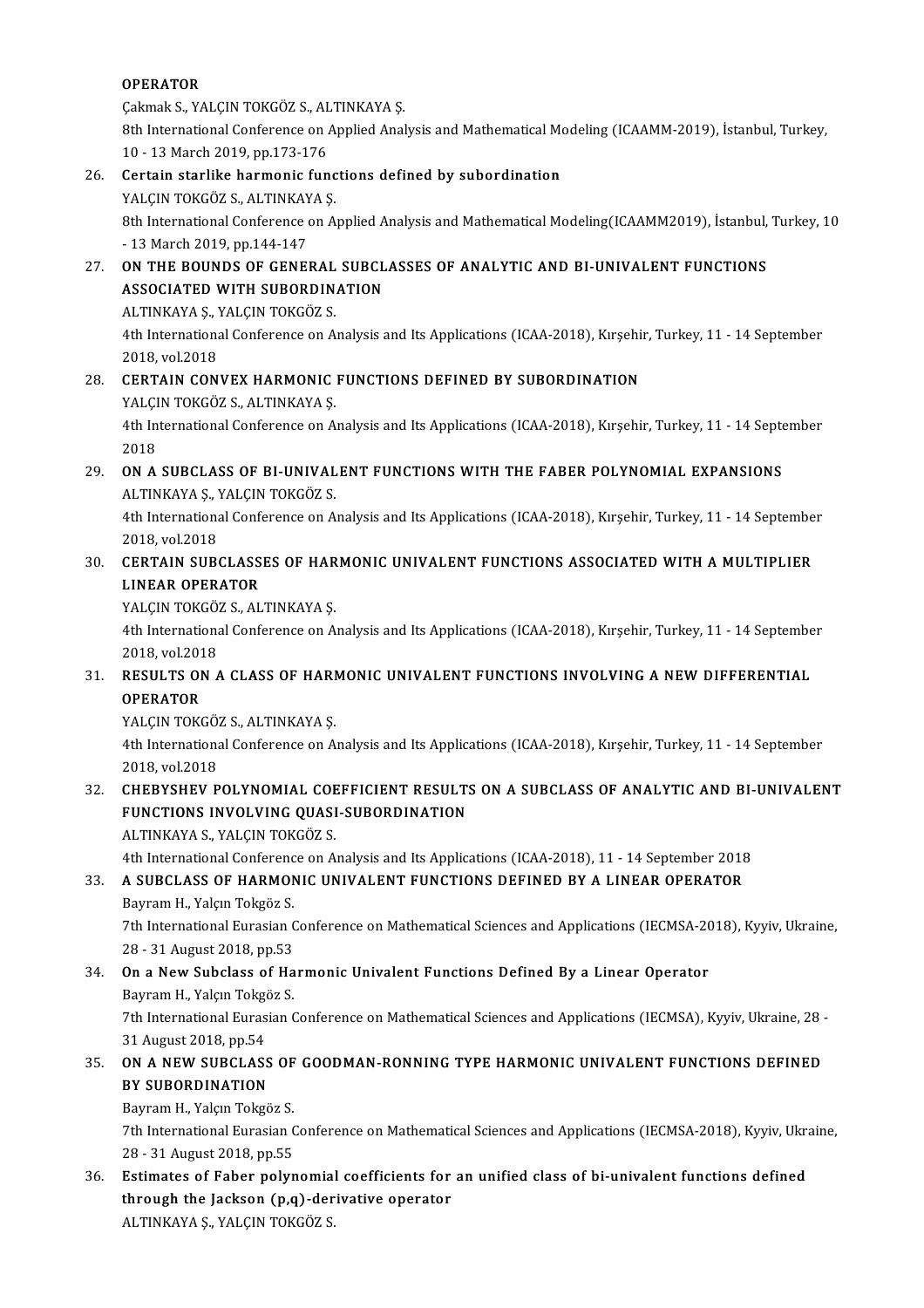5th International Conference on Recent Advances in Pure AndApplied Mathematics(ICRAPAM 2018), Trabzon,<br>Turkay 23 - 27 July 2019, vol 2019 5th International Conference on Red<br>Turkey, 23 - 27 July 2018, vol.2018<br>Coeffeient estimates for two sex 5th International Conference on Recent Advances in Pure AndApplied Mathematics(ICRAPAM 2018), Tr.<br>Turkey, 23 - 27 July 2018, vol.2018<br>37. Coeffcient estimates for two general subclasses of m-fold symmetric Bi-univalent fun

Turkey, 23 - 27 July 2018, vol.2018<br>Coeffcient estimates for two go<br>ALTINKAYA Ş., YALÇIN TOKGÖZ S. 37. Coeffcient estimates for two general subclasses of m-fold symmetric Bi-univalent functions<br>ALTINKAYA Ș., YALÇIN TOKGÖZ S.<br>International Conference on Mathematics: An Istanbul Meeting for World Mathematicians, İstanbul, ALTINKAYA Ş., YALÇ<br>International Confer<br>July 2018, vol.2018<br>Chebyshov, Bolyne

### International Conference on Mathematics: An Istanbul Meeting for World Mathematicians, İstanbul, Turl<br>July 2018, vol.2018<br>38. Chebyshev Polynomial Coeffcient Bounds for an Unified Subclass of Bi-univalent Functions<br>ALTINKA July 2018, vol.2018<br><mark>Chebyshev Polynomial Coeffci</mark>o<br>ALTINKAYA Ş., YALÇIN TOKGÖZ S.<br>International Conference en Math Chebyshev Polynomial Coeffcient Bounds for an Unified Subclass of Bi-univalent Functions<br>ALTINKAYA Ș., YALÇIN TOKGÖZ S.<br>International Conference on Mathematics: An Istanbul Meeting for World Mathematicians, İstanbul, Turke ALTINKAYA Ş., YALÇ<br>International Confer<br>July 2018, vol.2018<br>Inclusion proport

### International Conference on Mathematics: An Istanbul Meeting for World Mathematicians, İstanbul, Turke<br>July 2018, vol.2018<br>39. Inclusion properties of a new class of Salagean-type harmonic univalent functions involving<br>aut July 2018, vol.20<br>Inclusion prop<br>subordination<br>Kanas S. VALCIN Inclusion properties of a new class of<br>subordination<br>Kanas S., YALÇIN TOKGÖZ S., ALTINKAYA Ş.<br>YIY Conference en Anelytic Eunstiens and p

<mark>subordination</mark><br>Kanas S., YALÇIN TOKGÖZ S., ALTINKAYA Ş.<br>XIX Conference on Analytic Functions and Related Topics, Rzeszow, Poland, 24 - 29 June 2018, vol.2018<br>Estimates of Eaber nolynomial soofficients for an unified slass

### Kanas S., YALÇIN TOKGÖZ S., ALTINKAYA Ș.<br>XIX Conference on Analytic Functions and Related Topics, Rzeszow, Poland, 24 - 29 June 2018, vol.2018<br>40. Estimates of Faber polynomial coefficients for an unified class of bi-univa XIX Conference on Analytic Functions and F<br>Estimates of Faber polynomial coeffici<br>the Jackson (p q)-derivative operator<br>Kanas S. ALTINKAYA S. VALGIN TOKCÖZ S Estimates of Faber polynomial coeffici<br>the Jackson (p q)-derivative operator<br>Kanas S., ALTINKAYA Ş., YALÇIN TOKGÖZ S.<br>YIY Conference on Analytic Eunstiens and B the Jackson (p q)-derivative operator<br>Kanas S., ALTINKAYA Ş., YALÇIN TOKGÖZ S.<br>XIX Conference on Analytic Functions and Related Topic, Rzeszow, Poland, 24 - 29 June 2018, vol.2018

### Kanas S., ALTINKAYA Ș., YALÇIN TOKGÖZ S.<br>XIX Conference on Analytic Functions and Related Topic, Rzeszow, Poland, 24 - 29 June 2018, vol.2018<br>41. Applications of the (p,q)-Lucas polynomials to certain subclasses of bi-univ XIX Conference of<br>Applications of<br>subordination<br>ALTINIZAVA S. V Applications of the (p,q)-Luca<br>subordination<br>ALTINKAYA Ş., YALÇIN TOKGÖZ S.<br>International Conference on Appli subordination<br>ALTINKAYA Ş., YALÇIN TOKGÖZ S.<br>International Conference on Applied Analysis and Mathematical Modeling (ICAAMM 2018), İstanbul, Turkey, 20 -

ALTINKAYA Ș., YALÇIN TOKGÖ<br>International Conference on A<br>24 June 2018, vol.2018, pp.70<br>Applications of the (n s) J

### 42. Applications of the (p,q)-Lucas polynomials to certain subclasses of bi-univalent functions involving 24 June 2018, vo<br>Applications of<br>subordination<br>ALTINVAVA S V

ALTINKAYA Ş., YALÇIN TOKGÖZ S. subordination<br>ALTINKAYA Ş., YALÇIN TOKGÖZ S.<br>International Conference on Applied Analysis and Mathematical Modeling (ICAAMM 2018), İstanbul, Turkey, 20 -ALTINKAYA Ş., YALÇI<br>International Confere<br>25 June 2018, pp.70 International Conference on Applied Analysis and Mathematical Modeling (ICAAMM<br>25 June 2018, pp.70<br>43. A Subclass of Concave Univalent Functions Defined by a Linear Operator<br>Bouram H. Valam Takräz S

25 June 2018, pp.70<br>**A Subclass of Concave U**<br>Bayram H., Yalçın Tokgöz S.<br>International Conference or Bayram H., Yalçın Tokgöz S.<br>International Conference on Mathematical Advances and Applications, İstanbul, Turkey, 11 - 13 May 2018 Bayram H., Yalçın Tokgöz S.<br>International Conference on Mathematical Advances and Applications, İstanbul, Turkey, 11 - 13 May 2018<br>44. Estimates of Faber Polynomial Coefficients for Bi-Univalent Functions Equipped with

# International Conference on M<br>Estimates of Faber Polyno<br>(p,q)-derivative Operator<br>ALTINIZAVA S, VALCIN TOKC Estimates of Faber Polynomial<br>(p,q)-derivative Operator<br>ALTINKAYA Ş., YALÇIN TOKGÖZ S.<br>International Conference on Math

(p,q)-derivative Operator<br>ALTINKAYA Ş., YALÇIN TOKGÖZ S.<br>International Conference on Mathematical Advances and Applications, İstanbul, Turkey, 11 - 13 May 2018,<br>vel 2018, pp.127 ALTINKAYA Ş., YA<br>International Con<br>vol.2018, pp.137

### 45. On a Subclass of Harmonic Univalent Functions Involving a Linear Operator Yalcin S., ALTINKAYA Ş. on a Subclass of Harmonic Univalent Functions Involving a Linear Operator<br>Yalcin S., ALTINKAYA Ș.<br>6th International Eurasian Conference on Mathematical Sciences and Applications (IECMSA), Budapest, Hungary,<br>15 - 17 August

Yalcin S., ALTINKAYA Ş.<br>6th International Eurasian Con<br>15 - 17 August 2017, vol.1926<br>Eaber nolynemial coofficier 6th International Eurasian Conference on Mathematical Sciences and A<br>15 - 17 August 2017, vol.1926<br>46. Faber polynomial coefficient bounds of bi-univalent functions<br>Japani T. VALCIN TOKCÖZ S

### 15 - 17 August 2017, vol.192<br>Faber polynomial coeffici<br>Janani T., YALÇIN TOKGÖZ S.<br>International Conference On International Conference On Advances In Mathematical Sciences(ICAMS-2017), Tamil Nadu, India, 1 - 03 December 2017, pp.18 Janani T, YALCIN TOKGÖZ S. International Conference On Advances In Mathematical Sciences(ICAMS-2017), Tamil Nadu, India,<br>2017, pp.18<br>47. Coefficient Estimates for Analytic Bi-BazilevicFunctions of Order Alpha and Beta Type<br>2016 NALGIN TOKGÖZ S. ALTI

### 2017, pp.18<br>Coefficient Estimates for Analy<br>YALÇIN TOKGÖZ S., ALTINKAYA Ş.<br>ETH INTERNATIONAL EURASIAN ( Coefficient Estimates for Analytic Bi-BazilevicFunctions of Order Alpha and Beta Type<br>YALÇIN TOKGÖZ S., ALTINKAYA Ş.<br>6TH INTERNATIONAL EURASIAN CONFERENCE ON MATHEMATICAL SCIENCES AND APPLICATIONS (IECMSA-<br>2017), Budanest YALÇIN TOKGÖZ S., ALTINKAYA Ş.<br>6TH INTERNATIONAL EURASIAN CONFERENCE ON MATHEM<br>2017), Budapest, Hungary, 15 - 18 August 2017, pp.355-356<br>On a Subalage of Univelant Eunstians Defined by Chab 6TH INTERNATIONAL EURASIAN CONFERENCE ON MATHEMATICAL SCIENCES AN 2017), Budapest, Hungary, 15 - 18 August 2017, pp.355-356<br>48. On a Subclass of Univalent Functions Defined by Chebyshev Polynomials<br>5 MALCIN TOKCÖZ S. ALTIN

2017), Budapest, Hungary, 15 - 18 August 2017, pp.355-356<br>48. On a Subclass of Univalent Functions Defined by Chebyshev Polynomials<br>YALÇIN TOKGÖZ S., ALTINKAYA S. 6TH INTERNATIONAL EURASIAN CONFERENCE ON MATHEMATICAL SCIENCES AND APPLICATIONS (IECMSA-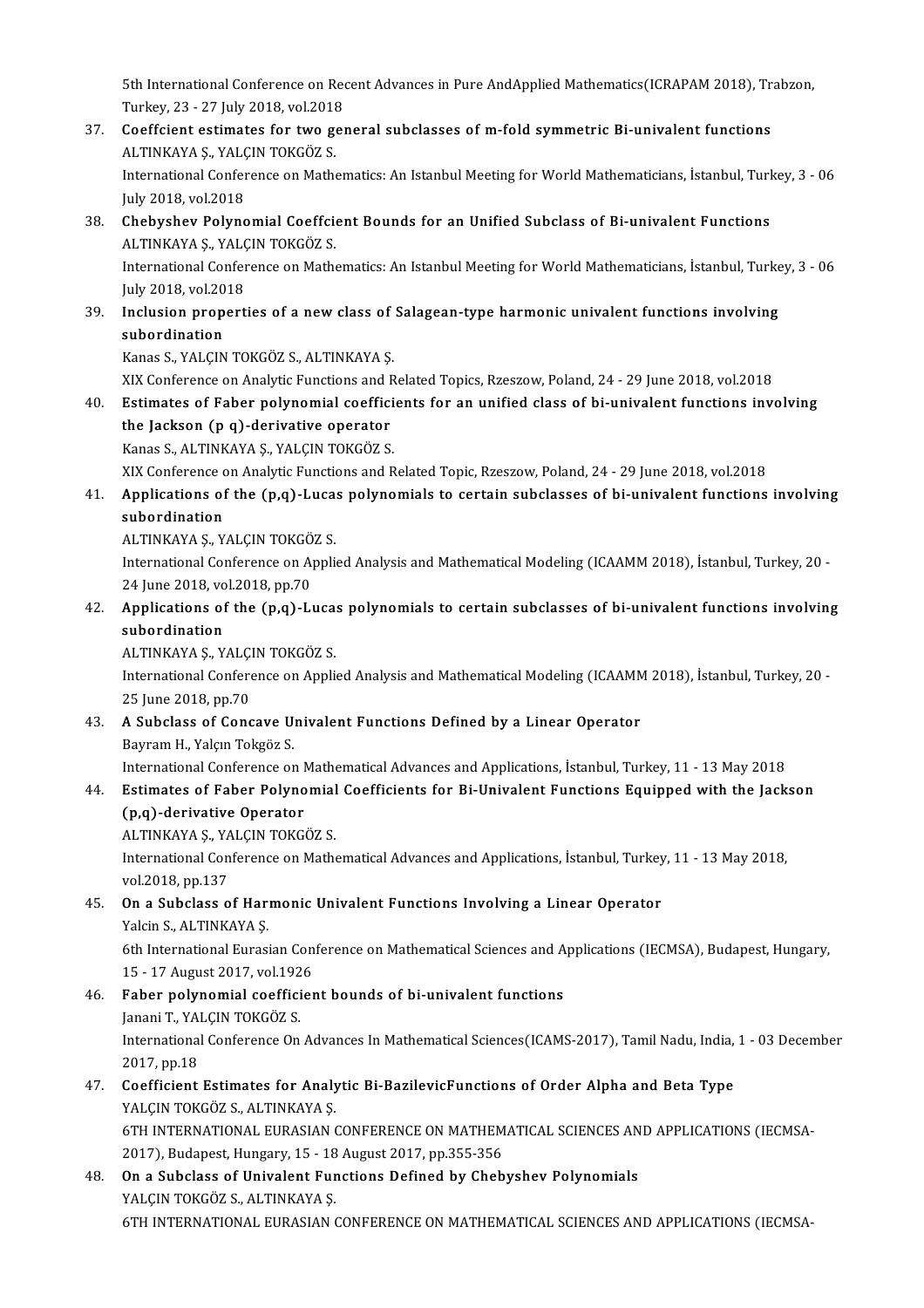2017), Budapest, Hungary, 15 - 18 August 2017, pp.354<br>2017), Budapest, Hungary, 15 - 18 August 2017, pp.354

- 49. On a General Subclass of Univalent Functions Based on the q-Derivative Operator 2017), Budapest, Hungary, 15 - 18<br>**On a General Subclass of Univa**<br>YALÇIN TOKGÖZ S., ALTINKAYA Ş.<br>ETH INTERNATIONAL EURASIAN ( 6TH INTERNATIONAL EURASIAN CONFERENCE ON MATHEMATICAL SCIENCES AND APPLICATIONS (IECMSA-YALÇIN TOKGÖZ S., ALTINKAYA Ş.<br>6TH INTERNATIONAL EURASIAN CONFERENCE ON MATHEM<br>2017), Budapest, Hungary, 15 - 18 August 2017, pp.350-351<br>On a Coefficient Broblem for a Subelass of Bi Univelen
- 6TH INTERNATIONAL EURASIAN CONFERENCE ON MATHEMATICAL SCIENCES AND APPLICATIONS (IECMSA-<br>2017), Budapest, Hungary, 15 18 August 2017, pp.350-351<br>50. On a Coefficient Problem for a Subclass of Bi-Univalent Functions Defin 2017), Bud<br>On a Coef<br>Operator<br>VALCIN TC On a Coefficient Problem for a<br>Operator<br>YALÇIN TOKGÖZ S., ALTINKAYA Ş.<br>ETH INTERNATIONAL EURASIAN (

Operator<br>YALÇIN TOKGÖZ S., ALTINKAYA Ş.<br>6TH INTERNATIONAL EURASIAN CONFERENCE ON MATHEMATICAL SCIENCES AND APPLICATIONS (IECMSA-<br>2017), Budanest, Hungary, 15, 18 August 2017, np.99,99. YALÇIN TOKGÖZ S., ALTINKAYA Ş.<br>6TH INTERNATIONAL EURASIAN CONFERENCE ON MATHI<br>2017), Budapest, Hungary, 15 - 18 August 2017, pp.88-89<br>Estimates of Coofficients for a Subelass of Bi Univel 6TH INTERNATIONAL EURASIAN CONFERENCE ON MATHEMATICAL SCIENCES AND APPLICATIONS (IECMSA-<br>2017), Budapest, Hungary, 15 - 18 August 2017, pp.88-89<br>51. Estimates of Coefficients for a Subclass of Bi-Univalent Functions by Mak

# 2017), Budap<br>Estimates of<br>Expansions<br>VALCIN TOVC Estimates of Coefficients for a<br>Expansions<br>YALÇIN TOKGÖZ S., ALTINKAYA Ş.<br>ETH INTERNATIONAL EURASIAN (

Expansions<br>YALÇIN TOKGÖZ S., ALTINKAYA Ş.<br>6TH INTERNATIONAL EURASIAN CONFERENCE ON MATHEMATICAL SCIENCES AND APPLICATIONS (IECMSA-<br>2017), Pudanest Hungary, 15, 18 Avgyst 2017, np.252,252. YALÇIN TOKGÖZ S., ALTINKAYA Ş.<br>6TH INTERNATIONAL EURASIAN CONFERENCE ON MATHEM<br>2017), Budapest, Hungary, 15 - 18 August 2017, pp.352-353<br>On the seefficient problems for a new subeless of bij 6TH INTERNATIONAL EURASIAN CONFERENCE ON MATHEMATICAL SCIENCES AN 2017), Budapest, Hungary, 15 - 18 August 2017, pp.352-353<br>52. On the coefficient problems for a new subclass of bi-univalent functions<br>ALTINKAYA S, YALCIN T 2017), Budapest, Hungary, 15 - 18 August 2017, pp.352-353<br>52. On the coefficient problems for a new subclass of bi-univalent functions

### ALTINKAYA Ş., YALÇIN TOKGÖZ S.

International conference on Computational Methods and Function Theory (CMFT 2017), Lublin, Poland, 10 - 15<br>July 2017, pp.137-138 International conference on Computational Methods and Function Theory (CMFT 2017), Lublin, I<br>July 2017, pp.137-138<br>53. On the Coefficient Problem of Analytic Functions associated with Univalent Functions<br>8. MALGIN TOVCÔZ S

- July 2017, pp.137-138<br>On the Coefficient Problem of Analytic Funct<br>YALÇIN TOKGÖZ S., Karahüseyin Z., ALTINKAYA Ş.<br>INTERNATIONAL CONEERENCE ON ARRIJED ANA. On the Coefficient Problem of Analytic Functions associated with Univalent Functions<br>YALÇIN TOKGÖZ S., Karahüseyin Z., ALTINKAYA Ş.<br>INTERNATIONAL CONFERENCE ON APPLIED ANALYSIS AND MATHEMATICAL MODELING(ICAAMM2017),<br>İstanb YALÇIN TOKGÖZ S., Karahüseyin Z., ALTINKAYA Ş.<br>INTERNATIONAL CONFERENCE ON APPLIED ANALYSIS AND MATHEMATICAL MODELING(ICAAMM2017),<br>İstanbul, Turkey, 3 - 07 July 2017 INTERNATIONAL CONFERENCE ON APPLIED ANALYSIS AND MATHEMATICAL MODELING(ICAAMM201<br>1. Islambul, Turkey, 3 - 07 July 2017<br>54. Unified approach to the third Hankel determinant of a new subclass of univalent functions<br>Karabücev
- İstanbul, Turkey, 3 07 July 2017<br>**Unified approach to the third Hankel determ**<br>Karahüseyin Z., YALÇIN TOKGÖZ S., ALTINKAYA Ş.<br>INTERNATIONAL CONEERENCE ON APPLIED ANA. Unified approach to the third Hankel determinant of a new subclass of univalent functions<br>Karahüseyin Z., YALÇIN TOKGÖZ S., ALTINKAYA Ş.<br>INTERNATIONAL CONFERENCE ON APPLIED ANALYSIS AND MATHEMATICAL MODELING(ICAAMM2017), Karahüseyin Z., YALÇIN TOKGÖZ S<br>INTERNATIONAL CONFERENCE O<br>İstanbul, Turkey, 3 - 07 July 2017<br>Haner bound of sessad Hanks

INTERNATIONAL CONFERENCE ON APPLIED ANALYSIS AND MATHEMATICAL MODELING(ICAAMM2017),<br>1. istanbul, Turkey, 3 - 07 July 2017<br>55. Upper bound of second Hankel determinant for a new subclass of bi-univalent functions based on<br>5 Stanbul, Turkey, 3 - 07 July 2017<br>Upper bound of second Hankel d<br>symmetric q-derivative operator<br>ALTINKAYA S. YALGIN TOKCÖZ S Upper bound of second Hanke<br>symmetric q-derivative operat<br>ALTINKAYA Ş., YALÇIN TOKGÖZ S.<br>Konferencie "Slademi kebist w me

ALTINKAYA Ş., YALÇIN TOKGÖZ S.

Konferencja "Sladami kobiet w matematyce - w stulecie urodzin Profesor Heleny Rasiowej", Rzeszow, Poland, 22 -<br>24 June 2017, pp.22-24 Konferencja "Sladami kobiet w matematyce - w stulecie urodzin Profesor Heleny Rasiowej", Rzeszow, Poland<br>24 June 2017, pp.22-24<br>56. On the Faber polynomial coefficient bounds for a subclass of bi-univalent functions define

# 24 June 2017, pp.22-24<br>On the Faber polynomial coeffi<br>Salagean differential operator<br>ALTINKAYA S. VALCIN TOKCÖZ S. On the Faber polynomial coeff<br>Salagean differential operator<br>ALTINKAYA Ş., YALÇIN TOKGÖZ S.<br>Konferencia Slademi kabist v. mat.

ALTINKAYA Ş., YALÇIN TOKGÖZ S.

Salagean differential operator<br>ALTINKAYA Ș., YALÇIN TOKGÖZ S.<br>Konferencja Sladami kobiet w matematyce - w stulecie urodzin Profesor Heleny Rasiowej, Rzeszow, Poland, 22 - 24<br>June 2017, pp.25-26 57. Konferencja Sladami kobiet w matematyce - w stulecie urodzin Profesor Heleny Rasiowej, Rzeszow, Poland, 22<br>57. Hankel determinant problem of a certain subclass of bi univalent functions defined by symmetric q<br>57. Hanke

# June 2017, pp.25-26<br>Hankel determinant<br>derivative operator<br>ALTINKAYA S. VALCIN Hankel determinant problem c<br>derivative operator<br>ALTINKAYA Ş., YALÇIN TOKGÖZ S.<br>12th International Sumnesuum en

derivative operator<br>ALTINKAYA Ș., YALÇIN TOKGÖZ S.<br>12th International Symposıum on Geometric Function Theory and Applications, Alba Iulia, Romania, 25 - 28 August ALTIN<br>12th I<br>2016 12th International Symposium on Geometric Function Theory and Applications, Alba Iulia, Romania, 25<br>2016<br>58. A New Subclass of Analytic Functions of defined by Using Symmetric Q derivative Operator<br>58. A New Subclass of An

# 2016<br>**A New Subclass of Analytic Fu**<br>YALÇIN TOKGÖZ S., ALTINKAYA Ş.<br>Eth International Eurasian Conforc A New Subclass of Analytic Functions of defined by Using Symmetric Q derivative Operator<br>YALÇIN TOKGÖZ S., ALTINKAYA Ş.<br>5th International Eurasian Conference on Mathematical Sciences and Applications ( IECMSA-2016), Belgra

YALÇIN TOKGÖZ S., ALTINKAYA Ş.<br>5th International Eurasian Conference on Mathematical Sciences and Applications ( IECMSA-2016), Belgrade,<br>Serbia, 16 - 19 August 2016 5th International Eurasian Conference on Mathematical Sciences and Applications (IECMSA-20<br>Serbia, 16 - 19 August 2016<br>59. On the Chebyshev Polinomial Coefficiet Estimates for a Subbclass of Analytic and Bi<br>InivelantEunati

Serbia, 16 - 19 August<br>On the Chebyshev P<br>UnivalentFunctions<br>ALTINKAVA S. VALCIA On the Chebyshev Polinomial<br>UnivalentFunctions<br>ALTINKAYA Ş., YALÇIN TOKGÖZ S.<br>Eth International Eurasian Confora

UnivalentFunctions<br>ALTINKAYA Ş., YALÇIN TOKGÖZ S.<br>5th International Eurasian Conference on Mathematical Sciences and Applications ( IECMSA-2016), Belgrade, Serbia, 16 - 19 August 2016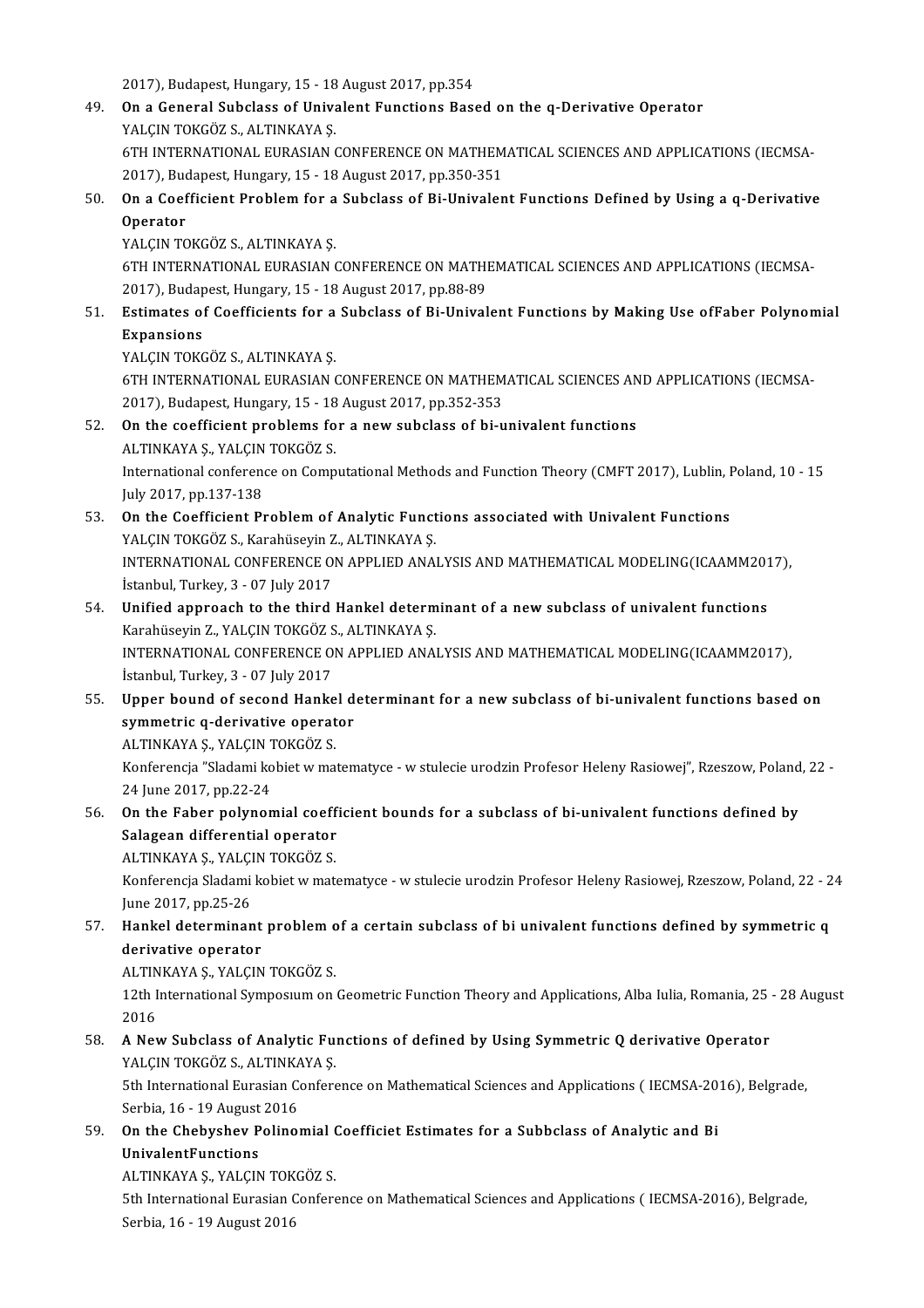60. A Subclass of Convex Univalent Functions as Related to Sigmoid Function<br>ALTINIZAVA S, VALGIN TOVCÔ7 S **A Subclass of Convex Univalen<br>ALTINKAYA Ş., YALÇIN TOKGÖZ S.<br>Eth International Eurasian Conform** ALTINKAYA Ș., YALÇIN TOKGÖZ S.<br>5th International Eurasian Conference on Mathematical Sciences and Applications ( IECMSA-2016), Belgrade, ALTINKAYA Ş., YALÇIN TOKO<br>5th International Eurasian Co<br>Serbia, 16 - 19 August 2016<br>On a navy slaga of kunifo 61. On a newclass of k uniformly starlike functions with negative coefficients based on q derivative Serbia, 16<br>**On a new<br>operator**<br>ALTINKAV On a new class of k uniformly<br>operator<br>ALTINKAYA Ş., YALÇIN TOKGÖZ S.<br>Eth International Eurasian Conforc 5th International Eurasian Conference on Mathematical Sciences and Applications (IECMSA-2016), Belgrade, Serbia, 16 - 19 August 2016 ALTINKAYA Ş., YALÇIN TOKO<br>5th International Eurasian Co<br>Serbia, 16 - 19 August 2016<br>The Hankel Determinant 5th International Eurasian Conference on Mathematical Sciences and Application<br>Serbia, 16 - 19 August 2016<br>62. The Hankel Determinant for a Certain Subclass of Univalent Functions<br>VALCIN TOKCÖZ S. ALTINKAVA S Serbia, 16 - 19 August 2016<br>**The Hankel Determinant for a**<br>YALÇIN TOKGÖZ S., ALTINKAYA Ş.<br>Eth International Eurasian Confore 5th International Eurasian Conference on Mathematical Sciences and Applications (IECMSA-2016), Belgrade, Serbia, 16 - 19 August 2016 YALÇIN TOKGÖZ S., ALTINKAYA Ş. 5th International Eurasian Conference on Mathematical Sciences and Applications (IECMSA-2<br>Serbia, 16 - 19 August 2016<br>63. A New Class of Salagean type Univalent Functions as Related to Sigmoid Function<br>8. MALGIN TOKCÖZ S. Serbia, 16 - 19 August 2016<br>**A New Class of Salagean type l<br>YALÇIN TOKGÖZ S., ALTINKAYA Ş.<br>Eth International Eurasian Conforc** A New Class of Salagean type Univalent Functions as Related to Sigmoid Function<br>YALÇIN TOKGÖZ S., ALTINKAYA Ş.<br>5th International Eurasian Conference on Mathematical Sciences and Applications ( IECMSA-2016), Belgrade,<br>Serbi YALÇIN TOKGÖZ S., ALTINKA<br>5th International Eurasian Co<br>Serbia, 16 - 19 August 2016<br>Initial coefficient bounds 5th International Eurasian Conference on Mathematical Sciences and Applications (IECMSA-20<br>Serbia, 16 - 19 August 2016<br>64. Initial coefficient bounds for a comprehensive subclass of Sakaguchi type functions<br>ALTINIANA S. VA Serbia, 16 - 19 August 2016<br>Initial coefficient bounds for a<br>ALTINKAYA Ş., YALÇIN TOKGÖZ S.<br>28 Hlusal Matematik Semnerrumu Initial coefficient bounds for a comprehensive subclass of Sakaguch<br>ALTINKAYA Ș., YALÇIN TOKGÖZ S.<br>28. Ulusal Matematik Sempozyumu, Antalya, Turkey, 7 - 09 September 2015<br>INITIAL COEFFICIENT POUNDS FOR A COMPREHENSIVE SURC ALTINKAYA Ş., YALÇIN TOKGÖZ S.<br>28. Ulusal Matematik Sempozyumu, Antalya, Turkey, 7 - 09 September 2015<br>65. INITIAL COEFFICIENT BOUNDS FOR A COMPREHENSIVE SUBCLASS OF SAKAGUCHI TYPE FUNCTIONS<br>ALTINKAYA Ş., YALÇIN TOKGÖZ 28. Ulusal Matematik Sempozyumu, Antalya, Turkey, 7 - 09 September 2015 INITIAL COEFFICIENT BOUNDS FOR A COMPREHENSIVE SUBCLASS OF SAKAGUCHI TYPE FUNCTION<br>ALTINKAYA Ș., YALÇIN TOKGÖZ S.<br>11th International Symposium on Geometric Function Theorey and Application (GFTA 2015), Ohrid, Macedonia,<br>24 ALTINKAYA Ş., YALÇI<br>11th International Sy<br>24 - 27 August 2015<br>Coefficient Incausl 11th International Symposium on Geometric Function Theorey and Application (GFTA 2015), Ohrid,<br>24 - 27 August 2015<br>66. Coefficient Inequalities for two Comprehensive Subclasses of Sakaguchi Type Functions<br>ALTINKAYA S, VALG 24 - 27 August 2015<br>66. Coefficient Inequalities for two Comprehensive Subclasses of Sakaguchi Type Functions<br>ALTINKAYA Ş., YALÇIN TOKGÖZ S. Coefficient Inequalities for two Comprehensive Subclasses of Sakaguchi Type Functions<br>ALTINKAYA Ș., YALÇIN TOKGÖZ S.<br>International Conrefence on Applied Analysis and Mathematical Modeling (ICAAMM 2015), İstanbul, Turkey, 8 ALTINKAY<br>Internation<br>June 2015<br>Bi ünivale International Conrefence on Applied Analysis and Mathematical Modeling (ICAAMM 201<br>June 2015<br>67. Bi ünivalent Fonksiyonların bir alt Sınıfı için Faber Polinomu Katsayı Tahmini<br>ALTINKAYA S. YALGIN TOKGÖZ S June 2015<br><mark>Bi ünivalent Fonksiyonların bi</mark><br>ALTINKAYA Ş., YALÇIN TOKGÖZ S.<br>14 Matamatik Samnagınımı, Niğde 12. Bi ünivalent Fonksiyonların bir alt Sınıfı için Faber Poli<br>ALTINKAYA Ş., YALÇIN TOKGÖZ S.<br>14. Matematik Sempozyumu, Niğde, Turkey, 14 - 16 May 2015<br>On the Fekste Sregë preblem for a sertain subeless ef l ALTINKAYA Ș., YALÇIN TOKGÖZ S.<br>14. Matematik Sempozyumu, Niğde, Turkey, 14 - 16 May 2015<br>68. On the Fekete Szegö problem for a certain subclass of bi univalent functions defined by<br>subordination 14. Matematik Se<br>On the Fekete :<br>subordination<br>YALCIN TOVCÖZ On the Fekete Szegö problem 1<br>subordination<br>YALÇIN TOKGÖZ S., ALTINKAYA Ş.<br><sup>2nd International Euresian Confor</sup> subordination<br>YALÇIN TOKGÖZ S., ALTINKAYA Ş.<br>3rd International Eurasian Conference on Mathematical Sciences and Applications ( IECMSA-2014), Viyana, YALÇIN TOKGÖZ S., ALTINKA<br>3rd International Eurasian Co<br>Austria, 25 - 28 August 2014<br>Esksts Szező insevelíties 3rd International Eurasian Conference on Mathematical Sciences and Application<br>Austria, 25 - 28 August 2014<br>69. Fekete Szegö inequalities for a general class ofbi univalent functions<br>ALTINKAVA S, VALCIN TOKCÖZ S Austria, 25 - 28 August 2014<br>Fekete Szegö inequalities for a<br>ALTINKAYA Ş., YALÇIN TOKGÖZ S.<br><sup>2rd Intornational Euresian Confor</sup> 59. Fekete Szegö inequalities for a general class ofbi univalent functions<br>ALTINKAYA Ș., YALÇIN TOKGÖZ S.<br>3rd International Eurasian Conference on Mathematical Sciences and Applications ( IECMSA-2014), Viyana,<br>Austria, 25 ALTINKAYA Ş., YALÇIN TOKGO<br>3rd International Eurasian Co<br>Austria, 25 - 28 August 2014<br>Bi ünivalant Fanksivanları 3rd International Eurasian Conference on Mathematical Sciences and Applications<br>Austria, 25 - 28 August 2014<br>70. Bi ünivalent Fonksiyonların Bazı Sınıfları için Fekete Szegö Eşitsizlikleri<br>ALTINKAYA S. VALGIN TOKÇÖZ S Austria, 25 - 28 August 2014<br><mark>Bi ünivalent Fonksiyonların Ba</mark><br>ALTINKAYA Ş., YALÇIN TOKGÖZ S.<br>9. Ankara Matamatik Cünlari, Anka Bi ünivalent Fonksiyonların Bazı Sınıfları için Fekete Szeg<br>ALTINKAYA Ş., YALÇIN TOKGÖZ S.<br>9. Ankara Matematik Günleri, Ankara, Turkey, 12 - 13 June 2014<br>Analitik Bi ünivalent Fonksiyonların Bazı Alt Sınıfları İsin ALTINKAYA Ş., YALÇIN TOKGÖZ S.<br>9. Ankara Matematik Günleri, Ankara, Turkey, 12 - 13 June 2014<br>71. Analitik Bi ünivalent Fonksiyonların Bazı Alt Sınıfları İçin Katsayı Tahminleri<br>ALTINKAYA S. VALGIN TOKGÖZ S. 9. Ankara Matematik Günleri, Ankara, Turkey, 12 - 13 June 2014<br>Analitik Bi ünivalent Fonksiyonların Bazı Alt Sınıfları İçin<br>ALTINKAYA Ş., YALÇIN TOKGÖZ S.<br>13. Matematik Sempozyumu, Karabük, Turkey, 15 - 17 May 2014 Analitik Bi ünivalent Fonksiyonların Bazı Alt Sınıfları İçin<br>ALTINKAYA Ş., YALÇIN TOKGÖZ S.<br>13. Matematik Sempozyumu, Karabük, Turkey, 15 - 17 May 2014<br>A Naw Class of Biharmanis Mannings. 72. A New Class of Biharmonic Mappings 13. Matematik Sempozyumu,<br>**A New Class of Biharmoni**<br>YAŞAR E., YALÇIN TOKGÖZ S. 9 th International Symposium on Geometric Function Theory and Applications, İstanbul, Turkey, 26 - 30 August<br>2013, pp.36 **YAŞAR E., YA<br>9 th Internat<br>2013, pp.36<br>On A Now S** 73. On A New Subclass of Ruscheweyh Type Harmonic Multivalent Functions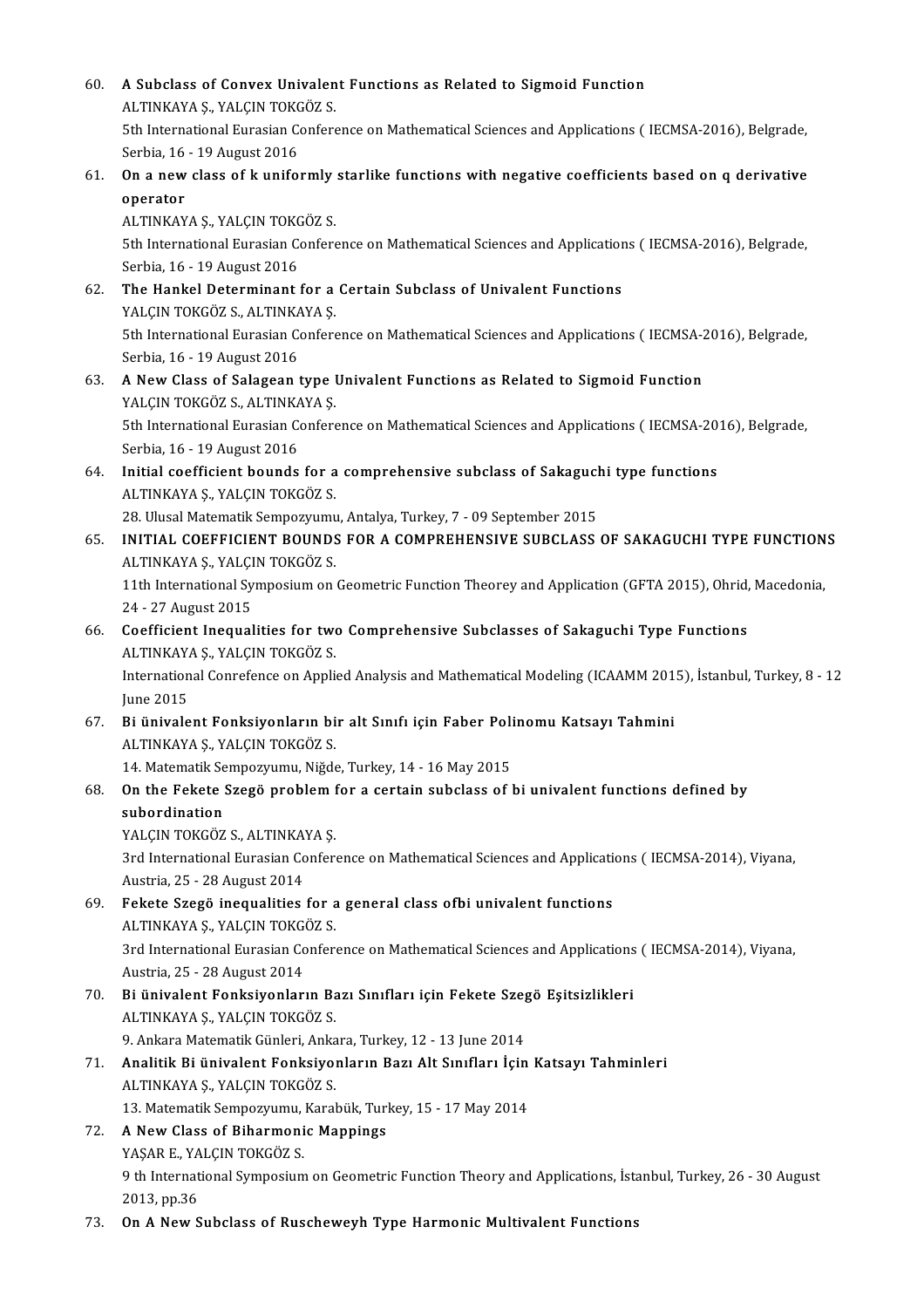.<br>YAŞAR E., YALÇIN TOKGÖZ S.<br>International Congress in Hos

International Congress in Honour of Professor H. M. Srivastava at Uludag University, Bursa, Turkey, 23 - 26 August<br>2012 YAŞAH<br>Intern<br>2012<br>Cary

International Congress in Honour of Professor H. M. Srivastava at Uludag Universi<br>2012<br>74. Convolution Properties Of Salagean Type Harmonic Univalent Functions<br>2008 R. MALEN TOVCÖZ S 2012<br><mark>Convolution Properties Of</mark><br>YAŞAR E., YALÇIN TOKGÖZ S.<br>International Sumperium Of ( International Symposium Of Geometric Function Theory And Applications-GFTA2011, Cluj, Romania, 4 - 08<br>September 2011, pp.60 YAŞAR E, YALÇIN TOKGÖZ S. International Symposium Of Geometric Function Theory And Ap<br>September 2011, pp.60<br>75. Certain Properties of A Subclass of Harmonic Functions<br>8 NASAR E VALCIN TOVCÔZ S September 2011, pp.60<br>Certain Properties of A Su<br>YAŞAR E., YALÇIN TOKGÖZ S.<br>International Conference On Certain Properties of A Subclass of Harmonic Functions<br>YAŞAR E., YALÇIN TOKGÖZ S.<br>International Conference On Applied Analysis and Algebra, İstanbul, Turkey, 29 June - 02 July 2011, pp.263-264 YAŞAR E., YALÇIN TOKGÖZ S.<br>International Conference On Applied Ana<br>76. p harmonik fonksiyonların bir sınıfı<br>XASAR E. YALÇIN TOKÇÖZ S International Conference On .<br>**p harmonik fonksiyonlarıı**<br>YAŞAR E., YALÇIN TOKGÖZ S.<br><sup>VI Ankare Matematik Cünleri</sup> p harmonik fonksiyonların bir sınıfı<br>YAŞAR E., YALÇIN TOKGÖZ S.<br>VI. Ankara Matematik Günleri, Turkey, 2 - 03 June 2011, pp.38 YAŞAR E., YALÇIN TOKGÖZ S.<br>VI. Ankara Matematik Günleri, Turkey, 2 - 03 June 2011, pp.38<br>77. Properties of a subclass of harmonic univalent functions defined by generalized Salagean operator<br>848AB E. YALGIN TOKGÖZ S VI. Ankara Matematik Günleri<br><mark>Properties of a subclass o</mark><br>YAŞAR E., YALÇIN TOKGÖZ S.<br>ICMS International Conferenc Properties of a subclass of harmonic univalent functions defined by generalized Salagean of<br>PAŞAR E., YALÇIN TOKGÖZ S.<br>ICMS-International Conference on Mathematical Sciences, Bolu, Turkey, 23 - 27 November 2010, pp.54<br>On a YAŞAR E., YALÇIN TOKGÖZ S.<br>ICMS-International Conference on Mathematical Sciences, Bolu, Turkey, 2:<br>78. On a subclass of harmonic univalent functions of complex order<br>YASAR E. YALGIN TOKGÖZ S. ICMS-International Conference<br>**On a subclass of harmonic**<br>YAŞAR E., YALÇIN TOKGÖZ S.<br>International Sumpesium "Ce On a subclass of harmonic univalent functions of complex order<br>YAŞAR E., YALÇIN TOKGÖZ S.<br>International Symposium "Geometric Function Theory and Applications'xx2010", Sofya, Bulgaria, 27 - 31 August<br>2010.pp.205.299. YAŞAR E., YALÇIN<br>International Symp<br>2010, pp.295-299<br>On a slass of ban International Symposium "Geometric Function Theory and Applications'xx2010", Sofya, Bulgaria, 2<br>2010, pp.295-299<br>79. On a class of harmonic univalent functions defined by a generalized Salagean operator<br>8 NASAR E VALCIN TO 2010, pp.295-299<br>79. On a class of harmonic univalent functions defined by a generalized Salagean operator<br>YAŞAR E., YALÇIN TOKGÖZ S. On a class of harmonic univalent functions defined by a generalized Salagean operator<br>YAŞAR E., YALÇIN TOKGÖZ S.<br>International Congress in Honour of Professor H. M. Srivastava on his 70th Birth, Bursa, Turkey, 18 - 21 Augu YAŞAR E., YA<br>International<br>2010, pp.30<br>On some su International Congress in Honour of Professor H. M. Srivastava on his 70th Birth, Bursa, Turkey, 18 - 2010, pp.30<br>80. On some subclasses of harmonic univalent functions starlike or convex of complex order<br>80. On some subcl 2010, pp.30<br>On some subclasses of harmonic univalent functions starlike or convex of complex order<br>YAŞAR E., YALÇIN TOKGÖZ S. On some subclasses of harmonic univalent functions starlike or convex of complex order<br>YAŞAR E., YALÇIN TOKGÖZ S.<br>International Symposium on Analysis and Theory of Functions, İstanbul, Turkey, 24 - 26 August 2009<br>Salagean YAŞAR E., YALÇIN TOKGÖZ S.<br>International Symposium on Analysis and Theory of Functions, İs<br>81. Salagean Type Harmonic Functions of the Complex Order<br>YALCIN TOKGÖZ S International Symp<br>Salagean Type Ha<br>YALÇIN TOKGÖZ S.<br>International Work Salagean Type Harmonic Functions of the Complex Order<br>YALÇIN TOKGÖZ S.<br>International Workshop On Analysis and Its Application, Mersin, Turkey, 7 - 11 September 2004, pp.57<br>n kath Harmonik Fonksivonlanın Bir Alt Sınıfı 1982. YALÇIN TOKGÖZ S.<br>192. p katlı Harmonik Fonksiyonların Bir Alt Sınıfı<br>192. p katlı Harmonik Fonksiyonların Bir Alt Sınıfı<br>193. YALÇIN TOKGÖZ S. International Work<br>**p katlı Harmonik**<br>YALÇIN TOKGÖZ S.<br>YVILIJusel Mateme XVII Ulusal Matematik Sempozyumu, Bolu, Turkey, 23 - 26 August 2004, pp.13 YALÇIN TOKGÖZ S.<br>XVII.Ulusal Matematik Sempozyumu, Bolu, Turkey, 23 - 26 August 2004, pp.13<br>83. Some Subclasses of Multivalent Harmonic Functions Yüzüncüyıl Üniversitesi<br>YALGIN TOKGÖZ S XVII.Ulusal Matema<br><mark>Some Subclasses</mark><br>YALÇIN TOKGÖZ S.<br>YVI Ulusal Matemat Some Subclasses of Multivalent Harmonic Functions Yüzüncüyıl Ünivers<br>YALÇIN TOKGÖZ S.<br>XVI.Ulusal Matematik Sempozyumu, Van, Turkey, 10 - 12 September 2003, pp.11<br>Peel Kiami Peritif Kempleks Harmonik Fenksivenler. 84. YALÇIN TOKGÖZ S.<br>84. XVI.Ulusal Matematik Sempozyumu, Van, Turkey, 10 - 12 September 2003, pp.11<br>84. Reel Kısmı Pozitif Kompleks Harmonik Fonksiyonlar YALÇIN TOKGÖZ S., ÖZTÜRK M. Doç.Dr. Eyüp Sabri TÜRKER Anısına Matematik Sempozyumu, Sakarya, Turkey, 19 - 20 October 2000, pp.43-47 85. Harmonik Bloch Fonksiyonları ve Harmonik Normal Fonksiyonları ÖZTÜRK M., YALÇIN TOKGÖZ S. Harmonik Bloch Fonksiyonları ve Harmonik Normal Fonksiyonları<br>ÖZTÜRK M., YALÇIN TOKGÖZ S.<br>Doç.Dr. Eyüp Sabri Türker Anısına Matematik Sempozyumu, Sakarya, Turkey, 19 - 20 October 2000, pp.48-56<br>On Harmonis Tunisally Boal E 86. On Harmonic Typically Real Functions Doç.Dr. Eyüp Sabri<br><mark>On Harmonic Typ</mark><br>YALÇIN TOKGÖZ S.<br>YIII Illusel Matemat XIII.Ulusal Matematik Sempozyumu(Dünya Matematik Yılı-2000 Etkinliği), İstanbul, Turkey, 6 - 09 September 2000, pp.18 YALCIN TOKGÖZ S. XIII.Ulusal Matematik Sempozyumu(Dünya Ma<br>197. – Yalınkat Harmonik Dönüşümler Üzerine<br>287. – YALCIN TOKCÖZ S, ÖZTÜRK M pp.18<br><mark>Yalınkat Harmonik Dönüşün</mark><br>YALÇIN TOKGÖZ S., ÖZTÜRK M.<br>YIL Ulusal Matamatik Samnagını

YALÇIN TOKGÖZ S., ÖZTÜRK M.<br>XII. Ulusal Matematik Sempozyumu, Malatya, Turkey, 6 - 10 September 1999, pp.48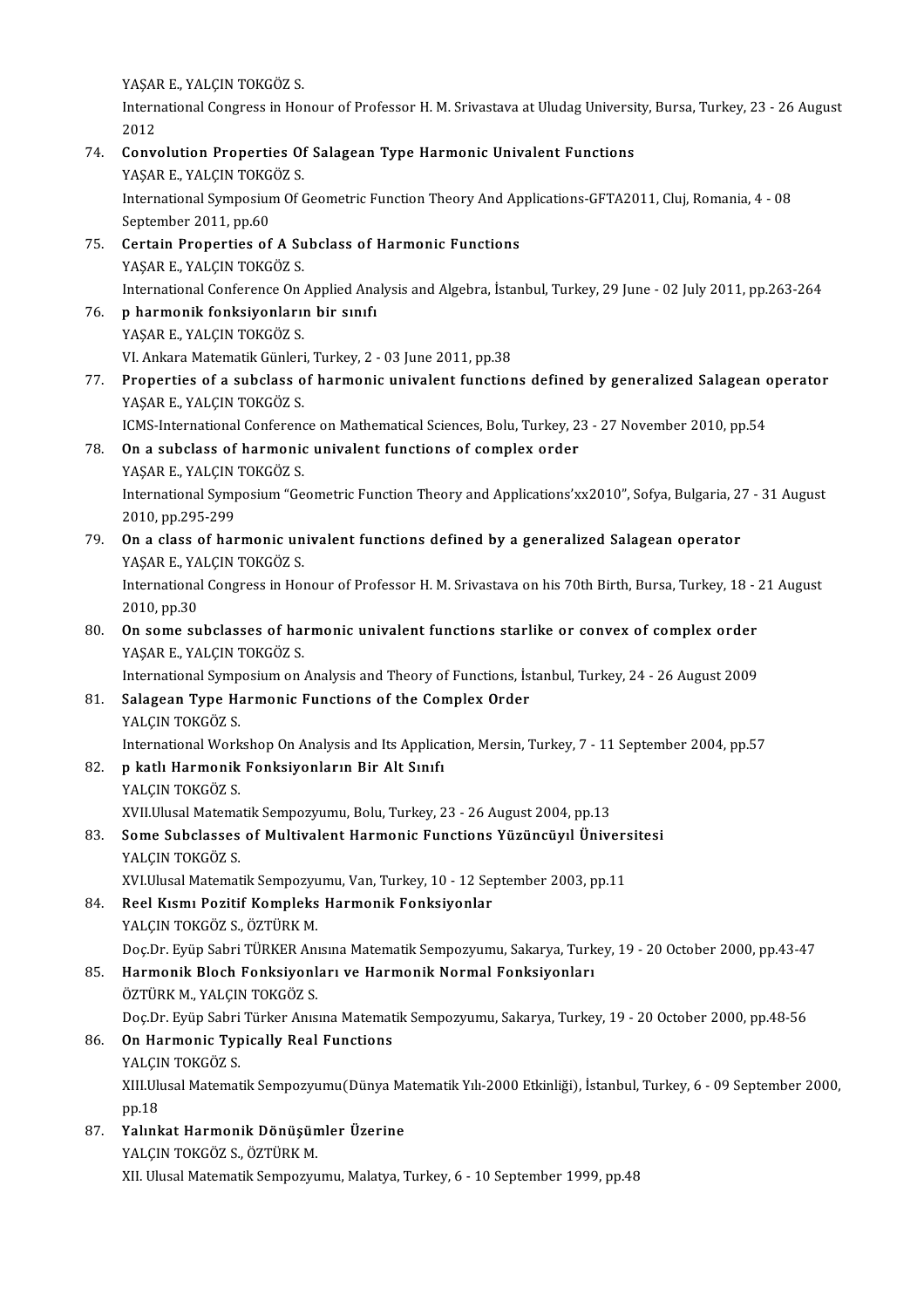### **Expert Reports**

1. Bilirkişi Raporu Yalçın Tokgöz S. Bilir<mark>kişi Raporu</mark><br>Yalçın Tokgöz S.<br>T.C. Bursa 4.İdare Mahkemesi, pp.2, Bursa, 2021<br>Annlisations of sertein sonis domains to th 2. Applications of certain conic domains to the subclasses of analytic and bi-univalent function. T.C. Bursa 4.İdar<br>**Applications o**<br>Yalçın Tokgöz S.<br>American Matho Applications of certain conic domains to the su<br>Yalçın Tokgöz S.<br>American Mathematical Society, pp.1, Michigan, 2021<br>On a sussessive preperty of strengly starlikens

Yalçın Tokgöz S.<br>American Mathematical Society, pp.1, Michigan, 2021<br>3. On a successive property of strongly starlikeness for multivalent functions<br>Valen Tokrës S American Mathe<br>**On a successiv**<br>Yalçın Tokgöz S.<br>American Mathe **On a successive property of strongly starlikene**<br>Yalçın Tokgöz S.<br>American Mathematical Society, pp.1, Michigan, 2020

# American Mathematical Society, pp.1, Michigan, 2<br>Academic and Administrative Experience

| 2018 - Continues | Bölüm Akademik Teşvik<br>Değerlendirme<br>Komisyonu Üyesi | Bursa Uludağ University, Fen-Edebiyat Fakültesi, Matematik |
|------------------|-----------------------------------------------------------|------------------------------------------------------------|
| 2013 - Continues | <b>Ethics Committee</b><br>Member                         | Bursa Uludağ University, Fen-Edebiyat Fakültesi, Matematik |
| 2016 - 2020      | <b>Head of Department</b>                                 | Bursa Uludağ University, Fen-Edebiyat Fakültesi, Matematik |
| 2015 - 2020      | Deputy Head of<br>Department                              | Bursa Uludağ University, Fen-Edebiyat Fakültesi, Matematik |
| 2013 - 2016      | Enstitü Yönetim Kurulu<br>Üyesi                           | Bursa Uludağ University, Fen-Edebiyat Fakültesi, Matematik |
| 2008 - 2011      | Fakülte Kurulu Üyesi                                      | Bursa Uludağ University, Fen-Edebiyat Fakültesi, Matematik |
| 2006 - 2009      | Deputy Head of<br>Department                              | Bursa Uludağ University, Fen-Edebiyat Fakültesi, Matematik |

### Courses

Courses<br>Calculus II, Undergraduate, 2006 - 2007, 2007 - 2008, 2012 - 2013, 2019 - 2020, 2020 - 2021, 2021 - 2022<br>Vilhelt Lisens Ter Denumerkör II. Bestanduste, 2020, ...2021, 2022 UURI 303<br>Calculus II, Undergraduate, 2006 - 2007, 2007 - 2008, 2012 - 2013, 2019 - 2<br>Yüksek Lisans Tez Danışmanlığı II, Postgraduate, 2020 - 2021, 2021 - 2022<br>Matamatik II, Undergraduate, 2006 - 2007, 2019, 2020, 2021, 202 Calculus II, Undergraduate, 2006 - 2007, 2007 - 2008, 2012 - 2013, 20<br>Yüksek Lisans Tez Danışmanlığı II, Postgraduate, 2020 - 2021, 2021 -<br>Matematik II, Undergraduate, 2006 - 2007, 2019 - 2020, 2021 - 2022<br>Poktora Tez Danı Yüksek Lisans Tez Danışmanlığı II, Postgraduate, 2020 - 2021, 2021<br>Matematik II, Undergraduate, 2006 - 2007, 2019 - 2020, 2021 - 2022<br>Doktora Tez Danışmanlığı VIII, Doctorate, 2018 - 2019, 2021 - 2022<br>Doktora Uzmanlık Alan Matematik II, Undergraduate, 2006 - 2007, 2019 - 2020, 2021 - 2022<br>Doktora Tez Danışmanlığı VIII, Doctorate, 2018 - 2019, 2021 - 2022<br>Doktora Uzmanlık Alan Dersi VIII, Doctorate, 2018 - 2019, 2021 - 2022<br>Analiz II, Undergr Doktora Tez Danışmanlığı VIII, Doctorate, 2018 - 2019, 2021 - 2022<br>Doktora Uzmanlık Alan Dersi VIII, Doctorate, 2018 - 2019, 2021 - 2022<br>Analiz II, Undergraduate, 2004 - 2005, 2005 - 2006, 2006 - 2007, 2007 - 2008, 2008 - Doktora Uzmanlık Alan Dersi VIII, Doctorate, 2018 - 2019, 2021 - 2022<br>Analiz II, Undergraduate, 2004 - 2005, 2005 - 2006, 2006 - 2007, 2007 - 2008, 2008 - 2009, 2009 - 2010, 2<br>2013 - 2014, 2014 - 2015, 2016 - 2017, 2017 - Analiz II, Undergraduate, 2004 - 2005, 2005 - 2006, 2006 - 2007, 2007 - 2008,<br>2013 - 2014, 2014 - 2015, 2016 - 2017, 2017 - 2018, 2018 - 2019, 2019 - 2020<br>Yüksek Lisans Uzmanlık Alan Dersi II, Postgraduate, 2020 - 2021, 20 2013 - 2014, 2014 - 2015, 2016 - 2017, 2017 - 2018, 2018 - 2019, 2019 - 2020, 2020 - 2021, 2021 - 20<br>Yüksek Lisans Uzmanlık Alan Dersi II, Postgraduate, 2020 - 2021, 2021 - 2022<br>Geometrik Fonksiyonlar Teorisi II, Postgradu Yüksek Lisans Uzmanlık Alan Dersi II, Postgraduate, 2020 - 2021, 2021<br>Geometrik Fonksiyonlar Teorisi II, Postgraduate, 2015 - 2016, 2016 - 2<br>Doktora Uzmanlık Alan Dersi VII, Doctorate, 2018 - 2019, 2021 - 2022<br>Kampleks Ana Geometrik Fonksiyonlar Teorisi II, Postgraduate, 2015 - 201<br>Doktora Uzmanlık Alan Dersi VII, Doctorate, 2018 - 2019, 20<br>Kompleks Analiz I, Postgraduate, 2020 - 2021, 2021 - 2022<br>Analiz I, Undergraduate, 2004, 2005, 2005, 2 Doktora Uzmanlık Alan Dersi VII, Doctorate, 2018 - 2019, 2021 - 2022<br>Kompleks Analiz I, Postgraduate, 2020 - 2021, 2021 - 2022<br>Analiz I, Undergraduate, 2004 - 2005, 2005 - 2006, 2008 - 2009, 2009 - 2010, 2010 - 2011, 2014 2017-2018,2018-2019,2019-2020,2020-2021,2021-2022 Doktora Tez Danışmanlığı VII, Doctorate, 2018 - 2019, 2021 - 2022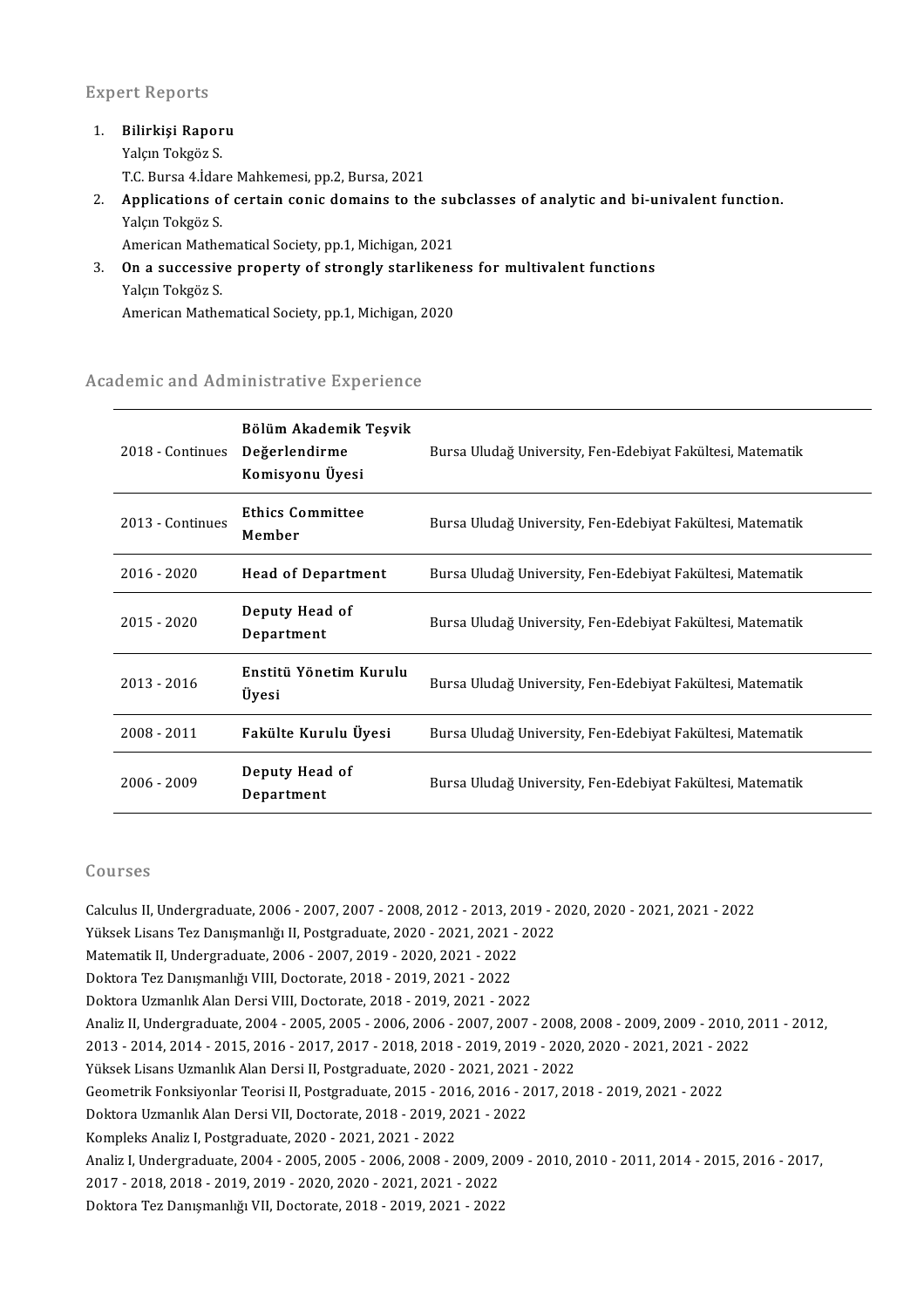Yüksek Lisans Uzmanlık Alan Dersi I, Postgraduate, 2020 - 2021, 2021 - 2022<br>Dektara Uzmanlık Alan Dersi VI, Postarata 2017, 2019, 2020, 2021 Yüksek Lisans Uzmanlık Alan Dersi I, Postgraduate, 2020 - 2021, 2021<br>Doktora Uzmanlık Alan Dersi VI, Doctorate, 2017 - 2018, 2020 - 2021<br>Yüksek Lisans Uzmanlık Alan Dersi IV, Postsraduata 2020, 2021 Yüksek Lisans Uzmanlık Alan Dersi I, Postgraduate, 2020 - 2021, 2<br>Doktora Uzmanlık Alan Dersi VI, Doctorate, 2017 - 2018, 2020 - 20<br>Yüksek Lisans Uzmanlık Alan Dersi IV, Postgraduate, 2020 - 2021<br>Yüksek Lisans Tex Danısman Doktora Uzmanlık Alan Dersi VI, Doctorate, 2017 - 2018, 2020 - 2021<br>Yüksek Lisans Uzmanlık Alan Dersi IV, Postgraduate, 2020 - 2021<br>Yüksek Lisans Tez Danışmanlığı I, Postgraduate, 2019 - 2020, 2020 - 2021, 2021 - 2022<br>Yüks Yüksek Lisans Uzmanlık Alan Dersi IV, Postgraduate, 2020 - 2021<br>Yüksek Lisans Tez Danışmanlığı I, Postgraduate, 2019 - 2020, 2020 - 2021, 20<br>Yüksek Lisans Tez Danışmanlığı IV, Postgraduate, 2020 - 2021<br>Çok Değişkenli Anali Yüksek Lisans Tez Danışmanlığı I, Postgraduate, 2019 - 2020, 2020 - 2021, 202<br>Yüksek Lisans Tez Danışmanlığı IV, Postgraduate, 2020 - 2021<br>Çok Değişkenli Analiz II, Postgraduate, 2016 - 2017, 2018 - 2019, 2020 - 2021<br>Matem Yüksek Lisans Tez Danışmanlığı IV, Postgraduate, 2020 - 2021<br>Çok Değişkenli Analiz II, Postgraduate, 2016 - 2017, 2018 - 2019, 2020 - 2021<br>Matematik I, Undergraduate, 2006 - 2007, 2007 - 2008, 2012 - 2013, 2019 - 2020, 202 Çok Değişkenli Analiz II, Postgraduate, 2016 - 2017, 2018 - 2019, 20<br>Matematik I, Undergraduate, 2006 - 2007, 2007 - 2008, 2012 - 201:<br>Doktora Tez Danışmanlığı VI, Doctorate, 2017 - 2018, 2020 - 2021<br>Kampleks Analiz II, Bo Matematik I, Undergraduate, 2006 - 2007, 2007<br>Doktora Tez Danışmanlığı VI, Doctorate, 2017 -<br>Kompleks Analiz II, Postgraduate, 2020 - 2021<br>Vülsek Lisans Hamanlık Alan Dorsi III, Bostgrad Doktora Tez Danışmanlığı VI, Doctorate, 2017 - 2018, 2020 - 2021<br>Kompleks Analiz II, Postgraduate, 2020 - 2021<br>Yüksek Lisans Uzmanlık Alan Dersi III, Postgraduate, 2019 - 2020, 2020 - 2021, 2021 - 2022<br>Yüksek Lisans Uzmanl Kompleks Analiz II, Postgraduate, 2020 - 2021<br>Yüksek Lisans Uzmanlık Alan Dersi III, Postgraduate, 2019 - 2020, 2020 - 2021, 2021 - 20<br>Yüksek Lisans Tez Danışmanlığı III, Postgraduate, 2019 - 2020, 2020 - 2021, 2021 - 2022 Yüksek Lisans Uzmanlık Alan Dersi III, Postgraduate, 2019 - 2020, 2020 - 2021, 2021 - 2<br>Yüksek Lisans Tez Danışmanlığı III, Postgraduate, 2019 - 2020, 2020 - 2021, 2021 - 2022<br>Geometrik Fonksiyonlar Teorisi I, Postgraduate Yüksek Lisans Tez Danışmanlığı III, Postgraduate, 2019 - 2020, 2020 - 2021, 2021 - 2022<br>Geometrik Fonksiyonlar Teorisi I, Postgraduate, 2015 - 2016, 2018 - 2019, 2021 - 2022<br>Doktora Tez Danışmanlığı IV, Doctorate, 2016 - 2 Geometrik Fonksiyonlar Teorisi I, Postgraduate, 2015 - 2016, 2018 - 2<br>Doktora Tez Danışmanlığı IV, Doctorate, 2016 - 2017, 2019 - 2020<br>Doktora Uzmanlık Alan Dersi V, Doctorate, 2017 - 2018, 2020 - 2021<br>Doktora Tez Danısman Doktora Tez Danışmanlığı IV, Doctorate, 2016 - 2017, 2019 - 2020<br>Doktora Uzmanlık Alan Dersi V, Doctorate, 2017 - 2018, 2020 - 20<br>Doktora Tez Danışmanlığı V, Doctorate, 2017 - 2018, 2020 - 2021<br>Doktora Uzmanlık Alan Dersi Doktora Uzmanlık Alan Dersi V, Doctorate, 2017 - 2018, 2020 - 2021<br>Doktora Tez Danışmanlığı V, Doctorate, 2017 - 2018, 2020 - 2021<br>Doktora Uzmanlık Alan Dersi IV, Doctorate, 2016 - 2017, 2019 - 2020<br>Cek Değişkenli Analiz I Doktora Tez Danışmanlığı V, Doctorate, 2017 - 2018, 2020 - 2021<br>Doktora Uzmanlık Alan Dersi IV, Doctorate, 2016 - 2017, 2019 - 2020<br>Çok Değişkenli Analiz I, Postgraduate, 2010 - 2011, 2016 - 2017, 2017 - 2018, 2018 - 2019, Doktora Uzmanlık Alan Dersi IV, Doctorate, 2016 - 2017, 2019 - 20<br>Çok Değişkenli Analiz I, Postgraduate, 2010 - 2011, 2016 - 2017, 20<br>Doktora Tez Danışmanlığı III, Doctorate, 2016 - 2017, 2019 - 2020<br>Doktora Uzmanlık Alan Çok Değişkenli Analiz I, Postgraduate, 2010 - 2011, 2016 - 2017, 2017<br>Doktora Tez Danışmanlığı III, Doctorate, 2016 - 2017, 2019 - 2020<br>Doktora Uzmanlık Alan Dersi II, Doctorate, 2015 - 2016, 2018 - 2019<br>Ünivelent Fenksive Doktora Tez Danışmanlığı III, Doctorate, 2016 - 2017, 2019 - 2020<br>Doktora Uzmanlık Alan Dersi II, Doctorate, 2015 - 2016, 2018 - 2019<br>Ünivalent Fonksiyonlar II, Doctorate, 2007 - 2008, 2013 - 2014, 2014 - 2015, 2018 - 2019 Doktora Uzmanlık Alan Dersi II, Doctorate, 2015 - 2016, 2018 - 2019<br>Ünivalent Fonksiyonlar II, Doctorate, 2007 - 2008, 2013 - 2014, 2014 -<br>Doktora Uzmanlık Alan Dersi III, Doctorate, 2016 - 2017, 2019 - 2020<br>Calculus I, Un Ünivalent Fonksiyonlar II, Doctorate, 2007 - 2008, 20<br>Doktora Uzmanlık Alan Dersi III, Doctorate, 2016 - 20<br>Calculus I, Undergraduate, 2006 - 2007, 2019 - 2020<br>Doktora Tez Danısmanlığı II, Doctorate, 2015 - 2016 Doktora Uzmanlık Alan Dersi III, Doctorate, 2016 - 2017, 2019 - 20<br>Calculus I, Undergraduate, 2006 - 2007, 2019 - 2020<br>Doktora Tez Danışmanlığı II, Doctorate, 2015 - 2016, 2018 - 2019<br>Kompleks Değiskenli Fenksivenler I, Do Calculus I, Undergraduate, 2006 - 2007, 2019 - 2020<br>Doktora Tez Danışmanlığı II, Doctorate, 2015 - 2016, 2018 - 2<br>Kompleks Değişkenli Fonksiyonlar I, Doctorate, 2019 - 2020<br>Harmanik Dönüsümlar I, Doctorate, 2009, 2009, 201 Doktora Tez Danışmanlığı II, Doctorate, 2015 - 2016, 2018 - 2019<br>Kompleks Değişkenli Fonksiyonlar I, Doctorate, 2019 - 2020<br>Harmonik Dönüşümler I, Doctorate, 2008 - 2009, 2015 - 2016, 2019 - 2020<br>Doktora Tez Danısmanlığı I Kompleks Değişkenli Fonksiyonlar I, Doctorate, 2019 - 2020<br>Harmonik Dönüşümler I, Doctorate, 2008 - 2009, 2015 - 2016, 20<br>Doktora Tez Danışmanlığı I, Doctorate, 2015 - 2016, 2018 - 2019<br>Doktora Uzmanlık Alan Dorsi I, Docto Harmonik Dönüşümler I, Doctorate, 2008 - 2009, 2015 - 2016, 2019<br>Doktora Tez Danışmanlığı I, Doctorate, 2015 - 2016, 2018 - 2019<br>Doktora Uzmanlık Alan Dersi I, Doctorate, 2015 - 2016, 2018 - 2019<br>Ünivelent Fonksivenler I, Doktora Tez Danışmanlığı I, Doctorate, 2015 - 2016, 2018 - 2019<br>Doktora Uzmanlık Alan Dersi I, Doctorate, 2015 - 2016, 2018 - 2019<br>Ünivalent Fonksiyonlar I, Doctorate, 2007 - 2008, 2014 - 2015, 2018 - 2019 Vektörel Analiz, Undergraduate, 2017 - 2018 Analiz II, Undergraduate, 2005 - 2006, 2008 - 2009, 2009 - 2010, 2014 - 2015, 2016 - 2017 Analiz I,Undergraduate,2005-2006,2008-2009,2009-2010,2014-2015,2016-2017,2017-2018 İleri Analiz II, Postgraduate, 2012 - 2013, 2014 - 2015, 2016 - 2017 Analiz I, Undergraduate, 2005 - 2006, 2008 - 2009, 2009 - 2010, 2014 - 2015, 2<br>İleri Analiz II, Postgraduate, 2012 - 2013, 2014 - 2015, 2016 - 2017<br>Analiz IV, Undergraduate, 2010 - 2011, 2011 - 2012, 2012 - 2013, 2015 - 20 İleri Analiz II, Postgraduate, 2012 - 2013, 2014 - 2015, 2016 - 2017<br>Analiz IV, Undergraduate, 2010 - 2011, 2011 - 2012, 2012 - 2013, 2015 - 2016<br>Analiz III, Undergraduate, 2010 - 2011, 2011 - 2012, 2012 - 2013, 2015 - 201 Analiz IV, Undergraduate, 2010 - 2011, 2011 - 2012, 2012 - 2013, 2015 - 2016<br>Analiz III, Undergraduate, 2010 - 2011, 2011 - 2012, 2012 - 2013, 2015 - 2016<br>Konform Dönüşümler, Undergraduate, 2004 - 2005, 2007 - 2008, 2013 -Analiz III, Undergraduate, 2010 - 2011, 2011 - 2012, 2012 - 2013, 2015 - 2016<br>Konform Dönüşümler, Undergraduate, 2004 - 2005, 2007 - 2008, 2013 - 2014<br>İleri Analiz I, Postgraduate, 2010 - 2011, 2011 - 2012, 2012 - 2013, 20 Genel Matematik II, Undergraduate, 2012 - 2013 İleri Fonksiyonel Analiz, Postgraduate, 2012 - 2013 Genel Matematik I, Undergraduate, 2005 - 2006, 2012 - 2013 Kompleks Fonksiyonlar Teorisi I, Undergraduate, 2006 - 2007, 2012 - 2013 Temel Matematik II, Undergraduate, 2006 - 2007, 2009 - 2010 Kompleks Fonksiyonlar Teorisi I, Undergraduate, 2006 - 2007, 2012 - 2013<br>Temel Matematik II, Undergraduate, 2006 - 2007, 2009 - 2010<br>Temel Matematik I, Undergraduate, 2006 - 2007, 2007 - 2008, 2008 - 2009, 2009 - 2010<br>Harm Temel Matematik II, Undergraduate, 2006 - 2007, 2<br>Temel Matematik I, Undergraduate, 2006 - 2007, 2<br>Harmonik Dönüşümler II, Doctorate, 2008 - 2009<br>Diferensivel ve İntegral Hesan I, Undergraduate, 2 Temel Matematik I, Undergraduate, 2006 - 2007, 2007 - 2008, 2008 - 2009, 2009 - 2010<br>Harmonik Dönüşümler II, Doctorate, 2008 - 2009<br>Diferensiyel ve İntegral Hesap I, Undergraduate, 2004 - 2005, 2005 - 2006, 2006 - 2007, 20 Harmonik Dönüşümler II, Doctorate, 2008 - 2009<br>Diferensiyel ve İntegral Hesap I, Undergraduate, 2004 - 2005, 2005 - 2006, 2006 - 2007, 2007 - 2008<br>Konform Dönüşümler, Undergraduate, 2007 - 2008 Diferensiyel ve İntegral Hesap II, Undergraduate, 2006 - 2007, 2007 - 2008 Konform Dönüşümler, Undergraduate, 2007 - 2008<br>Diferensiyel ve İntegral Hesap II, Undergraduate, 2006 - 2007, 2007 - 2008<br>Diferensiyel ve İntegral Hesap II, Undergraduate, 2006 - 2007, 2007 - 2008<br>Diferensiyel ve İntegral Diferensiyel ve İntegral Hesap II, Undergraduate, 2006 - 2007, 2007 - 2008<br>Diferensiyel ve İntegral Hesap II, Undergraduate, 2006 - 2007, 2007 - 2008<br>Diferensiyel ve İntegral Hesap I, Undergraduate, 2006 - 2007, 2007 - 200 Diferensiyel ve İntegral Hesap II, Undergraduate, 2006 - 2007, 2007 - 2008<br>Diferensiyel ve İntegral Hesap I, Undergraduate, 2006 - 2007, 2007 - 2008<br>Temel Matematik II, Associate Degree, 2003 - 2004, 2004 - 2005, 2005 - 20 Diferensiyel ve İntegral Hesap I, Undergraduate, 2006 - 2007, 2007 - 2008<br>Temel Matematik II, Associate Degree, 2003 - 2004, 2004 - 2005, 2005 - 2006<br>Matematik II, Undergraduate, 2003 - 2004, 2004 - 2005, 2005 - 2006<br>Matem Matematik II, Undergraduate, 2003 - 2004, 2004 - 2005, 2005 - 2006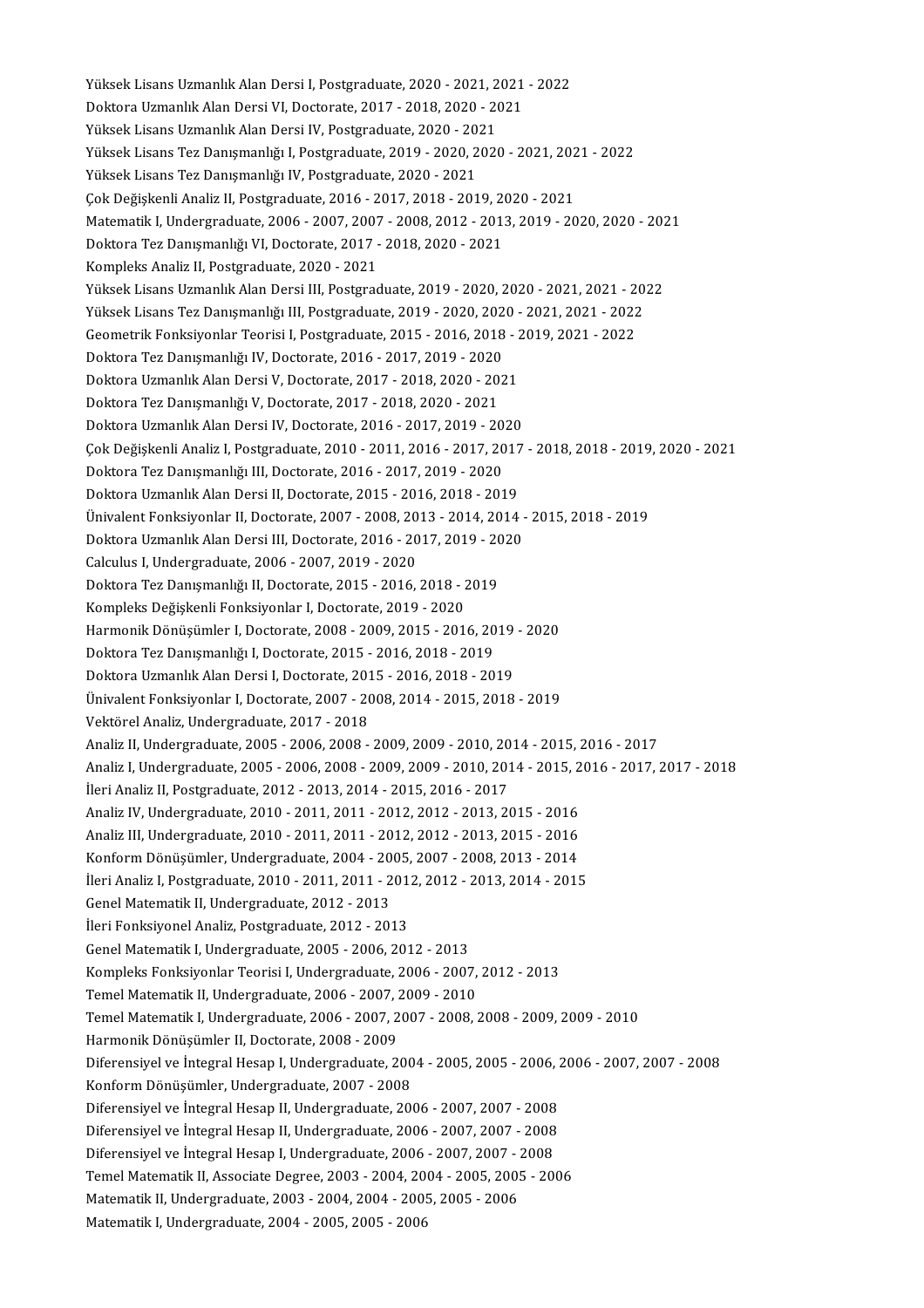Genel Matematik I, Undergraduate, 2005 - 2006<br>Temel Matematik I, Undergraduate, 2005 - 2006 Temel Matematik I, Associate Degree, 2004 - 2005, 2005 - 2006 Genel Matematik I, Undergraduate, 2005 - 2006<br>Temel Matematik I, Associate Degree, 2004 - 200<br>Temel Matematik I, Undergraduate, 2004 - 2005<br>Matematik II, Associate Degree, 2002, 2004 Temel Matematik I, Associate Degree, 2004 -<br>Temel Matematik I, Undergraduate, 2004 - 20<br>Matematik II, Associate Degree, 2003 - 2004<br>Matematik I, Associate Degree, 2004 - 2005 Temel Matematik I, Undergraduate, 2004 - 2<br>Matematik II, Associate Degree, 2003 - 2004<br>Matematik I, Associate Degree, 2004 - 2005<br>Temel Matematik II, Undergraduate, 2003 Matematik II, Associate Degree, 2003 - 2004<br>Matematik I, Associate Degree, 2004 - 2005<br>Temel Matematik II, Undergraduate, 2003 - 2004

### Advising Theses

Yalçın Tokgöz S., Close to convex harmonic mappings, Doctorate, S.Çakmak(Student), 2022 Yalçın Tokgöz S., Close to convex harmonic mappings, Doctorate, S.Çakmak(Student), 2022<br>Yalçın Tokgöz S., SABORDİNASYON İLE TANIMLANAN ÇOK DEĞERLİ HARMONİK FONKSİYON SINIFLARI, Postgraduate,<br>M.TOKERER(Student), 2022 Yalçın Tokgöz S., Close to con<br>Yalçın Tokgöz S., SABORDİNA<br>M.TOKERER(Student), 2022<br>Yalçın Tokgöz S., Coofficient r Yalçın Tokgöz S., SABORDİNASYON İLE TANIMLANAN ÇOK DEĞERLİ HARMONİK FONKSİYON SINIFLARI,<br>M.TOKERER(Student), 2022<br>Yalçın Tokgöz S., Coefficient problems of bi-univalent functions, Doctorate, Ş.ALTINKAYA(Student), 2019<br>Yalç M.TOKERER(Student), 2022<br>Yalçın Tokgöz S., Coefficient problems of bi-univalent functions, Doctorate, Ş.ALTINKAYA(Student), 2019<br>Yalçın Tokgöz S., Concave univalent functions, Doctorate, H.BAYRAM(Student), 2019 Yalçın Tokgöz S., Classes of harmonic function defined by subordination, Postgraduate, S.ÇAKMAK(Student), 2018 Yalçın Tokgöz S., Concave univalent functions, Doctorate, H.BAYRAM(Student), 2019<br>Yalçın Tokgöz S., Classes of harmonic function defined by subordination, Postgraduate, S.ÇAKMAK(Student), 201<br>Yalçın Tokgöz S., Some subclas Yalçın Tokgöz S., Classes of harmo<br>Yalçın Tokgöz S., Some subclasses<br>Z.KARAHÜSEYİN(Student), 2017<br>Yalam Tokgöz S., The slass of anal Yalçın Tokgöz S., Some subclasses of analytic univalent functions defined by q derivative operator, Postgraduate,<br>Z.KARAHÜSEYİN(Student), 2017<br>Yalçın Tokgöz S., The class of analytic functions with positive real part and s Z.KARAHÜSEYİN(Student), 2017<br>Yalçın Tokgöz S., The class of analytic functions with positive real part and some of its related classes, Postgraduate,<br>S.KORKMAZ(Student), 2017 Yalçın Tokgöz S., The class of analytic functions with positive real part and some of its related classes, Postgraduate,<br>Ş.KORKMAZ(Student), 2017<br>Yalçın Tokgöz S., Classes of analytic univalent functions defined by convolu Ş.KORKMAZ(Student), 2017<br>Yalçın Tokgöz S., Classes of analytic univalent functions defined by convolution, Postgraduate, F.EBREN(S<br>Yalçın Tokgöz S., Some subclasses of bi-univalent function defined by differential aperator Yalçın Tokgöz S., Classes of analytic univalent functions defined by convolution, Postgraduate, F.EBREN(Student), 2016<br>Yalçın Tokgöz S., Some subclasses of bi-univalent functions, Postgraduate, Ş.ALTINKAYA(Student), 2014<br>Y Yalçın<br>Yalçın<br>2012 Yalçın Tokgöz S., Classes of analytic univalent function defined by differential<br>2012<br>Yalçın Tokgöz S., On harmonic functions, Doctorate, E.YAŞAR(Student), 2012<br>Yalçın Tokgöz S., Özer T., Novi leçel and nonlocal sonsoryati 2012<br>Yalçın Tokgöz S., On harmonic functions, Doctorate, E.YAŞAR(Student), 2012<br>Yalçın Tokgöz S., Özer T., New local and nonlocal conservation laws for evolution type equations, Doctorate,<br>E.VASAR(Student), 2009 Yalçın Tokgöz S., On harm<br>Yalçın Tokgöz S., Özer T., 1<br>E.YAŞAR(Student), 2009 EYAŞAR(Student), 2009<br>Activities in Scientific Journals

Activities in Scientific Journals<br>JOURNAL OF FUNCTION SPACES, Special Issue Editor, 2022 - Continues<br>Applied Science and Computer Mathematics Editor, 2021 - Continues FOURNAL OF FUNCTION SPACES, Special Issue Editor, 2022 - Continue<br>Applied Science and Computer Mathematics, Editor, 2021 - Continues<br>Al Oodisiveh Journal Of Burs Science, Committee Member 2020 - Cont JOURNAL OF FUNCTION SPACES, Special Issue Editor, 2022 - Continues<br>Applied Science and Computer Mathematics, Editor, 2021 - Continues<br>Al-Qadisiyah Journal Of Pure Science, Committee Member, 2020 - Continues<br>Kuungpeel: Math Applied Science and Computer Mathematics, Editor, 2021 - Continues<br>Al-Qadisiyah Journal Of Pure Science, Committee Member, 2020 - Con<br>Kyungpook Mathematical Journal, Assistant Editor, 2018 - Continues<br>JOURNAL OF EUNCTION S Al-Qadisiyah Journal Of Pure Science, Committee Member, 2020 - C<br>Kyungpook Mathematical Journal, Assistant Editor, 2018 - Continue<br>JOURNAL OF FUNCTION SPACES, Special Issue Editor, 2021 - 2022 JOURNAL OF FUNCTION SPACES, Special Issue Editor, 2021 - 2022<br>Memberships / Tasks in Scientific Organizations

Turkish Mathematical Association, Principal Member, 2002 - Continues, Turkey

### Scientific Refereeing

Scientific Refereeing<br>APPLIED MATHEMATICS IN SCIENCE AND ENGINEERING , Journal Indexed in ESCI, July 2022<br>JOURNAL OF MATHEMATICS, Journal Indoved in SCLE June 2022 Betentinie Refereenig<br>APPLIED MATHEMATICS IN SCIENCE AND ENGINEERING , Journal<br>JOURNAL OF MATHEMATICS, Journal Indexed in SCI-E, June 2022<br>Belstín de la Sesiedad Matemática Mayiaane, Journal Indexed in ES APPLIED MATHEMATICS IN SCIENCE AND ENGINEERING , Journal Indexed in ES<br>JOURNAL OF MATHEMATICS, Journal Indexed in SCI-E, June 2022<br>Boletín de la Sociedad Matemática Mexicana, Journal Indexed in ESCI, June 2022<br>TUBITAK Prej JOURNAL OF MATHEMATICS, Journal Indexed in SCI-E, June 2022<br>Boletín de la Sociedad Matemática Mexicana, Journal Indexed in ESCI, June 2022<br>TUBITAK Project, 1001 - Program for Supporting Scientific and Technological Researc Boletín de la Sociedad Matemática Mexicana, Journal Indexed in ESCI, June 2022 TUBITAK Project, 1001 - Program for Supporting Scientific and Technological Research Projects, Bursa Uludağ<br>University, Turkey, June 2022<br>TUBITAK Project, 1001 - Program for Supporting Scientific and Technological Research University, Turkey, June 2022<br>TUBITAK Project, 1001 - Prog<br>University, Turkey, June 2022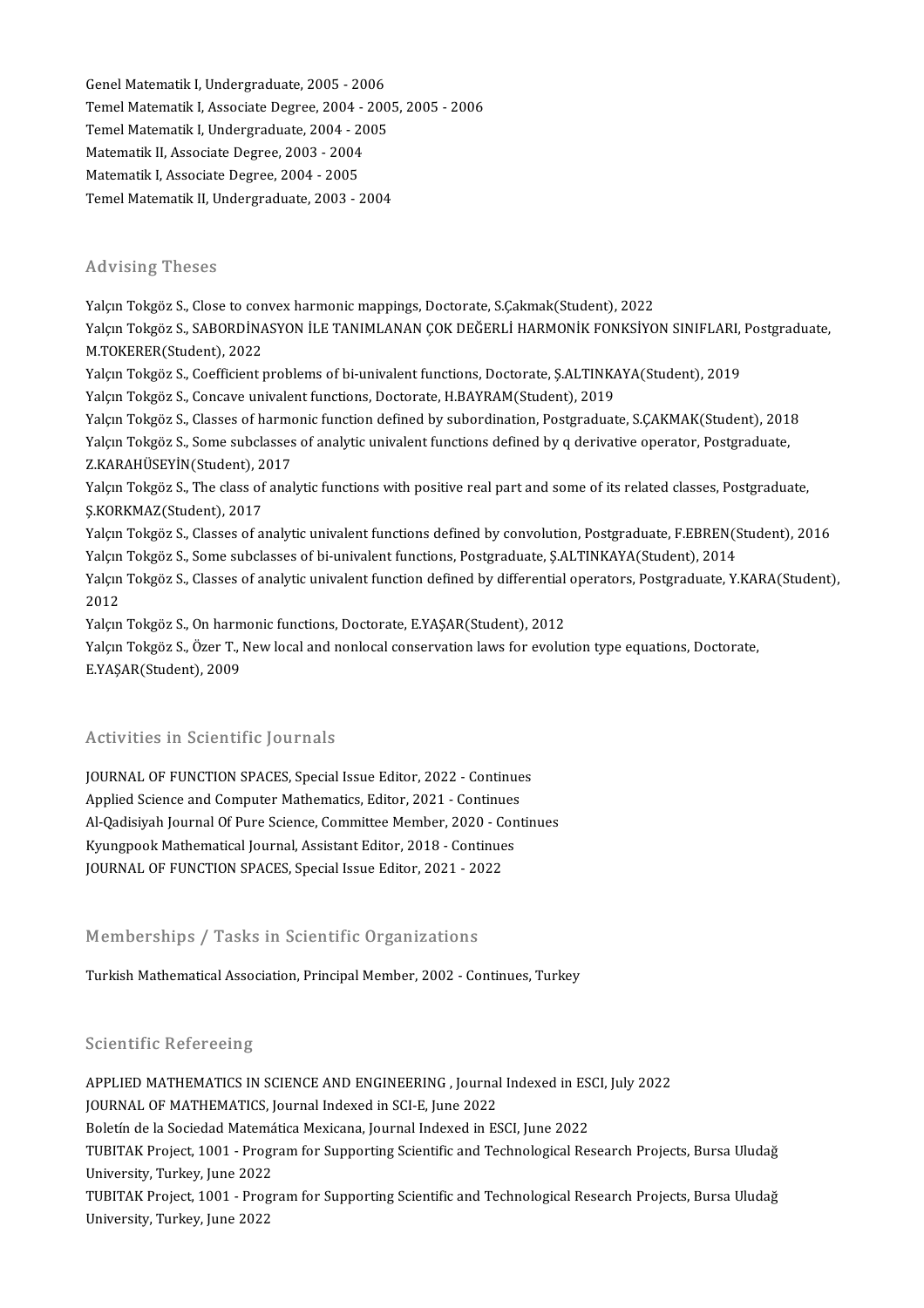TUBITAK Project, 1001 - Program for Supporting Scientific and Technological Research Projects, Bursa Uludağ<br>University Turkey June 2022 TUBITAK Project, 1001 - Progr<br>University, Turkey, June 2022<br>Communisatione Fosulty of Ssi TUBITAK Project, 1001 - Program for Supporting Scientific and Technological Research Projects, Bursa Uludağ<br>University, Turkey, June 2022<br>Communications Faculty of Sciences University of Ankara Series A1-Mathematics and St University, Turkey, June 2022<br>Communications Faculty of Sciences University of Ankara Series A1-Mathematics and Statistics, Journal Indexed in ESCI,<br>Mav 2022 Communications Faculty of Sciences University of Ankara Series A1-Mathematics and S<br>May 2022<br>Sahand Communications in Mathematical Analysis, Journal Indexed in ESCI, May 2022<br>SYMMETRY RASEL Journal Indexed in SCLE May 2022 May 2022<br>Sahand Communications in Mathematical Analysis, Journ<br>SYMMETRY-BASEL, Journal Indexed in SCI-E, May 2022<br>Farthline Journal of Mathematical Sciences, Other Indove Sahand Communications in Mathematical Analysis, Journal Indexed in ESCI, Ma<br>SYMMETRY-BASEL, Journal Indexed in SCI-E, May 2022<br>Earthline Journal of Mathematical Sciences, Other Indexed Journal, April 2022<br>SYMMETRY RASEL, J SYMMETRY-BASEL, Journal Indexed in SCI-E, May 2022<br>Earthline Journal of Mathematical Sciences, Other Indexe<br>SYMMETRY-BASEL, Journal Indexed in SCI-E, April 2022<br>SYMMETRY RASEL, Journal Indexed in SCI-E, March 2022 Earthline Journal of Mathematical Sciences, Other Indexed<br>SYMMETRY-BASEL, Journal Indexed in SCI-E, April 2022<br>SYMMETRY-BASEL, Journal Indexed in SCI-E, March 2022<br>Jordanian Journal Of Mathematics And Statistics Journal In SYMMETRY-BASEL, Journal Indexed in SCI-E, April 2022<br>SYMMETRY-BASEL, Journal Indexed in SCI-E, March 2022<br>Jordanian Journal Of Mathematics And Statistics, Journal Indexed in ESCI, March 2022<br>Malaysian Journal Of Mathematic SYMMETRY-BASEL, Journal Indexed in SCI-E, March 2022<br>Jordanian Journal Of Mathematics And Statistics, Journal Indexed in ESCI, March 20<br>Malaysian Journal Of Mathematical Sciences, Journal Indexed in ESCI, March 2022<br>SYMMET Jordanian Journal Of Mathematics And Statistics, Journal Index<br>Malaysian Journal Of Mathematical Sciences, Journal Indexed<br>SYMMETRY-BASEL, Journal Indexed in SCI-E, February 2022<br>Afrika Matamatika Journal Indexed in ESCI-E Malaysian Journal Of Mathematical Sciences, Journal Indexed in ESCI, March 2022<br>SYMMETRY-BASEL, Journal Indexed in SCI-E, February 2022<br>Afrika Matematika, Journal Indexed in ESCI, February 2022 SYMMETRY-BASEL, Journal Indexed in SCI-E, February 2022<br>Afrika Matematika, Journal Indexed in ESCI, February 2022<br>JOURNAL OF MATHEMATICS, Journal Indexed in SCI-E, February 2022<br>REVISTA DE LA REAL ACADEMIA DE CIENCIAS EXAC Afrika Matematika, Journal Indexed in ESCI, February 2022<br>JOURNAL OF MATHEMATICS, Journal Indexed in SCI-E, February 2022<br>REVISTA DE LA REAL ACADEMIA DE CIENCIAS EXACTAS FISICAS Y NATURALES SERIE A-MATEMATICAS, Journal<br>Ind **JOURNAL OF MATHEMATICS, Journal COVENTA**<br>REVISTA DE LA REAL ACADEMIA<br>Indexed in SCI-E, February 2022<br>Iordanian Journal of Mathematics REVISTA DE LA REAL ACADEMIA DE CIENCIAS EXACTAS FISICAS Y NATURALES SERIE<br>Indexed in SCI-E, February 2022<br>Jordanian Journal of Mathematics and Statistics, Journal Indexed in ESCI, January 2022<br>SYMMETRY RASEL Journal Indove Indexed in SCI-E, February 2022<br>Jordanian Journal of Mathematics and Statistics, Journal Indexe<br>SYMMETRY-BASEL, Journal Indexed in SCI-E, December 2021<br>Turkish Journal of Insqualities, Other Indexed Journal, Nevemb Jordanian Journal of Mathematics and Statistics, Journal Indexed in ESCI<br>SYMMETRY-BASEL, Journal Indexed in SCI-E, December 2021<br>Turkish Journal of Inequalities, Other Indexed Journal, November 2021<br>Afrika Matematika Journ SYMMETRY-BASEL, Journal Indexed in SCI-E, December 2021<br>Turkish Journal of Inequalities, Other Indexed Journal, Noven<br>Afrika Matematika, Journal Indexed in ESCI, November 2021<br>Afrika Matematika, Journal Indexed in ESCI, No Turkish Journal of Inequalities, Other Indexed Journal, Noven<br>Afrika Matematika, Journal Indexed in ESCI, November 2021<br>Afrika Matematika, Journal Indexed in ESCI, November 2021<br>Jordanian Journal of Mathematics and Statist Afrika Matematika, Journal Indexed in ESCI, November 2021<br>Jordanian Journal of Mathematics and Statistics, Journal Indexed in ESCI, November 2021 Afrika Matematika, Journal Indexed in ESCI, November 2021<br>Jordanian Journal of Mathematics and Statistics, Journal Indexed in ESCI, November 2021<br>IRANIAN JOURNAL OF SCIENCE AND TECHNOLOGY TRANSACTION A-SCIENCE, Journal Ind Jordai<br>IRANI<br>2021<br><sup>Punial</sup> IRANIAN JOURNAL OF SCIENCE AND TECHNOLOGY TRANSACTION A-SCIENCE, Journ<br>2021<br>Punjab University Journal Of Mathematics, Journal Indexed in ESCI, November 2021<br>ERACTAL AND ERACTIONAL Journal Indexed in SCLE, November 2021 2021<br>Punjab University Journal Of Mathematics, Journal Indexed in ESCI, November 2021<br>FRACTAL AND FRACTIONAL, Journal Indexed in SCI-E, November 2021 Punjab University Journal Of Mathematics, Journal Indexed in ESCI, November 2021<br>FRACTAL AND FRACTIONAL, Journal Indexed in SCI-E, November 2021<br>JOURNAL OF INEQUALITIES AND APPLICATIONS, Journal Indexed in SCI-E, November FRACTAL AND FRACTIONAL, Journal Indexed in SCI-E, November 2021<br>JOURNAL OF INEQUALITIES AND APPLICATIONS, Journal Indexed in SCI-E, November<br>Malaysian Journal Of Mathematical Sciences, Journal Indexed in ESCI, November 202 JOURNAL OF INEQUALITIES AND APPLICATIONS, Journal Inde<br>Malaysian Journal Of Mathematical Sciences, Journal Indexed<br>Mathematica Moravica, Other Indexed Journal, October 2021<br>JOURNAL OF TAJPAH UNIVERSITY FOR SCIENCE Journal Malaysian Journal Of Mathematical Sciences, Journal Indexed in ESCI, November 2021<br>Mathematica Moravica, Other Indexed Journal, October 2021<br>JOURNAL OF TAIBAH UNIVERSITY FOR SCIENCE, Journal Indexed in SCI-E, October 2021<br> Mathematica Moravica, Other Indexed Journal, October 2021<br>JOURNAL OF TAIBAH UNIVERSITY FOR SCIENCE, Journal Inde<br>Mathematica Moravica, Other Indexed Journal, October 2021<br>The Kersen Journal of Mathematics, Journal Indexed JOURNAL OF TAIBAH UNIVERSITY FOR SCIENCE, Journal Indexed in SCI-E, C<br>Mathematica Moravica, Other Indexed Journal, October 2021<br>The Korean Journal of Mathematics, Journal Indexed in ESCI, October 2021<br>JOURNAL OF MATHEMATIC Mathematica Moravica, Other Indexed Journal, October 2021<br>The Korean Journal of Mathematics, Journal Indexed in ESCI, October<br>JOURNAL OF MATHEMATICS, Journal Indexed in SCI-E, October 2021<br>International Journal of Mathemat JOURNAL OF MATHEMATICS, Journal Indexed in SCI-E, October 2021<br>International Journal of Mathematics and Mathematical Sciences, Journal Indexed in ESCI, September 2021 JOURNAL OF MATHEMATICS, Journal Indexed in SCI-E, October 2021<br>International Journal of Mathematics and Mathematical Sciences, Journal Indexed in ESCI, Septe<br>Montes Taurus Journal of Pure and Applied Mathematics, Other Ind International Journal of Mathematics and Mathematical Sciences, Journal Indexed in<br>Montes Taurus Journal of Pure and Applied Mathematics, Other Indexed Journal, A<br>Malaysian Journal of Mathematical Sciences, Journal Indexed Montes Taurus Journal of Pure and Applied Mathematics, Other Indexed Journa<br>Malaysian Journal of Mathematical Sciences, Journal Indexed in ESCI, August 201<br>Far East Journal of Mathematical Sciences, Other Indexed Journal, Malaysian Journal of Mathematical Sciences, Journal Indexed in ESCI, August 2021<br>Far East Journal of Mathematical Sciences, Other Indexed Journal, August 2021<br>Project Supported by Higher Education Institutions, BAP Other, Far East Journal of Mathematical Sciences, Other Indexed Journal, August 2021<br>Project Supported by Higher Education Institutions, BAP Other, Bursa Uludağ Univers<br>Journal Of Applied Mathematics And Informatics, Journal Inde Project Supported by Higher Education Institutions, BAP Other, Bursa Uludağ University, Tur<br>Journal Of Applied Mathematics And Informatics, Journal Indexed in ESCI, June 2021<br>TWMS Journal of Applied and Engineering Mathema Journal Of Applied Mathematics And Informatics, Journal Indexed in ESCI, June 2021<br>TWMS Journal of Applied and Engineering Mathematics, Journal Indexed in ESCI, June 2021<br>Afrika Matematika, Journal Indexed in ESCI, June 20 TWMS Journal of Applied and Engineering Mathematics, Journal Indexed in ESCI, Ju<br>Afrika Matematika, Journal Indexed in ESCI, June 2021<br>Studia Universitatis Babeș-Bolyai Mathematica, Journal Indexed in ESCI, June 2021<br>AIMS Afrika Matematika, Journal Indexed in ESCI, June 2021<br>Studia Universitatis Babeş-Bolyai Mathematica, Journal Ind<br>AIMS MATHEMATICS, Journal Indexed in SCI-E, June 2021<br>IPANIAN JOUPNAL OF SCIENCE AND TECHNOLOCY TRANS Studia Universitatis Babeș-Bolyai Mathematica, Journal Indexed in ESCI, June 2021<br>AIMS MATHEMATICS, Journal Indexed in SCI-E, June 2021<br>IRANIAN JOURNAL OF SCIENCE AND TECHNOLOGY TRANSACTION A-SCIENCE, Journal Indexed in SC AIMS MATHEMATICS, Journal Indexed in SCI-E, June 2021<br>IRANIAN JOURNAL OF SCIENCE AND TECHNOLOGY TRAN:<br>Afrika Matematika, Journal Indexed in ESCI, April 2021<br>Afrika Matematika, Journal Indexed in ESCI, March 2021 IRANIAN JOURNAL OF SCIENCE AND TECHNOLOGY TRAN<br>Afrika Matematika, Journal Indexed in ESCI, April 2021<br>Afrika Matematika, Journal Indexed in ESCI, March 2021<br>Journal of Advanced Engineering and Computation, Other Afrika Matematika, Journal Indexed in ESCI, April 2021<br>Afrika Matematika, Journal Indexed in ESCI, March 2021<br>Journal of Annlied Mathematics and Informatics, Journal Indexed Journal, March 2021<br>Journal of Annlied Mathemati Afrika Matematika, Journal Indexed in ESCI, March 2021<br>Journal of Advanced Engineering and Computation, Other Indexed Journal, March 2021<br>Journal of Applied Mathematics and Informatics, Journal Indexed in ESCI, March 2021<br> Journal of Applied Mathematics and Informatics, Journal Indexed in ESCI, March 2021<br>Punjab University Journal of Mathematics, Journal Indexed in ESCI, March 2021 GÜMÜŞHANEÜNİVERSİTESİFENBİLİMLERİENSTİTÜSÜDERGİSİ,NationalScientificRefreedJournal,February2021 Communications Faculty of Sciences University of Ankara Series A1-Mathematics and Statistics, Journal Indexed in ESCI,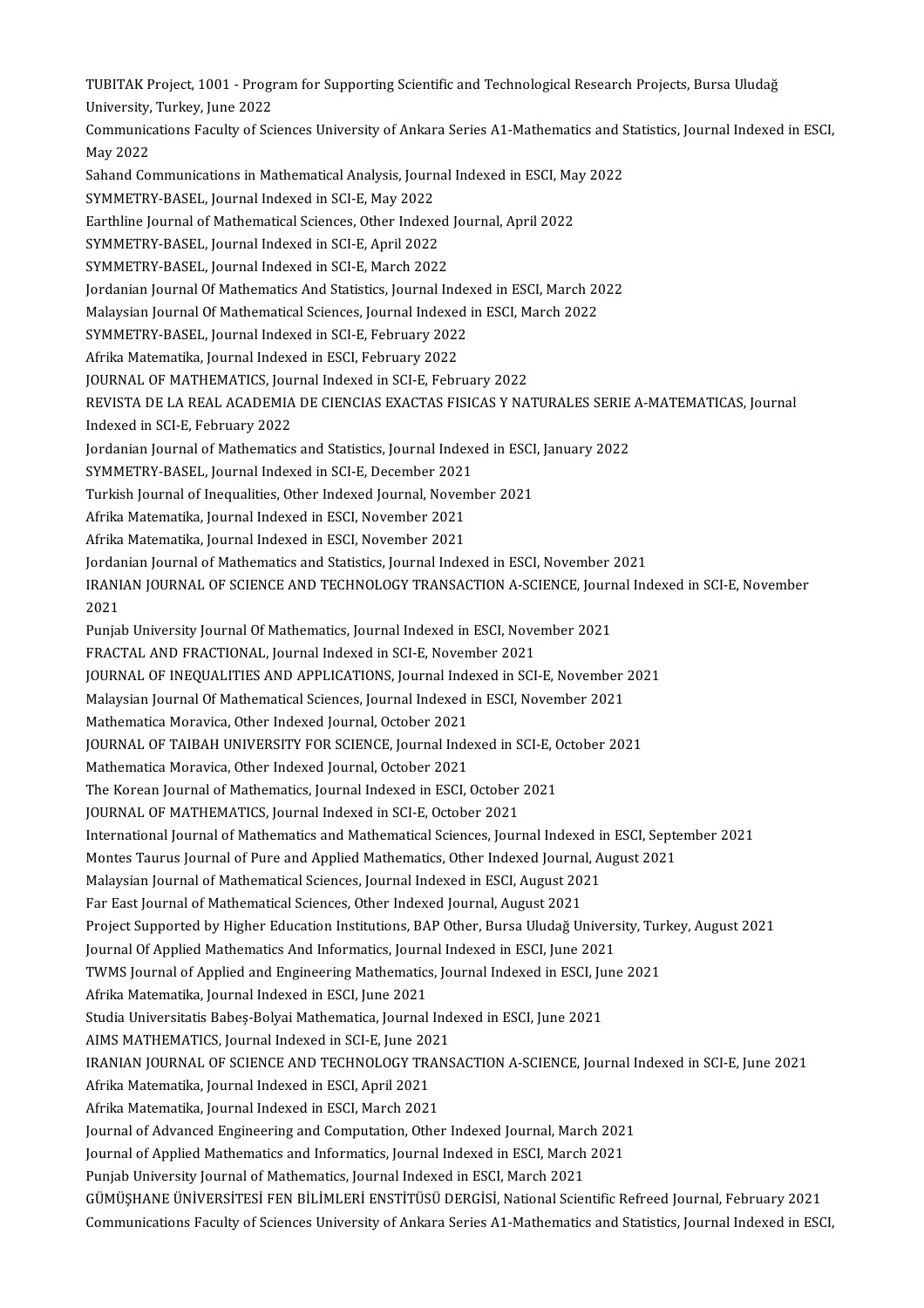February 2021

Journal of Mathematics and Computer Science, Journal Indexed in ESCI, January 2021 February 2021<br>Journal of Mathematics and Computer Science, Journal Indexed in ESCI, January<br>TURKISH JOURNAL OF MATHEMATICS, Journal Indexed in SCI-E, January 2021<br>Afrika Matamatika Journal Indexed in ESCI, Desember 2020 Journal of Mathematics and Computer Science, Journal Index<br>TURKISH JOURNAL OF MATHEMATICS, Journal Indexed in SC<br>Afrika Matematika, Journal Indexed in ESCI, December 2020<br>JOURNAL OF EUNCTION SPACES, Journal Indexed in SCLE TURKISH JOURNAL OF MATHEMATICS, Journal Indexed in SCI-E, January 20<br>Afrika Matematika, Journal Indexed in ESCI, December 2020<br>JOURNAL OF FUNCTION SPACES, Journal Indexed in SCI-E, December 2020<br>European Journal of Bure An Afrika Matematika, Journal Indexed in ESCI, December 2020<br>JOURNAL OF FUNCTION SPACES, Journal Indexed in SCI-E, December 2020<br>European Journal of Pure And Applied Mathematics, Journal Indexed in ESCI, December 2020 JOURNAL OF FUNCTION SPACES, Journal Indexed in SCI-E, December 2020<br>European Journal of Pure And Applied Mathematics, Journal Indexed in ESCI, December 2020<br>Maejo International Journal Of Science And Technology, Journal In European Journal of Pure And Applied Mathematics, Journal Indexed in ESCI, Decembe<br>Maejo International Journal Of Science And Technology, Journal Indexed in SCI-E, Nove<br>Boletin de la Sociedad Matematica Mexicana, Journal I Maejo International Journal Of Science And Technology, Journal Indexed in<br>Boletin de la Sociedad Matematica Mexicana, Journal Indexed in ESCI, Nove<br>Constructive Mathematical Analysis, Other Indexed Journal, October 2020<br>Fa Boletin de la Sociedad Matematica Mexicana, Journal Indexed in ESCI, November 2020<br>Constructive Mathematical Analysis, Other Indexed Journal, October 2020<br>Earthline Journal of Mathematical Sciences, Other Indexed Journal, Constructive Mathematical Analysis, Other Indexed Journal, October 2020 Studia Universitatis Babeș-Bolyai Mathematica, Journal Indexed in ESCI, September 2020<br>Afrika Matematika, Journal Indexed in ESCI, September 2020 Afrika Matematika, Journal Indexed in ESCI, September 2020 Studia Universitatis Babeş-Bolyai Mathematica, Journal Indexed in ESCI, September 2020<br>Afrika Matematika, Journal Indexed in ESCI, September 2020<br>Italian Journal of Pure and Applied Mathematics, Journal Indexed in ESCI, Se Afrika Matematika, Journal Indexed in ESCI, September 2020<br>Italian Journal of Pure and Applied Mathematics, Journal Indexed in ESCI, September 2020<br>IRANIAN JOURNAL OF SCIENCE AND TECHNOLOGY TRANSACTION A-SCIENCE, Journal I Italian Journal of Pure and Applied Mathematics, Journal Indexed in ES<br>IRANIAN JOURNAL OF SCIENCE AND TECHNOLOGY TRANSACTION A-S<br>Al-Qadisiyah Journal of pure science, Other Indexed Journal, July 2020<br>Asian Euronean Journal IRANIAN JOURNAL OF SCIENCE AND TECHNOLOGY TRANSACTION A-SCIEN<br>Al-Qadisiyah Journal of pure science, Other Indexed Journal, July 2020<br>Asian-European Journal of Mathematics, Journal Indexed in ESCI, July 2020<br>TWMS Journal of Al-Qadisiyah Journal of pure science, Other Indexed Journal, July 2020<br>Asian-European Journal of Mathematics, Journal Indexed in ESCI, July 2020<br>TWMS Journal of Applied and Engineering Mathematics, Journal Indexed in ESCI, Asian-European Journal of Mathematics, Journal Indexed in ESCI, July 2020<br>TWMS Journal of Applied and Engineering Mathematics, Journal Indexed in ESCI, July 2020<br>Montes Taurus Journal of Pure and Applied Mathematics, Other TWMS Journal of Applied and Engineering Mathematics, Journal Indexe<br>Montes Taurus Journal of Pure and Applied Mathematics, Other Indexe<br>Journal of Mathematical Extension, Journal Indexed in ESCI, June 2020<br>South Fest Asian Montes Taurus Journal of Pure and Applied Mathematics, Other Indexed Journal, June 2020<br>Journal of Mathematical Extension, Journal Indexed in ESCI, June 2020<br>South East Asian Journal of Mathematics and Mathematical Science Journal of Mathematical Extension, Journal Indexed in ESCI, June 2020<br>South East Asian Journal of Mathematics and Mathematical Sciences, Other Indexed Journal I<br>JOURNAL OF INEQUALITIES AND APPLICATIONS, Journal Indexed in JOURNAL OF INEQUALITIES AND APPLICATIONS, Journal Indexed in SCI-E, June 2020<br>Applied Mathematics, Other Indexed Journal, June 2020 JOURNAL OF INEQUALITIES AND APPLICATIONS, Journal Indexe<br>Applied Mathematics, Other Indexed Journal, June 2020<br>Tbilisi Mathematical Journal, Journal Indexed in ESCI, June 2020<br>OPEN MATHEMATICS, Journal Indexed in SCLE, Jun Applied Mathematics, Other Indexed Journal, June 2020<br>Tbilisi Mathematical Journal, Journal Indexed in ESCI, June<br>OPEN MATHEMATICS, Journal Indexed in SCI-E, June 2020<br>ADVANCES IN DIEEERENCE EQUATIONS, Journal Indexed i OPEN MATHEMATICS, Journal Indexed in SCI-E, June 2020<br>ADVANCES IN DIFFERENCE EQUATIONS, Journal Indexed in SCI-E, June 2020 OPEN MATHEMATICS, Journal Indexed in SCI-E, June 2020<br>ADVANCES IN DIFFERENCE EQUATIONS, Journal Indexed in SCI-E, June 2020<br>Journal of Al-Qadisiyah for computer science and mathematics, Other Indexed Journal, May 2020<br>Jour ADVANCES IN DIFFERENCE EQUATIONS, Journal Indexed in SCI-E, June 2020<br>Journal of Al-Qadisiyah for computer science and mathematics, Other Indexed Journal, May<br>Journal of Mathematical and Fundamental Sciences, Journal Index Journal of Al-Qadisiyah for computer science and mathematics, Other Indexed Journal, May<br>Journal of Mathematical and Fundamental Sciences, Journal Indexed in ESCI, May 2020<br>Analele Universității din Oradea - Fascicola Mate Journal of Mathematical and Fundamental Sciences, Journal Indexed in<br>Analele Universității din Oradea - Fascicola Matematică, Other Indexed<br>Turkish Journal Of Mathematics, Journal Indexed in SCI-E, April 2020<br>Malava Journa Analele Universității din Oradea - Fascicola Matematică, Other Indexed<br>Turkish Journal Of Mathematics, Journal Indexed in SCI-E, April 2<br>Malaya Journal of Matematik, Other Indexed Journal, April 2020<br>Belstim de Sesiedade P Turkish Journal Of Mathematics, Journal Indexed in SCI-E, April 2020<br>Malaya Journal of Matematik, Other Indexed Journal, April 2020<br>Boletim da Sociedade Paranaense de Matemática, Journal Indexed in ESCI, March 2020<br>Asian E Malaya Journal of Matematik, Other Indexed Journal, April 2020<br>Boletim da Sociedade Paranaense de Matemática, Journal Indexed in ESCI, March<br>Asian European Journal of Mathematics, Journal Indexed in ESCI, March 2020<br>Al Ood Boletim da Sociedade Paranaense de Matemática, Journal Indexed in ESCI, Ma<br>Asian European Journal of Mathematics, Journal Indexed in ESCI, March 2020<br>Al-Qadisiyah Journal of Pure Science, Other Indexed Journal, February 20 Asian European Journal of Mathematics, Journal Indexed in ESCI, March 2020<br>Al-Qadisiyah Journal of Pure Science, Other Indexed Journal, February 2020<br>Communications of the Korean Mathematical Society, Journal Indexed in ES Al-Qadisiyah Journal of Pure Science, Other Indexed Journal, February 2020<br>Communications of the Korean Mathematical Society, Journal Indexed in ESCI, January 20<br>JOURNAL OF INEQUALITIES AND APPLICATIONS, Journal Indexed in Communications of the Korean Mathematical Society, Journal Indexedin<br>AIMS MATHEMATICS, Journal Indexed in SCI-E, November 2019<br>AIMS MATHEMATICS, Journal Indexed in SCI-E, November 2019<br>Jordanian Journal Of Mathematics And JOURNAL OF INEQUALITIES AND APPLICATIONS, Journal Indexed in SCI-E, January 2020<br>AIMS MATHEMATICS, Journal Indexed in SCI-E, November 2019<br>Jordanian Journal Of Mathematics And Statistics, Journal Indexed in ESCI, November AIMS MATHEMATICS, Journal Indexed in SCI-E, November 2019<br>Jordanian Journal Of Mathematics And Statistics, Journal Indexed in ESCI, November 201<br>Journal of Fractional Calculus and Applications, Other Indexed Journal, Novem Jordanian Journal Of Mathematics And Statistics, Journal Indexed in ESCI, Novem<br>Journal of Fractional Calculus and Applications, Other Indexed Journal, November<br>Asian-European Journal of Mathematics, Journal Indexed in ESC Journal of Fractional Calculus and Applications, Other Indexed Journal, November 2019<br>Asian-European Journal of Mathematics, Journal Indexed in ESCI, October 2019<br>TURKISH JOURNAL OF MATHEMATICS, Journal Indexed in SCI-E, O Asian-European Journal of Mathematics, Journal Indexed in ESCI, October 2019<br>TURKISH JOURNAL OF MATHEMATICS, Journal Indexed in SCI-E, October 2019<br>Punjab University Journal Of Mathematics, Journal Indexed in ESCI, Septemb TURKISH JOURNAL OF MATHEMATICS, Journal Indexed in SCI-E, October 2019<br>Punjab University Journal Of Mathematics, Journal Indexed in ESCI, September 2019<br>Jordanian Journal Of Mathematics And Statistics, Journal Indexed in E Punjab University Journal Of Mathematics, Journal Indexed in ESCI, September 2019<br>Jordanian Journal Of Mathematics And Statistics, Journal Indexed in ESCI, September 201<br>JOURNAL OF INEQUALITIES AND APPLICATIONS, Journal In Jordanian Journal Of Mathematics And Statistics, Journal Indexed in ESCI, Septe<br>JOURNAL OF INEQUALITIES AND APPLICATIONS, Journal Indexed in SCI-E, August<br>TURKISH JOURNAL OF MATHEMATICS, Journal Indexed in SCI-E, August 20 JOURNAL OF INEQUALITIES AND APPLICATIONS, Journal Indexed in SCI-E, Augu<br>TURKISH JOURNAL OF MATHEMATICS, Journal Indexed in SCI-E, August 2019<br>Boletín de la Sociedad Matemática Mexicana, Journal Indexed in ESCI, July 2019<br> TURKISH JOURNAL OF MATHEMATICS, Journal Indexed in SCI-E, August 2019<br>Boletín de la Sociedad Matemática Mexicana, Journal Indexed in ESCI, July 2019<br>European Journal of Pure and Applied Mathematics , Journal Indexed in ESC Boletín de la Sociedad Matemática Mexicana, Journal Indexed in ESCI, July 2019<br>European Journal of Pure and Applied Mathematics , Journal Indexed in ESCI, Ju<br>Honam Mathematical Journal , Journal Indexed in ESCI, July 2019<br> European Journal of Pure and Applied Mathematics , Journal Inde:<br>Honam Mathematical Journal , Journal Indexed in ESCI, July 2019<br>Honam Mathematical Journal, Journal Indexed in ESCI, June 2019<br>Belstín De Le Sesisdad Matemát Honam Mathematical Journal , Journal Indexed in ESCI, July 2019<br>Honam Mathematical Journal, Journal Indexed in ESCI, June 2019<br>Boletín De La Sociedad Matemática Mexicana, Journal Indexed in ESCI, May 2019<br>Journal of the Eq Honam Mathematical Journal, Journal Indexed in ESCI, June 2019<br>Boletín De La Sociedad Matemática Mexicana, Journal Indexed in ESCI, May 201<br>Journal of the Egyptian Mathematical Society, Other Indexed Journal, May 2019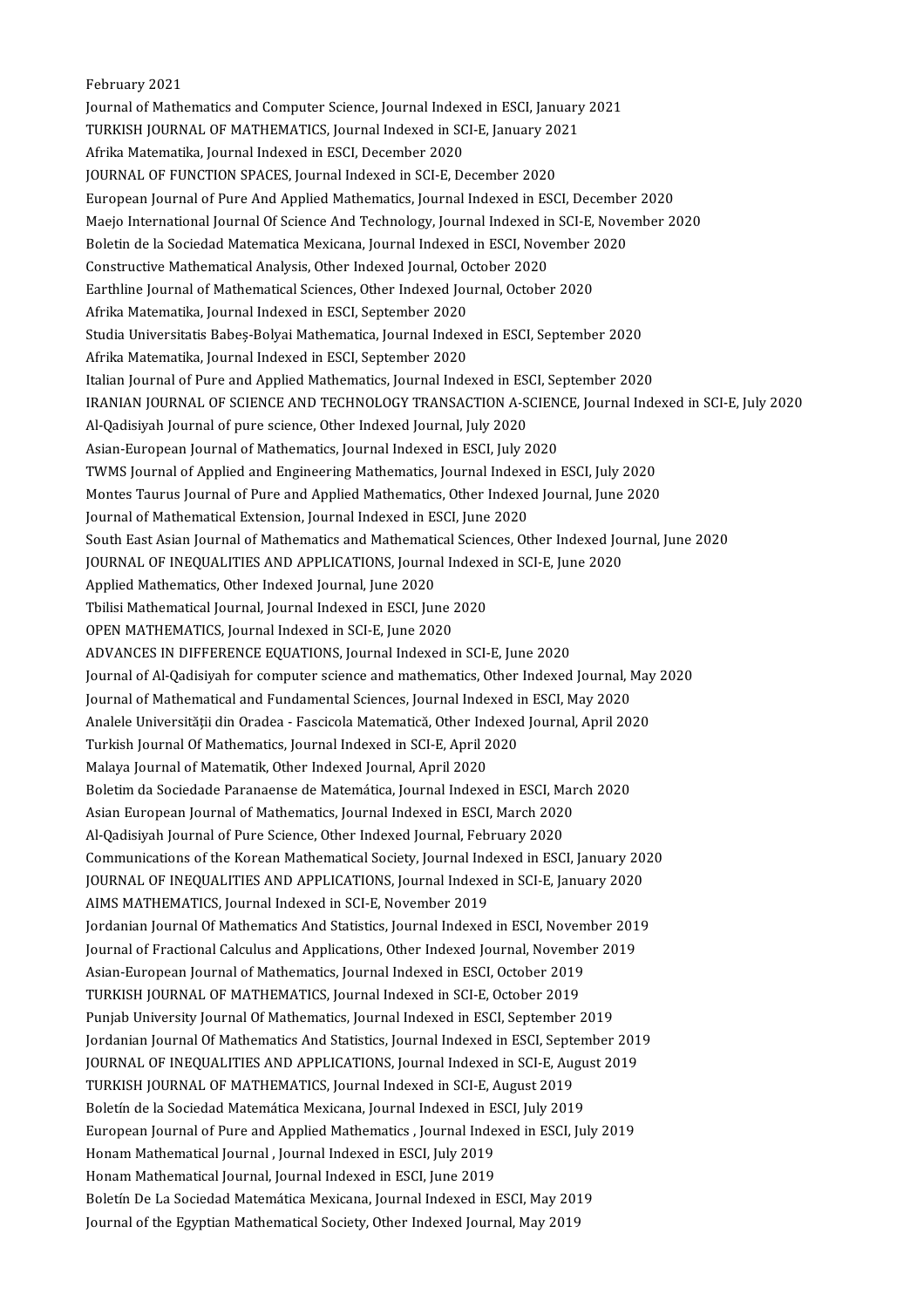IRANIAN JOURNAL OF SCIENCE AND TECHNOLOGY TRANSACTION A-SCIENCE, Journal Indexed in SCI-E, May 2019<br>Iordanian Journal Of Mathematics And Statistics Journal Indexed in ESCI, May 2019 IRANIAN JOURNAL OF SCIENCE AND TECHNOLOGY TRANSACTION A-SCIENCE, Journal<br>Jordanian Journal Of Mathematics And Statistics, Journal Indexed in ESCI, May 2019<br>Farthline Journal of Mathematical Science, Other Indexed Journal, IRANIAN JOURNAL OF SCIENCE AND TECHNOLOGY TRANSACTION A-SCIENC<br>Jordanian Journal Of Mathematics And Statistics, Journal Indexed in ESCI, May<br>Earthline Journal of Mathematical Science, Other Indexed Journal, May 2019<br>Irania Jordanian Journal Of Mathematics And Statistics, Journal Indexed in ESCI, May 2019<br>Earthline Journal of Mathematical Science, Other Indexed Journal, May 2019<br>Iranian Journal of Mathematical Sciences and Informatics, Journa Earthline Journal of Mathematical Science, Other Indexed Journal, May 2019<br>Iranian Journal of Mathematical Sciences and Informatics, Journal Indexed in<br>Afrika Matematika, Journal Indexed in ESCI, April 2019<br>TURKISH JOURNAL Iranian Journal of Mathematical Sciences and Informatics, Journal Indexed in I<br>Afrika Matematika, Journal Indexed in ESCI, April 2019<br>TURKISH JOURNAL OF MATHEMATICS, Journal Indexed in SCI-E, March 2019<br>TWMS Journal Of App Afrika Matematika, Journal Indexed in ESCI, April 2019<br>TURKISH JOURNAL OF MATHEMATICS, Journal Indexed in SCI-E, March 2019<br>TURKISH JOURNAL OF MATHEMATICS, Journal Indexed in SCI E, January 2019<br>TURKISH JOURNAL OF MATHEMAT TURKISH JOURNAL OF MATHEMATICS, Journal Indexed in SCI-E, March 2019<br>TWMS Journal Of Applied And Engineering Mathematics, Journal Indexed in ESO<br>TURKISH JOURNAL OF MATHEMATICS, Journal Indexed in SCI-E, January 2019<br>Mathem TWMS Journal Of Applied And Engineering Mathematics, Journal I<br>TURKISH JOURNAL OF MATHEMATICS, Journal Indexed in SCI-E, Ja<br>Mathematica Bohemica, Journal Indexed in ESCI, November 2018<br>Afrika Matematika, Journal Indexed in TURKISH JOURNAL OF MATHEMATICS, Journal Indexed in SCI-E, January 2019<br>Mathematica Bohemica, Journal Indexed in ESCI, November 2018<br>Afrika Matematika, Journal Indexed in ESCI, November 2018 Mathematica Bohemica, Journal Indexed in ESCI, November 2018<br>Afrika Matematika, Journal Indexed in ESCI, November 2018<br>TURKISH JOURNAL OF MATHEMATICS, Journal Indexed in SCI-E, November 2018<br>Ear East Journal of Mathematica Afrika Matematika, Journal Indexed in ESCI, November 2018<br>TURKISH JOURNAL OF MATHEMATICS, Journal Indexed in SCI-E, November 2018<br>Far East Journal of Mathematical Sciences, Other Indexed Journal, October 2018<br>Knasujayas Jo TURKISH JOURNAL OF MATHEMATICS, Journal Indexed in SCI-E, November<br>Far East Journal of Mathematical Sciences, Other Indexed Journal, October 2<br>Kragujevac Journal of Mathematics, Journal Indexed in ESCI, October 2018<br>Nau Tr Far East Journal of Mathematical Sciences, Other Indexed Journal, October 20<br>Kragujevac Journal of Mathematics, Journal Indexed in ESCI, October 2018<br>New Trends in Mathematical Sciences, Other Indexed Journal, October 2018 Kragujevac Journal of Mathematics, Journal Indexed in ESCI, October 2018<br>New Trends in Mathematical Sciences, Other Indexed Journal, October 2018<br>Iranian Journal of Mathematical Sciences and Informatics, Journal Indexed in New Trends in Mathematical Sciences, Other Indexed Journal, October 20<br>Iranian Journal of Mathematical Sciences and Informatics, Journal Indexe<br>Honam Mathematical Journal, Journal Indexed in ESCI, September 2018<br>Communicat Communications Faculty of Sciences University of Ankara Series A1-Mathematics and Statistics, Journal Indexed in ESCI,<br>August 2018 Honam Mathematical Journal, Journal Indexed in ESCI, September 2018 Communications Faculty of Sciences University of Ankara Series A1-Mathemati<br>August 2018<br>TURKISH JOURNAL OF MATHEMATICS, Journal Indexed in SCI-E, August 2018<br>TWMS Journal of Annlied and Engineering Mathematics, Journal Ind August 2018<br>TURKISH JOURNAL OF MATHEMATICS, Journal Indexed in SCI-E, August 2018<br>TWMS Journal of Applied and Engineering Mathematics, Journal Indexed in ESCI, July 2018<br>ADVANCES IN DIEEERENCE EQUATIONS, Journal Indexed in TURKISH JOURNAL OF MATHEMATICS, Journal Indexed in SCI-E, August 2018<br>TWMS Journal of Applied and Engineering Mathematics, Journal Indexed in E.<br>ADVANCES IN DIFFERENCE EQUATIONS, Journal Indexed in SCI-E, July 2018<br>Honom M TWMS Journal of Applied and Engineering Mathematics, Journal Indexed in ESCI, July 2018<br>ADVANCES IN DIFFERENCE EQUATIONS, Journal Indexed in SCI-E, July 2018<br>Honam Mathematical Journal, Journal Indexed in ESCI, June 2018<br>F ADVANCES IN DIFFERENCE EQUATIONS, Journal Indexed in SCI-E, July 2018 Honam Mathematical Journal, Journal Indexed in ESCI,<br>FILOMAT, Journal Indexed in SCI-E, June 2018<br>Afrika Matematika, Journal Indexed in ESCI, June 2018<br>FU OMAT, Journal Indexed in SCLE, May 2019 FILOMAT, Journal Indexed in SCI-E, June 2018<br>Afrika Matematika, Journal Indexed in ESCI, Jun<br>FILOMAT, Journal Indexed in SCI-E, May 2018<br>Fasta Universitatis Sories Mathematiss and Info Afrika Matematika, Journal Indexed in ESCI, June 2018<br>FILOMAT, Journal Indexed in SCI-E, May 2018<br>Facta Universitatis Series Mathematics and Informatics, Journal Indexed in ESCI, May 2018<br>Seband Communisations in Mathemati FILOMAT, Journal Indexed in SCI-E, May 2018<br>Facta Universitatis Series Mathematics and Informatics, Journal Indexed in ESCI, May 20<br>Sahand Communications in Mathematical Analysis, Other Indexed Journal, March 2018<br>Asta et Facta Universitatis Series Mathematics and Informatics, Journal Indexed in ESCI, May 2018<br>Sahand Communications in Mathematical Analysis, Other Indexed Journal, March 2018<br>Acta et Commentationes Universitatis Tartuensis de Sahand Communications in Mathematical Analysis, Other Indexed Journal, March 2018<br>Acta et Commentationes Universitatis Tartuensis de Mathematica, Journal Indexed in ESC<br>FILOMAT, Journal Indexed in SCI-E, February 2018<br>Stud Acta et Commentationes Universitatis Tartuensis de Mathematica, Journal Indexed in ESC<br>FILOMAT, Journal Indexed in SCI-E, February 2018<br>Studia Universitatis Babeș-Bolyai Mathematica , Journal Indexed in ESCI, February 2018 International Journal of Nonlinear Analysis and Applications, Journal Indexed in ESCI, February 2018 Studia Universitatis Babeș-Bolyai Mathematica , Journal Indexed in ESCI, February 2018<br>International Journal of Nonlinear Analysis and Applications, Journal Indexed in ESCI, February 2018<br>REVISTA DE LA REAL ACADEMIA DE CIE International Journal of Nonlinear<br>REVISTA DE LA REAL ACADEMIA<br>Indexed in SCI-E, December 2017<br>Konuraln Journal of Mathematics REVISTA DE LA REAL ACADEMIA DE CIENCIAS EXACTAS FISICAS Y NATUR<br>Indexed in SCI-E, December 2017<br>Konuralp Journal of Mathematics, Other Indexed Journal, November 2017<br>European Journal of Bure and Annlied Mathematics, Journa Indexed in SCI-E, December 2017<br>Konuralp Journal of Mathematics, Other Indexed Journal, November 2017<br>European Journal of Pure and Applied Mathematics, Journal Indexed in ESCI, November 2017<br>MEDITERRANEAN JOURNAL OF MATHEM Konuralp Journal of Mathematics, Other Indexed Journal, November 2017<br>European Journal of Pure and Applied Mathematics, Journal Indexed in ESCI, November 201<br>MEDITERRANEAN JOURNAL OF MATHEMATICS, Journal Indexed in SCI-E, European Journal of Pure and Applied Mathematics, Journal Indexed in<br>MEDITERRANEAN JOURNAL OF MATHEMATICS, Journal Indexed in SCI-<br>Miskolc Mathematical Notes, Journal Indexed in SCI-E, September 2017<br>TWMS Journal of Applie MEDITERRANEAN JOURNAL OF MATHEMATICS, Journal Indexed in SCI-E, September 2017<br>Miskolc Mathematical Notes, Journal Indexed in SCI-E, September 2017<br>TWMS Journal of Applied and Engineering Mathematics, Journal Indexed in ES Miskolc Mathematical Notes, Journal Indexed in SCI-E, September 2017<br>TWMS Journal of Applied and Engineering Mathematics, Journal Indexed<br>Journal of Mathematical Extension, Journal Indexed in ESCI, August 2017<br>Allahabed Ma TWMS Journal of Applied and Engineering Mathematics, Journal Index<br>Journal of Mathematical Extension, Journal Indexed in ESCI, August 20<br>Allahabad Mathematical Society, Other Indexed Journal, August 2017<br>Afrika Matematika Journal of Mathematical Extension, Journal Indexed in ESCI, August 2017<br>Allahabad Mathematical Society, Other Indexed Journal, August 2017<br>Afrika Matematika, Journal Indexed in ESCI, August 2017 Allahabad Mathematical Society, Other Indexed Journal, August 2017<br>Afrika Matematika, Journal Indexed in ESCI, August 2017<br>Annals of Oradea University - Mathematics Fascicola, Other Indexed Journal, August 2017<br>Analysis in Afrika Matematika, Journal Indexed in ESCI, August 2017<br>Annals of Oradea University - Mathematics Fascicola, Other Indexed Journal, July<br>Analysis in Theory and Applications, Other Indexed Journal, July 2017<br>Asian Euronean Annals of Oradea University - Mathematics Fascicola, Other Indexed Journal,<br>Analysis in Theory and Applications, Other Indexed Journal, July 2017<br>Asian European Journal Of Mathematics, Journal Indexed in ESCI, July 2017<br>Al Analysis in Theory and Applications, Other Indexed Journal, July 2017<br>Asian European Journal Of Mathematics, Journal Indexed in ESCI, July 2017<br>Allahabad Mathematical Society, Other Indexed Iournal, Iune 2017 Asian European Journal Of Mathematics, Journal Indexed in ESCI, July 2017<br>Allahabad Mathematical Society, Other Indexed Journal, June 2017<br>REVISTA DE LA REAL ACADEMIA DE CIENCIAS EXACTAS FISICAS Y NATURALES SERIE A-MATEMAT Allahabad Mathematical Soci<br>REVISTA DE LA REAL ACADI<br>Indexed in SCI-E, June 2017<br>Advances in Bure Mathemati REVISTA DE LA REAL ACADEMIA DE CIENCIAS EXACTAS FISICAS Y<br>Indexed in SCI-E, June 2017<br>Advances in Pure Mathematics, Other Indexed Journal, March 2017<br>Annals of Orades University, Mathematics Eassicals, Other Indexed Indexed in SCI-E, June 2017<br>Advances in Pure Mathematics, Other Indexed Journal, March 2017<br>Annals of Oradea University - Mathematics Fascicola, Other Indexed Journal, March 2017 Advances in Pure Mathematics, Other Indexed Journal, March 2017<br>Annals of Oradea University - Mathematics Fascicola, Other Indexed Journal<br>APPLIED MATHEMATICS AND COMPUTATION, SCI Journal, February 2017<br>Allababed Mathemati Annals of Oradea University - Mathematics Fascicola, Other Indexed Jo<br>APPLIED MATHEMATICS AND COMPUTATION, SCI Journal, February<br>Allahabad Mathematical Society, Other Indexed Journal, January 2017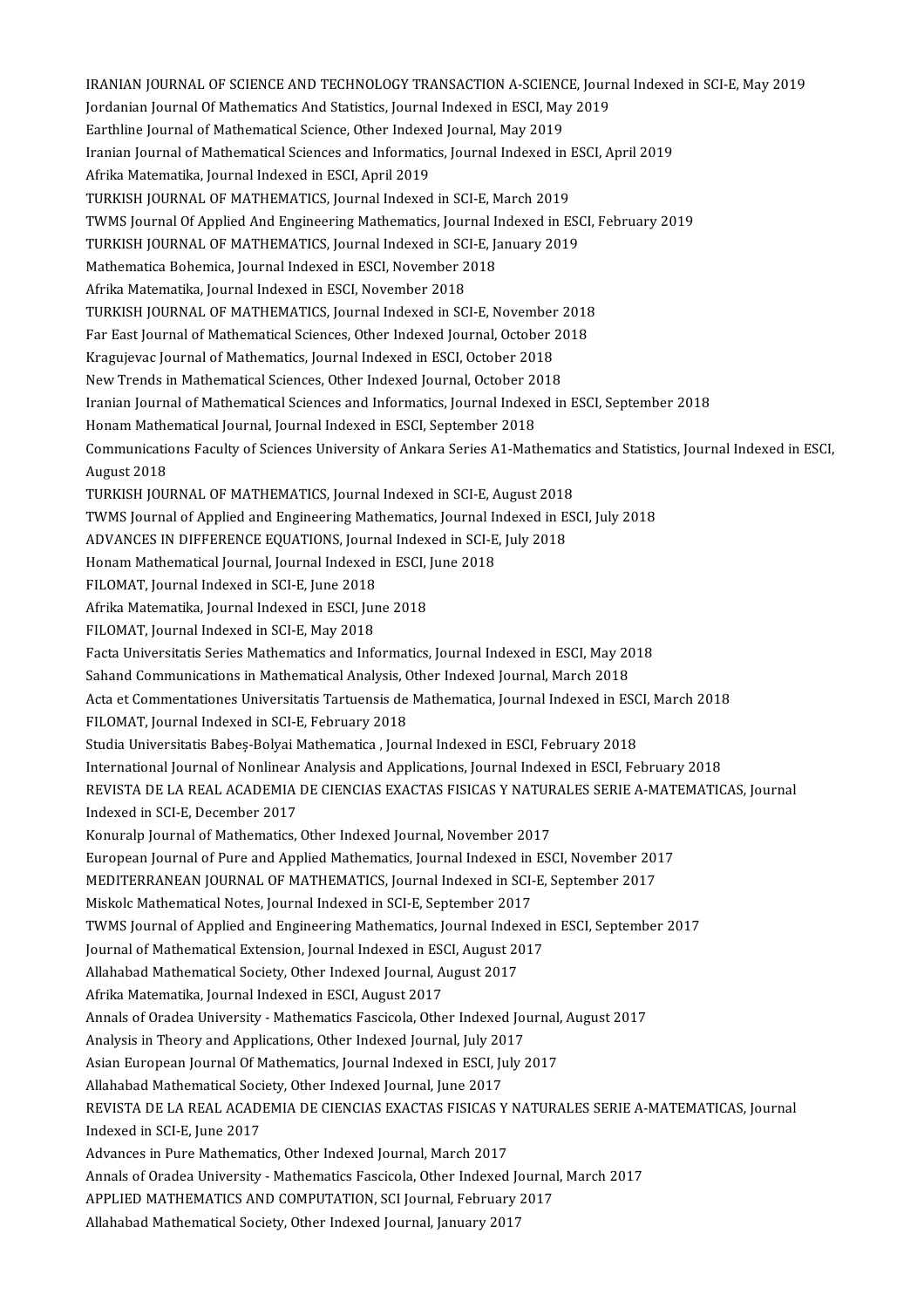JOURNAL OF NONLINEAR SCIENCES AND APPLICATIONS, Journal Indexed in SCI-E, November 2016 JOURNAL OF NONLINEAR SCIENCES AND APPLICATIONS, Journal Indexed in SCI-E, November 2016<br>SÜLEYMAN DEMİREL ÜNİVERSİTESİ FEN BİLİMLERİ ENSTİTÜSÜ DERGİSİ, National Scientific Refreed Journal, October JOURN<br>SÜLEY<br>2016<br>Kanur SÜLEYMAN DEMİREL ÜNİVERSİTESİ FEN BİLİMLERİ ENSTİTÜSÜ DE<br>2016<br>Konuralp Journal of Mathematics, Other Indexed Journal, July 2016<br>Narth Westam Journal of Mathematics, Other Indexed Journal, July

2016<br>Konuralp Journal of Mathematics, Other Indexed Journal, July 2016<br>North-Western Journal of Mathematics, Other Indexed Journal, July 2016<br>Allababed Mathematical Society, Other Indexed Journal, June 2016 Konuralp Journal of Mathematics, Other Indexed Journal, July 2016<br>North-Western Journal of Mathematics, Other Indexed Journal, July<br>Allahabad Mathematical Society, Other Indexed Journal, June 2016 North-Western Journal of Mathematics, Other Indexed Journal, July 2016<br>Allahabad Mathematical Society, Other Indexed Journal, June 2016<br>New Trends in Mathematical Sciences, Other Indexed Journal, May 2016<br>TURKISH JOURNAL O Allahabad Mathematical Society, Other Indexed Journal, June 2016<br>New Trends in Mathematical Sciences, Other Indexed Journal, May 2016<br>TURKISH JOURNAL OF MATHEMATICS, Journal Indexed in SCI-E, March 2016<br>Conaral Mathematics New Trends in Mathematical Sciences, Other Indexed Journal, May<br>TURKISH JOURNAL OF MATHEMATICS, Journal Indexed in SCI-E, M<br>General Mathematics Notes, Other Indexed Journal, October 2015<br>TURKISH JOURNAL OF MATHEMATICS, Jou TURKISH JOURNAL OF MATHEMATICS, Journal Indexed in SCI-E, March 2016<br>General Mathematics Notes, Other Indexed Journal, October 2015<br>TURKISH JOURNAL OF MATHEMATICS, Journal Indexed in SCI-E, August 2015<br>TURKISH JOURNAL OF M General Mathematics Notes, Other Indexed Journal, October 2015<br>TURKISH JOURNAL OF MATHEMATICS, Journal Indexed in SCI-E, August 2015<br>TURKISH JOURNAL OF MATHEMATICS, Journal Indexed in SCI-E, August 2015<br>Far Fast Journal of TURKISH JOURNAL OF MATHEMATICS, Journal Indexed in SCI-E, August 2015<br>TURKISH JOURNAL OF MATHEMATICS, Journal Indexed in SCI-E, August 2015<br>Far East Journal of Mathematical Sciences, Other Indexed Journal, May 2015<br>Annals TURKISH JOURNAL OF MATHEMATICS, Journal Indexed in SCI-E, August 2015<br>Far East Journal of Mathematical Sciences, Other Indexed Journal, May 2015<br>Annals of Oradea University - Mathematics Fascicola, Other Indexed Journal, A Far East Journal of Mathematical Sciences, Other Indexed Journal, May 2015<br>Annals of Oradea University - Mathematics Fascicola, Other Indexed Journal, April 2<br>Far East Journal of Mathematical Sciences, Other Indexed Journa Annals of Oradea University - Mathematics Fascicola, Other Indexed Journal<br>Far East Journal of Mathematical Sciences, Other Indexed Journal, Nove<br>Thai Journal of Mathematics, Journal Indexed in ESCI, September 2014<br>Afrika Far East Journal of Mathematical Sciences, Other Index<br>Thai Journal of Mathematics, Journal Indexed in ESCI, S<br>Afrika Matematika, Journal Indexed in ESCI, June 2014<br>Annals of Oradea University, Mathematics Essaisels, Of Thai Journal of Mathematics, Journal Indexed in ESCI, September 2014<br>Afrika Matematika, Journal Indexed in ESCI, June 2014<br>Annals of Oradea University - Mathematics Fascicola, Other Indexed Journal, May 2014 African Journal of Mathematics and Computer Science Research, Other Indexed Journal, March 2014 Applied Mathematics, Other Indexed Journal, March 2014 African Journal of Mathematics and Computer Science Research, Other Indexed Journal<br>Applied Mathematics, Other Indexed Journal, March 2014<br>TWMS Journal of Pure and Applied Mathematics, Other Indexed Journal, March 2014<br>Are Applied Mathematics, Other Indexed Journal, March 2014<br>TWMS Journal of Pure and Applied Mathematics, Other Indexed Journal, March<br>Arab Journal of Mathematical Sciences, Other Indexed Journal, February 2014<br>Pulletin Allabab TWMS Journal of Pure and Applied Mathematics, Other Indexed Journal, March<br>Arab Journal of Mathematical Sciences, Other Indexed Journal, February 2014<br>Bulletin Allahabad Mathematical Society, Other Indexed Journal, January Arab Journal of Mathematical Sciences, Other Indexed Journal, February 2014<br>Bulletin Allahabad Mathematical Society, Other Indexed Journal, January 2014<br>ABSTRACT AND APPLIED ANALYSIS, Journal Indexed in SCI-E, December 201 Bulletin Allahabad Mathematical Society, Other Indexed Journal, January 2014<br>ABSTRACT AND APPLIED ANALYSIS, Journal Indexed in SCI-E, December 2013<br>Studia Universitatis Babeș-Bolyai Mathematica, Journal Indexed in ESCI, Au ABSTRACT AND APPLIED ANALYSIS, Journal Indexed in SCI-E, Decen<br>Studia Universitatis Babeş-Bolyai Mathematica, Journal Indexed in ES<br>ACTA MATHEMATICA SCIENTIA, Journal Indexed in SCI-E, July 2013<br>TWMS Journal of Bure and Ap Studia Universitatis Babeş-Bolyai Mathematica, Journal Indexed in ESCI, August 2013<br>ACTA MATHEMATICA SCIENTIA, Journal Indexed in SCI-E, July 2013<br>TWMS Journal of Pure and Applied Mathematics, Other Indexed Journal, June 2 TWMS Journal of Pure and Applied Mathematics, Other Indexed Journal, April 2013 TWMS Journal of Pure and Applied Mathematics, Other Indexed Journal, June 2013<br>TWMS Journal of Pure and Applied Mathematics, Other Indexed Journal, April 2013<br>TWMS Journal of Pure and Applied Mathematics, Other Indexed Jou Afrika Matematika, Journal Indexed in ESCI, January 2013 TWMS Journal of Pure and Applied Mathematics, Other Indexed Journ<br>Afrika Matematika, Journal Indexed in ESCI, January 2013<br>JOURNAL OF MATHEMATICS, Other Indexed Journal, December 2012<br>Pulletin Allababed Mathematical Seciet JOURNAL OF MATHEMATICS, Other Indexed Journal, December 2012<br>Bulletin Allahabad Mathematical Society, Other Indexed Journal, June 2012 JOURNAL OF MATHEMATICS, Other Indexed Journal, December 2012<br>Bulletin Allahabad Mathematical Society, Other Indexed Journal, June 2012<br>Annals of Oradea University - Mathematics Fascicola, Other Indexed Journal, June 2012<br>I Bulletin Allahabad Mathematical Society, Other Indexed Journal, J<br>Annals of Oradea University - Mathematics Fascicola, Other Index<br>Indian Journal of Mathematics, Other Indexed Journal, May 2012<br>Matematicki Vesnik Journal I Annals of Oradea University - Mathematics Fascicola, Othe<br>Indian Journal of Mathematics, Other Indexed Journal, May<br>Matematicki Vesnik, Journal Indexed in ESCI, March 2012<br>Navi Sed Journal of Mathematics, Other Indexed Jou Indian Journal of Mathematics, Other Indexed Journal, May 2012<br>Matematicki Vesnik, Journal Indexed in ESCI, March 2012<br>Novi Sad Journal of Mathematics, Other Indexed Journal, February 2012<br>Matematicki Vesnik, Journal Index Matematicki Vesnik, Journal Indexed in ESCI, March 2012<br>Novi Sad Journal of Mathematics, Other Indexed Journal, Febr<br>Matematicki Vesnik, Journal Indexed in ESCI, February 2012<br>Studie Universitatie Babes Bolyai Mathematics, Matematicki Vesnik, Journal Indexed in ESCI, February 2012<br>Studia Universitatis Babeș-Bolyai Mathematica, Journal Indexed in ESCI, January 2012 Matematicki Vesnik, Journal Indexed in ESCI, February 2012<br>Studia Universitatis Babeş-Bolyai Mathematica, Journal Indexed in ESCI, Janua<br>COMPUTERS & MATHEMATICS WITH APPLICATIONS, SCI Journal, June 2011<br>SUT iournal of Math Studia Universitatis Babeș-Bolyai Mathematica, Journal Indexed<br>COMPUTERS & MATHEMATICS WITH APPLICATIONS, SCI Journ<br>SUT journal of Mathematics, Other Indexed Journal, May 2011<br>SUT journal of Mathematics, Other Indexed Jour COMPUTERS & MATHEMATICS WITH APPLICATIONS, SCI Journ<br>SUT journal of Mathematics, Other Indexed Journal, May 2011<br>SUT journal of Mathematics, Other Indexed Journal, May 2011<br>ACTA MATHEMATICA SCIENTIA, Journal Indoved in SCL SUT journal of Mathematics, Other Indexed Journal, May 2011<br>SUT journal of Mathematics, Other Indexed Journal, May 2011<br>ACTA MATHEMATICA SCIENTIA, Journal Indexed in SCI-E, March 2011<br>Annals of Oradaa University, Mathemati SUT journal of Mathematics, Other Indexed Journal, May 2011<br>ACTA MATHEMATICA SCIENTIA, Journal Indexed in SCI-E, March 2011<br>Annals of Oradea University - Mathematics Fascicola, Other Indexed Journal, March 2011<br>Studies in ACTA MATHEMATICA SCIENTIA, Journal Indexed in SCI-E, March 2011<br>Annals of Oradea University - Mathematics Fascicola, Other Indexed Journ<br>Studies in Mathematical Sciences, Other Indexed Journal, December 2010<br>International Annals of Oradea University - Mathematics Fascicola, Other Indexed Journal, March 20<br>Studies in Mathematical Sciences, Other Indexed Journal, December 2010<br>International Journal of the Physical Sciences, Other Indexed Jour Studies in Mathematical Sciences, Other Indexed Journal, December 2<br>International Journal of the Physical Sciences, Other Indexed Journal,<br>SUT journal of Mathematics, Other Indexed Journal, September 2010<br>Erringen Universi International Journal of the Physical Sciences, Other Indexed Journal, December 2010<br>SUT journal of Mathematics, Other Indexed Journal, September 2010<br>Erzincan Üniversitesi Fen Bilimleri Enstitüsü Dergisi, National Scienti SUT journal of Mathematics, Other Indexed Journal, September 2<br>Erzincan Üniversitesi Fen Bilimleri Enstitüsü Dergisi, National Sci<br>Journal of Applied Analysis, Other Indexed Journal, March 2010<br>Bulletin of the Institute of Brzincan Üniversitesi Fen Bilimleri Enstitüsü Dergisi, National Scientific Refreed Journal, June<br>Journal of Applied Analysis, Other Indexed Journal, March 2010<br>Bulletin of the Institute of Mathematics Academia Sinica, Othe Journal of Applied Analysis, Other Indexed Journal, March 2010<br>Bulletin of the Institute of Mathematics Academia Sinica, Other Indexed Journal,<br>COMPUTERS & MATHEMATICS WITH APPLICATIONS, SCI Journal, August 2009<br>APPLIED MA Bulletin of the Institute of Mathematics Academia Sinica, Other Indexed<br>COMPUTERS & MATHEMATICS WITH APPLICATIONS, SCI Journal, Aug<br>APPLIED MATHEMATICS AND COMPUTATION, SCI Journal, May 2009<br>Journal of Inquisities in Pure APPLIED MATHEMATICS AND COMPUTATION, SCI Journal, May 2009<br>Journal of Inequalities in Pure and Applied Mathematics, Other Indexed Journal, March 2009